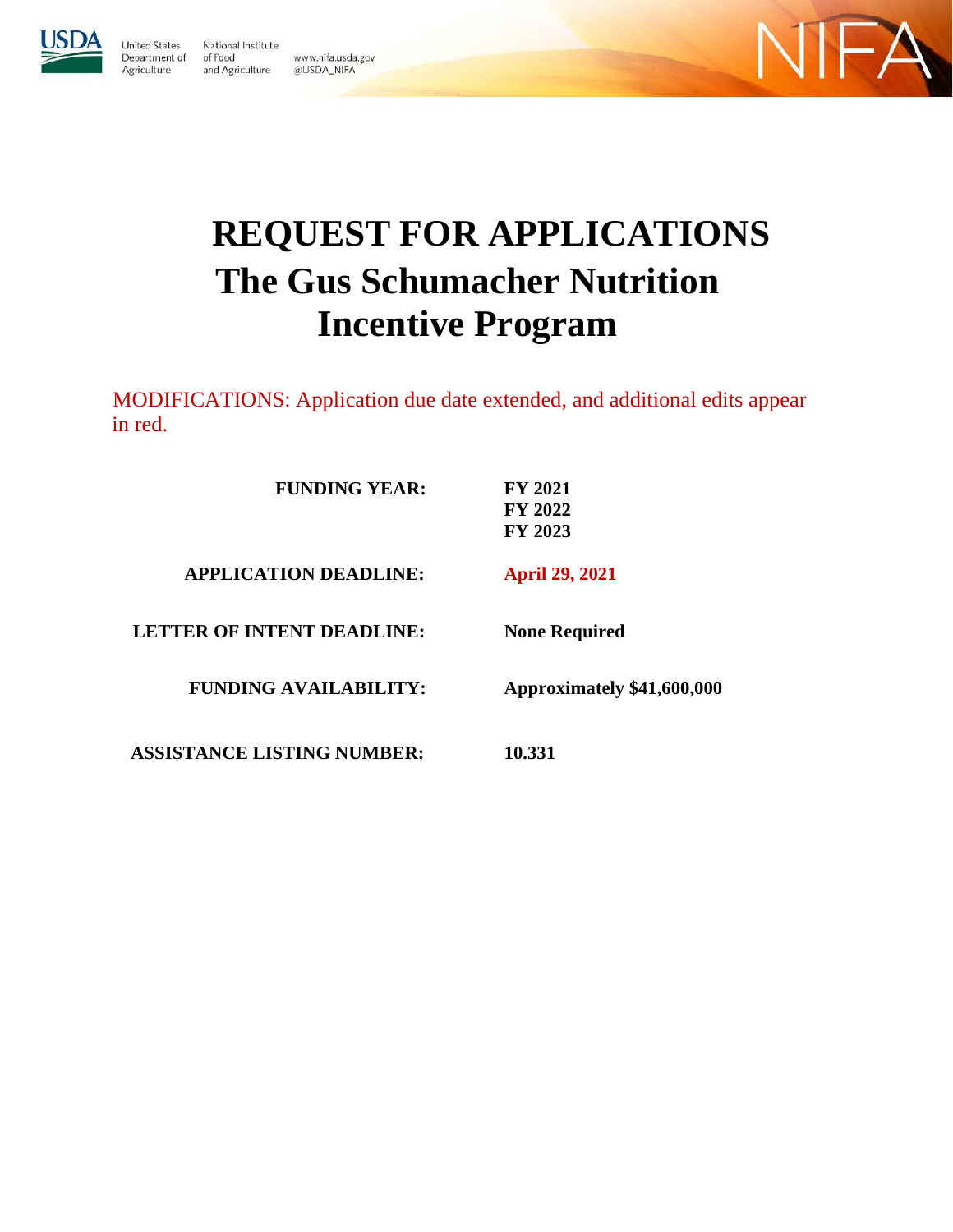## **INITIAL ANNOUNCEMENT**

<span id="page-1-0"></span>National Institute of Food and Agriculture, United States (U.S.) Department of Agriculture (USDA).

*Catalog of Federal Domestic Assistance.* The Gus Schumacher Nutrition Incentive Program is listed in the Assistance Listings under the Catalog of Federal Domestic Assistance number 10.331.

<span id="page-1-1"></span>**Table 1**: Key Dates and Deadlines

| <b>Task Description</b>          | <b>Deadline</b>                                                           |
|----------------------------------|---------------------------------------------------------------------------|
|                                  | Application:   5:00 P.M. Eastern, April 29, 2021                          |
| Letter of Intent:   Not Required |                                                                           |
|                                  | Applicants Comments:   Within six months from the issuance of this notice |
|                                  | (NIFA may not consider comments received after the sixth month)           |

*Stakeholder Input*. The National Institute of Food and Agriculture (NIFA) seeks comments on all request for applications (RFAs) so it can deliver programs efficiently, effectively, with integrity, and with a focus on customer service. NIFA considers comments, to the extent possible when developing RFAs and use comments to help meet the requirements of Section  $103(c)(2)$  of [the Agricultural Research, Extension, and Education Reform Act of 1998](https://nifa.usda.gov/resource/agricultural-research-extension-and-education-reform-act-1998) [\(7 U.S.C. 7613\(c\)\(2\)\).](https://nifa.usda.gov/resource/agricultural-research-extension-and-education-reform-act-1998) Applicants may submit written comments to Policy@usda.gov (email is for comments only). Please use the following subject line: Response to The Gus Schumacher Nutrition Incentive Program RFA.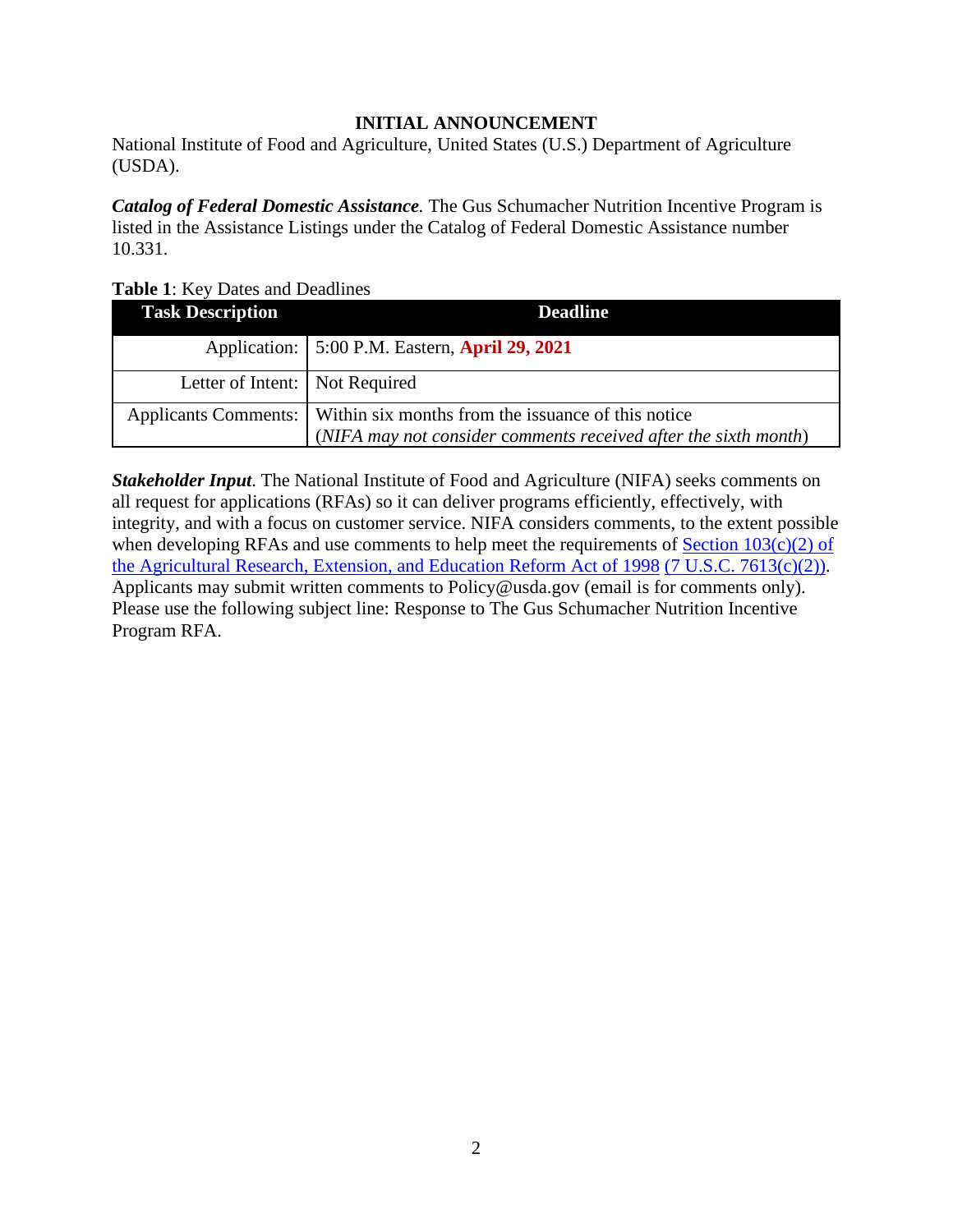#### **EXECUTIVE SUMMARY**

<span id="page-2-0"></span>This notice identifies the objectives for Gus Schumacher Nutrition Incentive Program (GusNIP) projects, deadlines, funding information, eligibility criteria for projects and applicants, and application forms and associated instructions.

#### **The anticipated amount available for grants in FY 2021 is approximately \$41,600,000. Additional funds may be provided separately due to supplemental funding.**

NIFA requests applications for the Gus Schumacher Nutrition Incentive Program (GusNIP) for fiscal years (FY) 2021, 2022 and 2023 to support projects to increase the purchase of fruits and vegetables among low-income consumers participating in the Supplemental Nutrition Assistance Program (SNAP) and nutrition assistance by providing incentives at the point of purchase.

- 1. The anticipated amount available for NIFA to support this program in FY 2021 is approximately\$41.6 million.
- 2. The anticipated amount available for NIFA to support this program in FY2022 is approximately \$48.7 million.
- 3. The anticipated amount available for NIFA to support this program in FY2023 is approximately \$51.5 million.

This notice identifies the objectives for GusNIP projects, deadline dates, funding information, eligibility criteria for projects and applicants, and application forms and associated instructions needed to apply for a GusNIP grant.

This RFA solicits applications for three review cycles (2021, 2022, and 2023). Applicants considering applying to the 2022 and 2023 review cycles should check the GusNIP RFA webpage and [www.grants.gov](http://www.grants.gov/) after December 15, 2021 for the 2022 Funding Opportunity Number and Application Kit, as well as for any other changes. The 2023 funding opportunity will be released at a later date.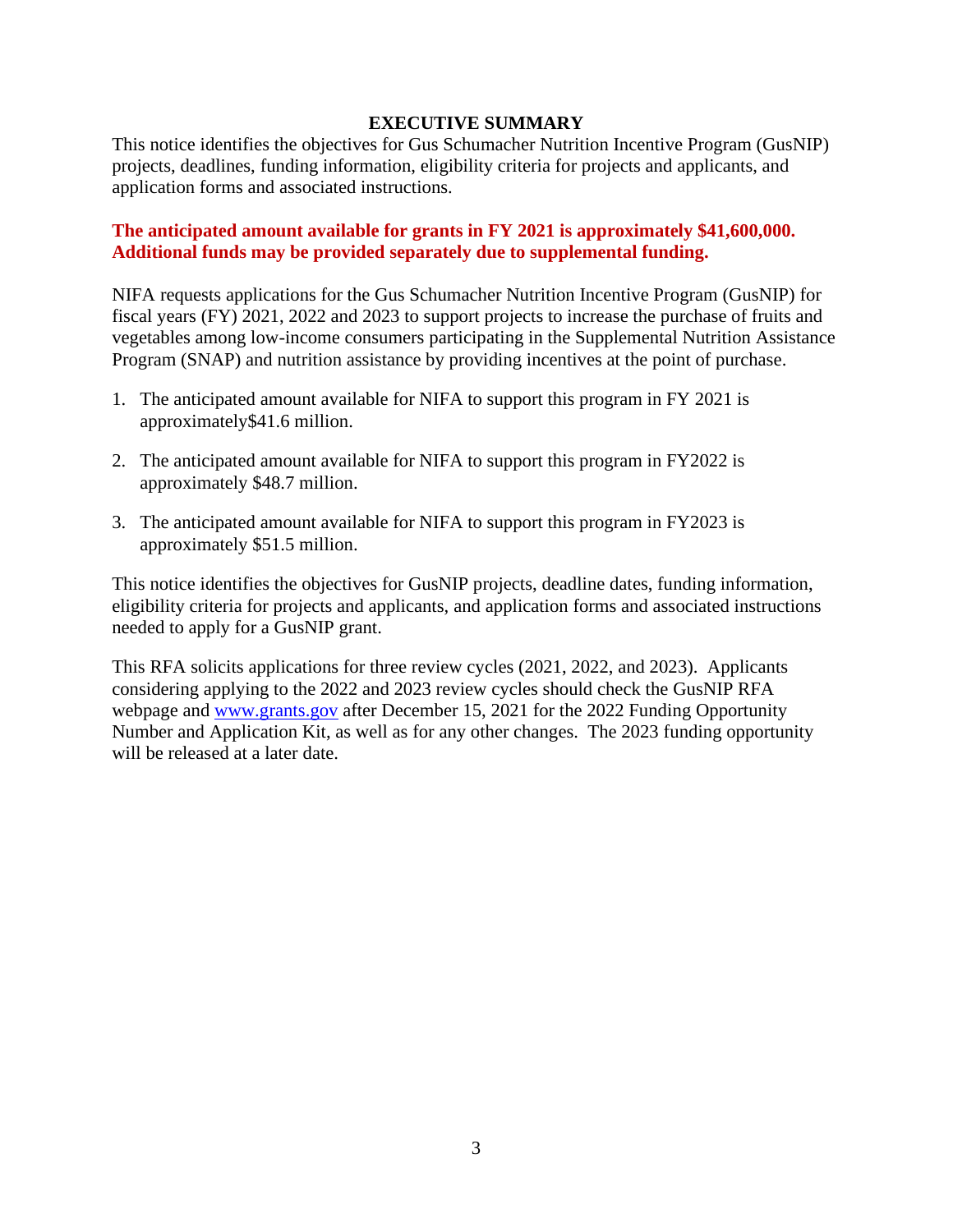| A <sub>1</sub> |  |
|----------------|--|
| <b>B.</b>      |  |
| C.             |  |
| D.             |  |
| Ε.             |  |
|                |  |
|                |  |
|                |  |
|                |  |
|                |  |
|                |  |
|                |  |
|                |  |
|                |  |
|                |  |

# **TABLE OF CONTENTS**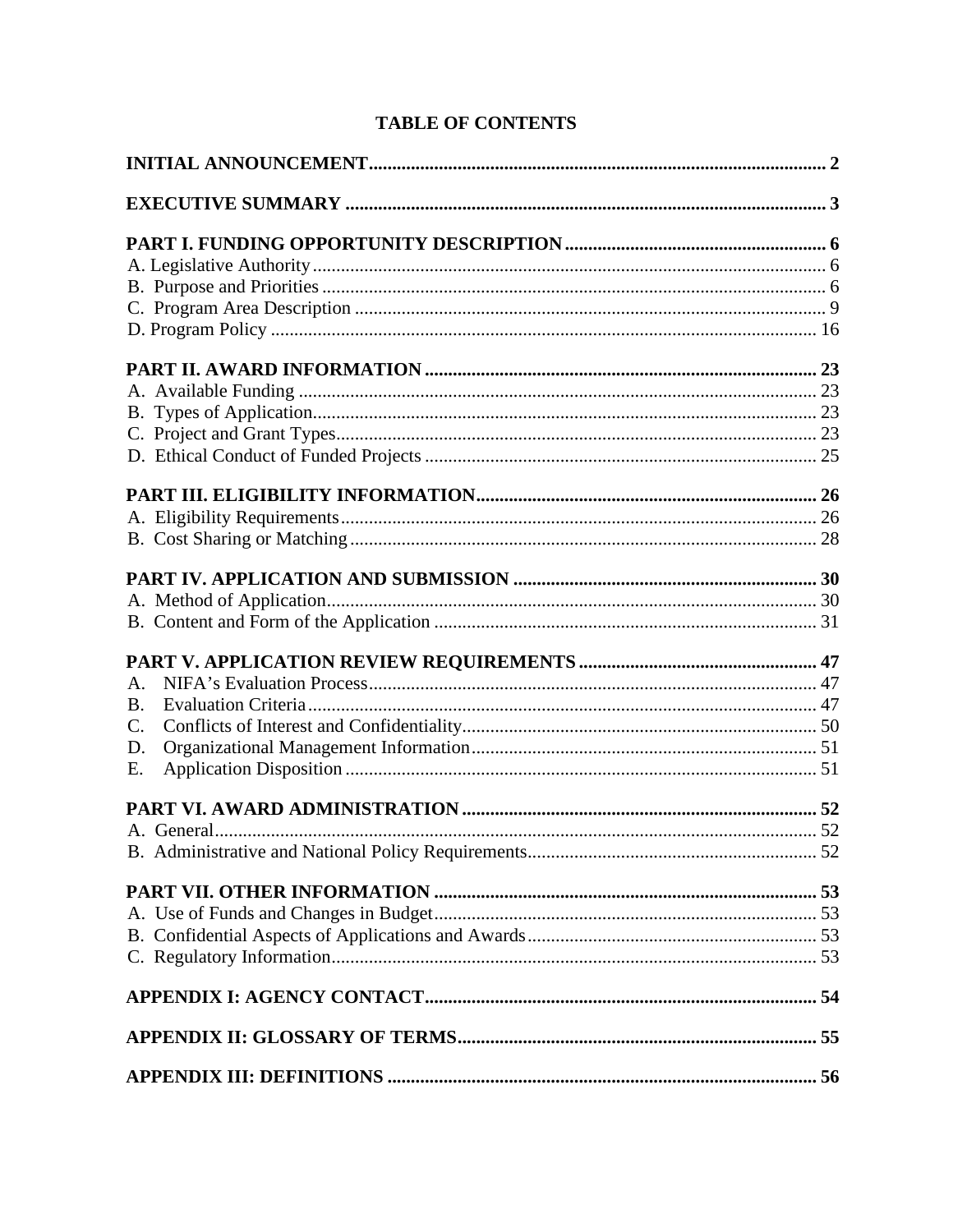# **TABLE OF TABLES**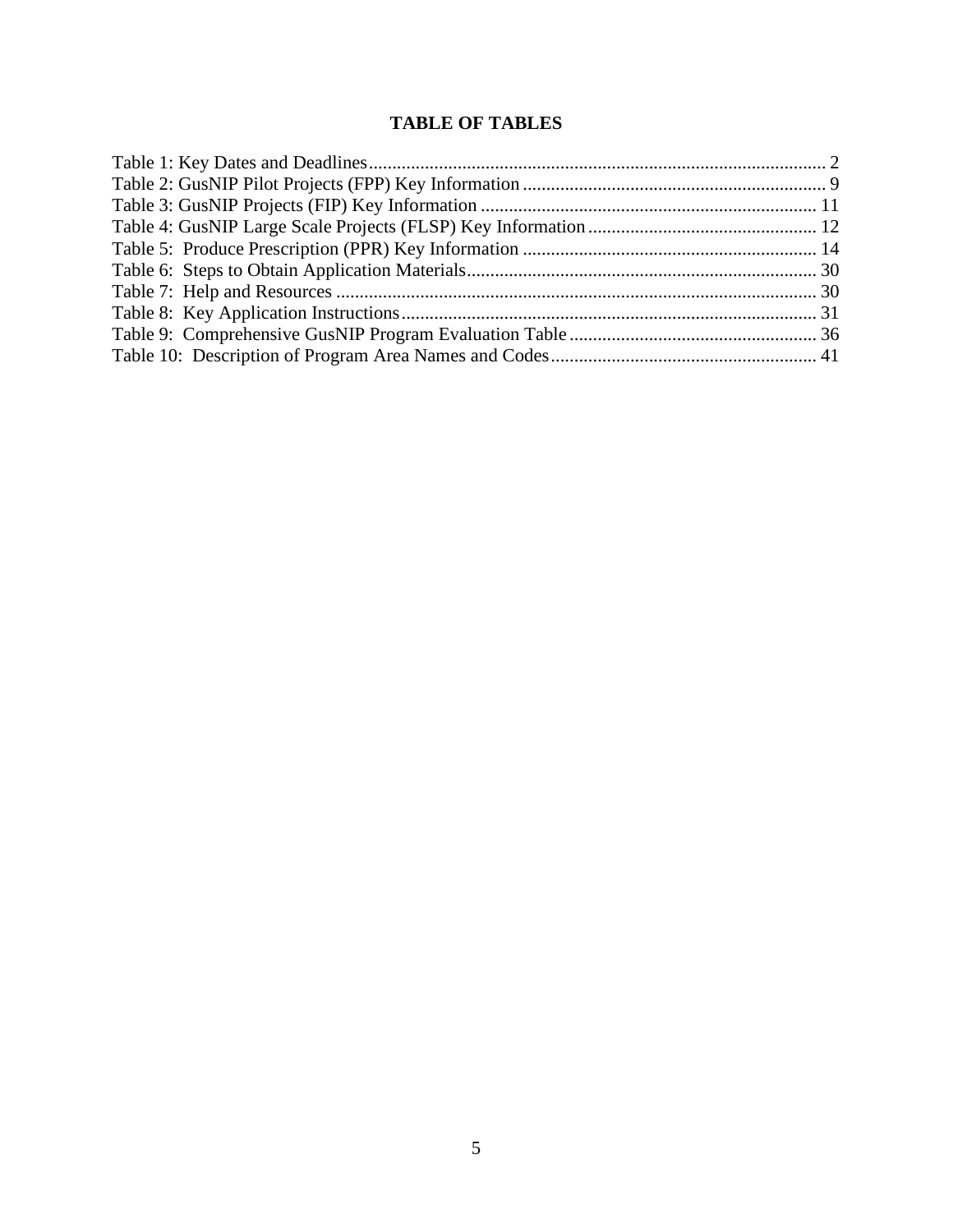## <span id="page-5-0"></span>**PART I. FUNDING OPPORTUNITY DESCRIPTION**

#### <span id="page-5-1"></span>**A. Legislative Authority**

In accordance with  $\frac{7 \text{ U.S.C. } 7517}{2}$ , the Secretary is authorized to administer The Gus Schumacher Nutrition Incentive Program (GUSNIP). This authority is delegated to the Director of NIFA through the Under Secretary for Research, Education, and Economics (REE) (see [79 FR](https://www.govinfo.gov/content/pkg/FR-2014-07-30/pdf/2014-17352.pdf)  [44101 \(July 30, 2014\).](https://www.govinfo.gov/content/pkg/FR-2014-07-30/pdf/2014-17352.pdf)

#### <span id="page-5-2"></span>**B. Purpose and Priorities**

The GusNIP grant program, Assistance Listing 10.331, is aligned with Strategic Goal 7 of the USDA Strategic Plan: Provide all Americans access to a safe, nutritious and secure food supply. The primary goal and objective of the GusNIP program is to fund and evaluate projects intended to "increase the purchase of fruits and vegetables by low-income consumers participating in SNAP by providing incentives at the point of purchase" (7 U.S.C. 7517(b)(2)(A)(ii)(II) as amended). For GusNIP nutrition incentive grants, NIFA defines "fruits and vegetables" as "any variety of fresh, canned, dried, or frozen whole or cut fruits and vegetables without added sugars, fats, or oils, and salt (i.e., sodium)." The program will test strategies that could contribute to our understanding of how best to increase the purchase of fruits and vegetables by SNAP participants to inform future efforts.

Incentivizing purchases of fruits and vegetables increases their affordability and consumption. For example, in FY 2014 the United States Department of Agriculture (USDA) completed an evaluation of the Healthy Incentives Pilot (HIP), which investigated the impact of making fruits and vegetables more affordable to SNAP participants. Under HIP, SNAP households received 30 cents on every SNAP dollar they spent on targeted fruits and vegetables at participating SNAPauthorized firms including large supermarkets, grocery stores and farmers markets. This pilot operated in Hampden County, Massachusetts, between November 2011 and December 2012. A rigorous evaluation showed that HIP significantly increased the consumption of targeted fruits and vegetables and this increased consumption was on the order of about one quarter of a cup per day. The final evaluation report is available online at [Healthy Incentives Pilot Final Evaluation](https://www.fns.usda.gov/snap/hip/final-evaluation-report)  [Report.](https://www.fns.usda.gov/snap/hip/final-evaluation-report)

All GusNIP nutrition incentive grants must do the following: (1) aim to increase the purchase of fruits and vegetables by low-income consumers participating in SNAP by providing incentives at the point of purchase; (2) operate through authorized and reported SNAP firms per Part I Section D of this RFA titled "Program Policy", and in compliance with all relevant SNAP regulations and operating requirements; and (3) agree to participate in the GusNIP comprehensive program evaluation, including required project data collection, sharing of data with the Nutrition Incentive Program Training, Technical Assistance, Evaluation, and Information Center (NTAE) and use of Data Use Agreements and Memorandum of Understanding (MOU) as outlined in Part IV § B and Part I § D of this RFA (Content and Form of Application Submission and Program Policy, respectively); and (4) ensure that the same terms and conditions apply to purchases made by individuals with SNAP benefits and with incentives provided under the GusNIP grant program as apply to purchases made by individuals who are not members of households receiving benefits as provided in 7 C.F.R. [278.2\(b\).](https://www.ecfr.gov/cgi-bin/text-idx?SID=f1168714ca1eed2fa5b78cd757014d90&mc=true&node=pt7.4.278&rgn=div5#se7.4.278_12)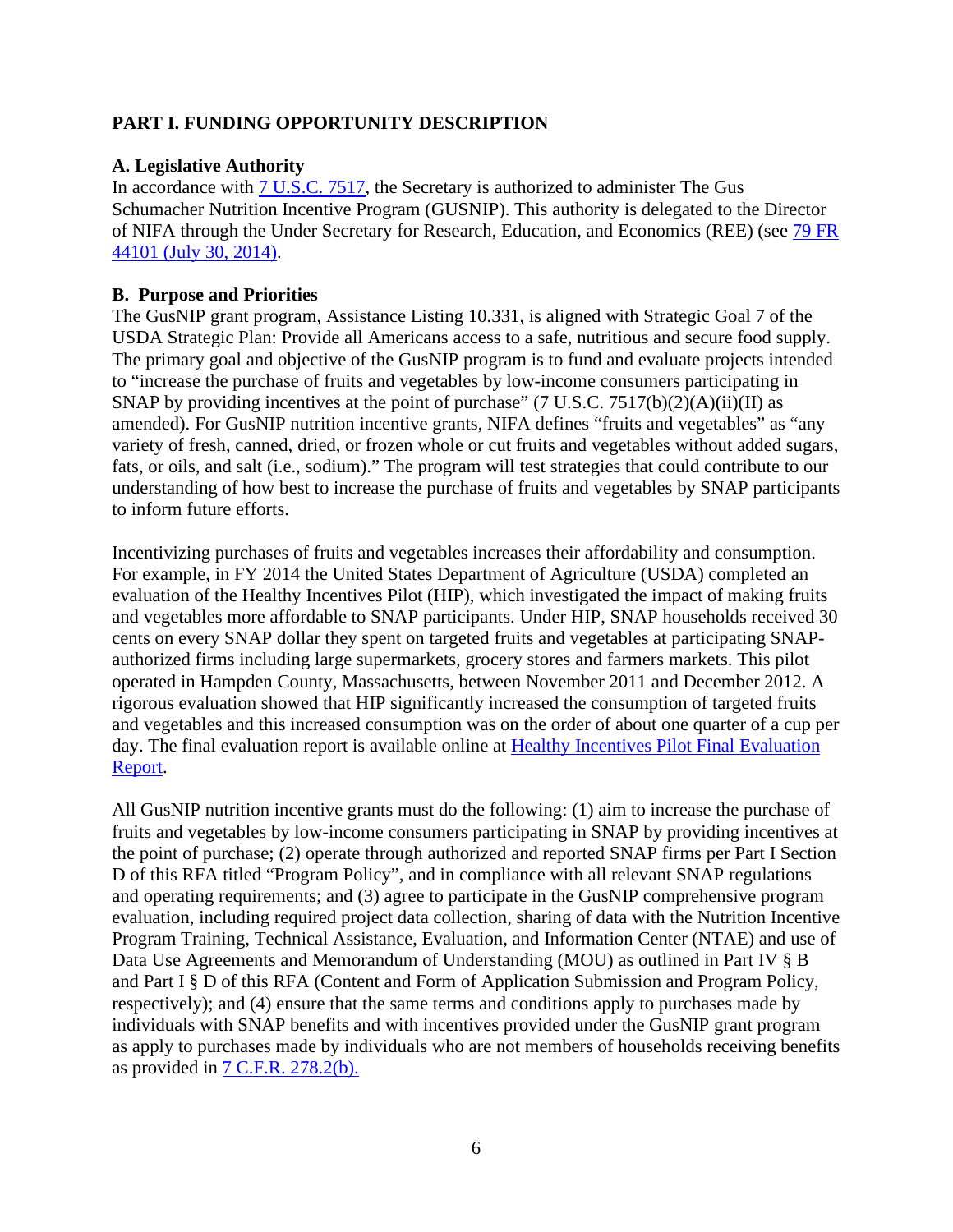Applicants must submit a letter of support from applicable SNAP State Agencies as part of their grant application.

In reviewing applications submitted in response to this RFA, and depending on the type of GusNIP grant or project (as described in further detail in Part I, C.1, C.2, and C.3), NIFA will give priority to projects with a project design where the majority of incentives are earned when purchasing fruits or vegetables using SNAP benefits and align with and advance GusNIP priorities, which are to:

- 1. Maximize the share of funds used for direct incentives to participants;
- 2. Include coordination with multiple stakeholders, such as farm organizations, nutrition education programs, cooperative extension services, public health departments, health providers, private and public health insurance agencies, cooperative grocers, grocery associations, and community-based and non-governmental organizations;
- 3. Use direct-to-consumer sales marketing;
- 4. Test innovative or promising strategies that would contribute to our understanding of how best to increase the purchase of fruits and vegetables by SNAP participants, to inform future efforts;
- 5. Involve a diversity of types of firms (e.g., convenience stores, supermarkets, farmers' markets, etc.);
- 6. Demonstrate a track record of designing and implementing successful nutrition incentive programs that connect low-income consumers and agricultural producers;
- 7. Provide locally or regionally produced and fresh fruits and vegetables, especially those culturally appropriate for the target audience;
- 8. Have demonstrated the ability to provide services to underserved communities; and/or economically distressed communities, particularly Opportunity Zones;
- 9. Offer supplemental services in high-need communities, including online ordering, transportation between home and store, and delivery services; and
- 10. Include food retailers (firms) that are open (1) for extended hours and (2) most or all days of the year.

Grantees that receive GusNIP funds and receive funds or collaborate with other USDA nutrition education programs, such as SNAP-Ed or EFNEP, should keep in mind:

- These USDA programs are evidence-based and help people lead healthier lives. They teach people about good nutrition, how to make their food dollars stretch further, and how to be physically active.
- While GusNIP and nutrition education programs are encouraged to form partnerships and collaborations to leverage resources, Federal nutrition education program funds may not be used to provide actual cash or other financial incentives.
- SNAP-Ed funds can be used for policy, systems and environmental change interventions, such as working with firms on fruit and vegetable product placement, and social marketing in addition to educational efforts at venues such as Farmers Markets, Senior Centers, Child Care locations. Similarly, EFNEP funds can be used for educational efforts at venues serving people with limited financial resources.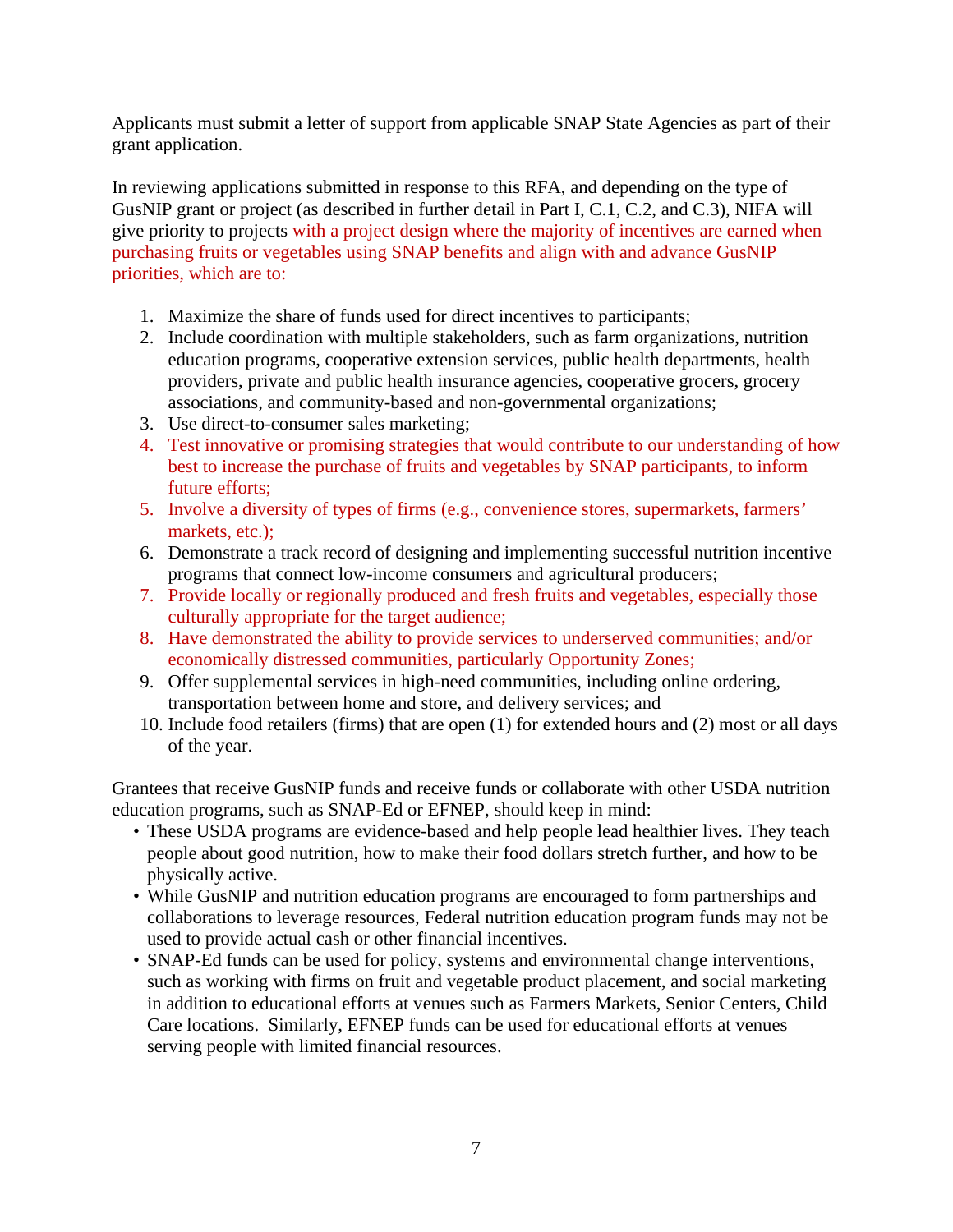The GusNIP grant program presents the opportunity to bring together stakeholders from distinct parts of the food system and to foster understanding of how they might improve the nutrition and health status of participating households receiving incentives through the purchase of fruits and vegetables.

Produce Prescription Grants, which are a distinct type of GusNIP grant, also present an opportunity to bring together stakeholders from various parts of the food and healthcare systems and to foster understanding of how they might improve the health and nutrition status of participating households prescribed fresh fruits and vegetables in addition to educational opportunities relating to nutrition to members participating in a produce prescription project.

Produce Prescription Grants are aimed at groups developing county, multi-county, and statewide programs, partnering with one or more healthcare entities. Pilot Produce Prescription Projects may be aimed at groups developing programs at less than the county level. The primary purpose of the produce prescription grants is to conduct projects that demonstrate and evaluate the impact of the projects on (1) the improvement of dietary health through increased consumption of fruits and vegetables; (2) the reduction of individual and household food insecurity; and (3) the reduction in healthcare use and associated costs.

In carrying out a project using a produce prescription grant an eligible entity shall partner with one or more healthcare partners. Full application requirements for Produce Prescription program area begin on page 14. Handling of baseline data and data collection will be addressed in the Data Management Plan (DMP) in accordance with the Part IV(B) of this RFA.

*eXtension.* GusNIP encourages (but does not require) projects that develop content suitable for delivery through [eXtension.](https://impact.extension.org/)

*Global Engagement*. NIFA supports global engagement that advances U.S. agricultural goals. NIFA recognizes that collaboration with international partners may be necessary to attain the agency's goals for U.S. agriculture, promote global competence of our nation's future agricultural workforce, and promote safe and nutritious food security in a growing world. Therefore, although application to this RFA is limited to eligible U.S. institutions, applicants may collaborate with international partners, to include subcontracts to international partners or other institutions. Applications must clearly demonstrate benefits to the United States.

The Gus Schumacher Nutrition Incentive Program is aligned with the following [USDA Strategic](https://www.usda.gov/sites/default/files/documents/usda-strategic-plan-2018-2022.pdf)  [Goals:](https://www.usda.gov/sites/default/files/documents/usda-strategic-plan-2018-2022.pdf)

1. Strategic Goal 7: Provide all Americans Access to a Safe, Nutritious, and Secure Food Supply.

<span id="page-7-0"></span>Additional requirements on expected performance goals, indicators and targets may be required as a condition of award.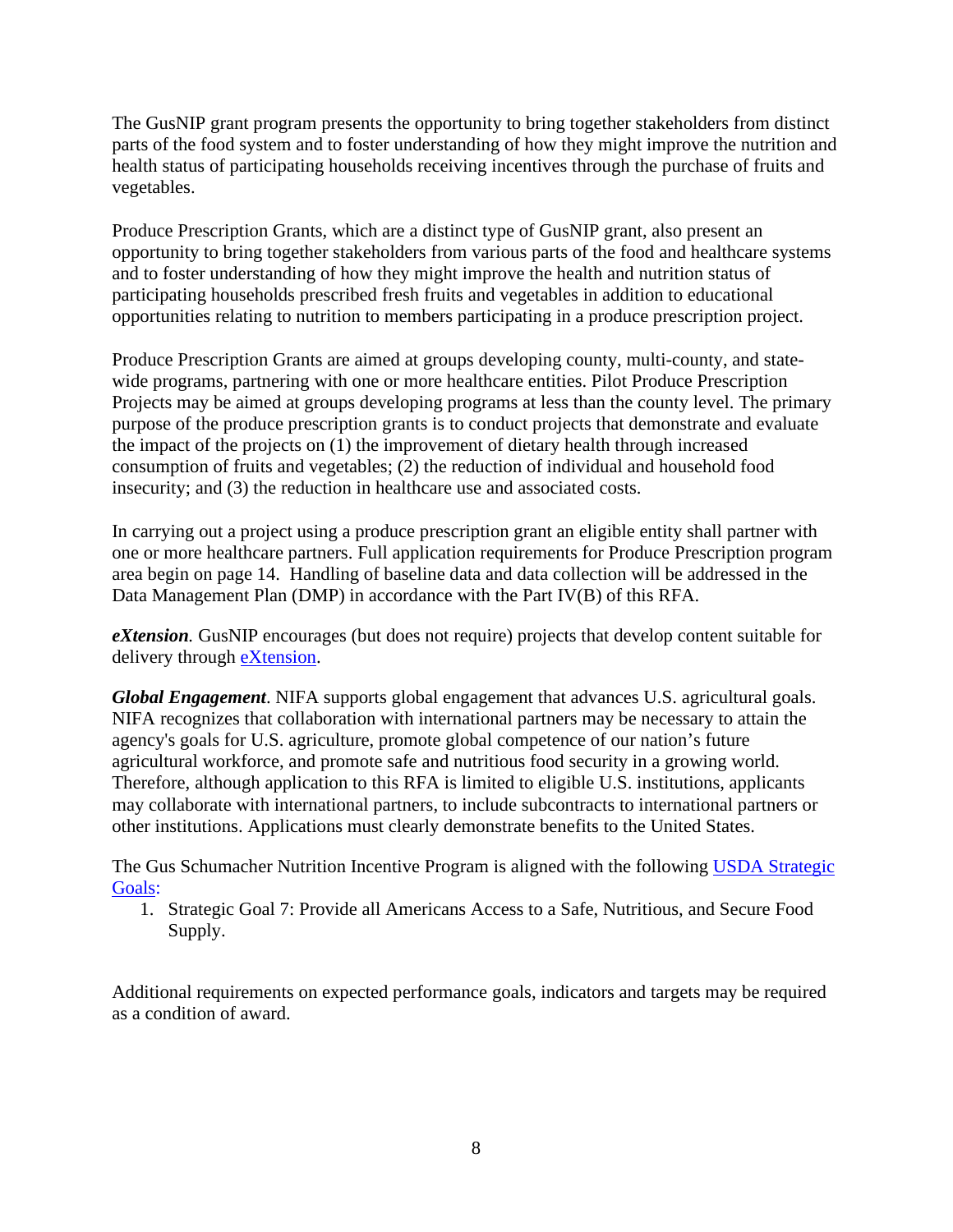#### **C. Program Area Description**

NIFA is soliciting applications under the following program areas: There are three types of GusNIP Grants:

- Nutrition Incentive Grants;
- Produce Prescription Grants: and
- Cooperative Agreements (not available every year).

Project types within these respective grant types are as follows:

- Pilot Projects;
- Standard Projects; and
- Large Scale Projects.

In FY 2021, applicants may submit proposals for Nutrition Incentive Grants and Produce Prescription Grants.

#### **Nutrition Incentive Grants**

#### <span id="page-8-0"></span>**Table 2 GusNIP Pilot Projects (FPP) Key Information**

| <b>Title</b>                 | <b>Description</b>                    |
|------------------------------|---------------------------------------|
| Program Code:                | <b>FPP</b>                            |
| Program Code Name:           | <b>GusNIP Pilot Projects (FPP)</b>    |
| <b>CFDA</b> Number           | 10.331                                |
| Project Type:                | <b>Pilot Project</b>                  |
| Grant Type:                  | <b>Nutrition Incentive Grant</b>      |
| <b>Application Deadline</b>  | April 29, 2021                        |
| <b>Grant Duration:</b>       | Project Period up to one year         |
| Anticipated # of Awards:     |                                       |
| <b>Maximum Award Amount:</b> | Not to Exceed approximately \$100,000 |

GusNIP Pilot Projects (FPP) program area supports the development of projects with an infusion of federal dollars to pilot innovative strategies to increase the purchase of fruits and vegetables (as defined in Subpart VIII (D) of this document) by low-income consumers participating in the Supplemental Nutrition Assistance Program (SNAP) by providing incentives at the point of purchase. FPPs must operate through authorized SNAP firms and comply with all relevant SNAP regulations and operating requirements. FPPs are aimed at new entrants seeking funding for an innovative project in the early stages of incentive program development. The projects should be designed to create novel community-based food incentive projects with objectives, activities, and outcomes that are in alignment with the GusNIP grant program's primary goals to bring together stakeholders from distinct parts of the food system and to foster understanding of how they might improve the nutrition and health status of participating households receiving incentives through the purchase of fruits and vegetables.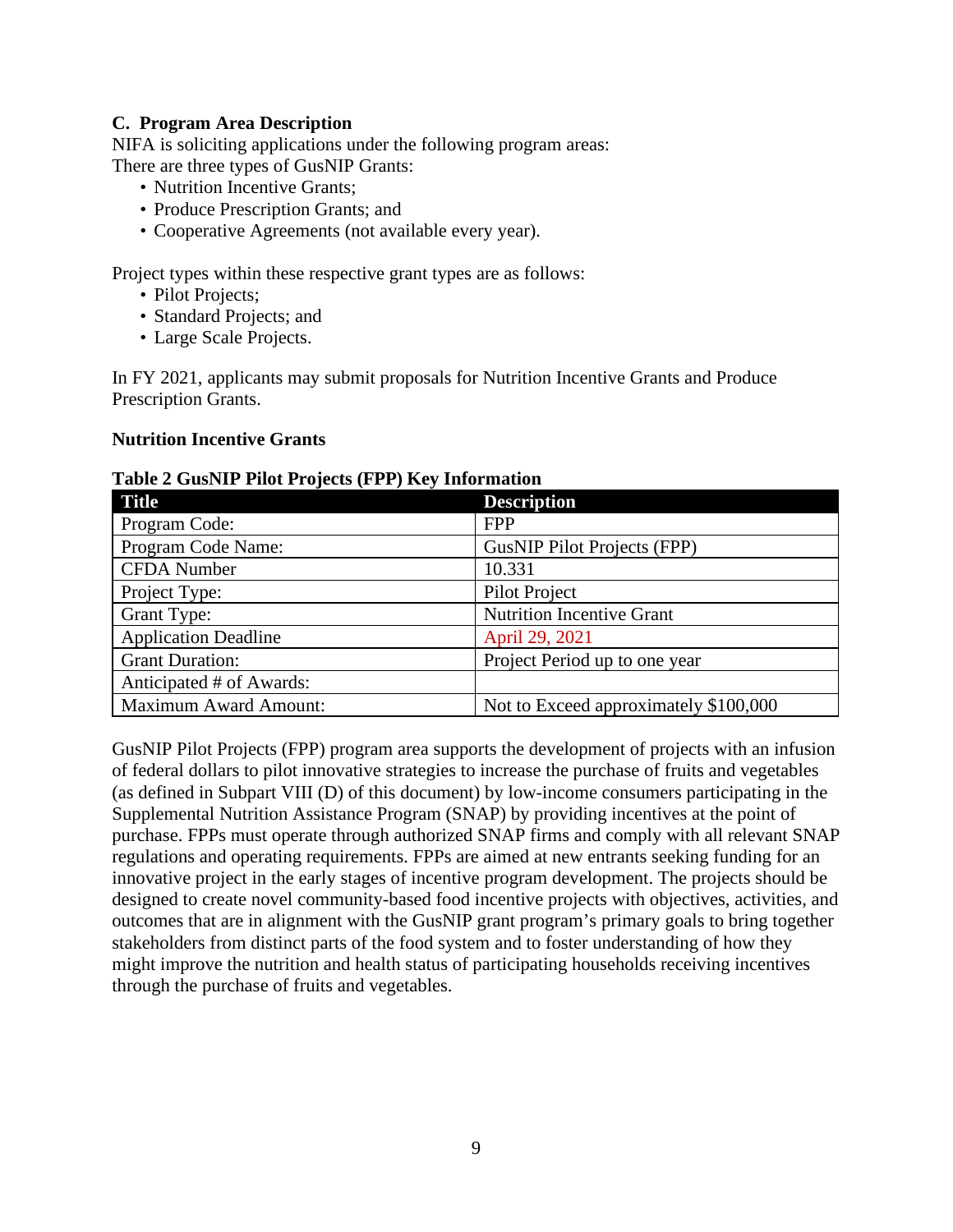Priority will be given to projects with a project design where the majority of incentives are earned when purchasing fruits or vegetables using SNAP benefits and align with and advance GusNIP priorities, which are to:

- 1. Maximize the share of funds used for direct incentives to participants;
- 2. Include coordination with multiple stakeholders, such as farm organizations, nutrition education programs, cooperative extension services, public health departments, health providers, private and public health insurance agencies, cooperative grocers, grocery associations, and community-based and non-governmental organizations;
- 3. Use direct-to-consumer sales marketing;
- 4. Test innovative or promising strategies that would contribute to our understanding of how best to increase the purchase of fruits and vegetables by SNAP participants, to inform future efforts;
- 5. Involve a diversity of types of firms (e.g., convenience stores, supermarkets, farmers' markets, etc.);
- 6. Demonstrate a track record of designing and implementing successful nutrition incentive programs that connect low-income consumers and agricultural producers;
- 7. Provide locally or regionally produced and fresh fruits and vegetables, especially those culturally appropriate for the target audience;
- 8. Have demonstrated the ability to provide services to underserved communities; and/or economically distressed communities, particularly Opportunity Zones;
- 9. Offer supplemental services in high-need communities, including online ordering, transportation between home and store, and delivery services; and
- 10. Include food retailers (firms) that are open (1) for extended hours and (2) most or all days of the year.

Examples of FPPs include, but are not limited to, innovative strategies, and technology working at point of purchase with SNAP authorized firms, including food stores, market stands, farmers' markets, community supported agriculture programs (CSAs), marketing and consumer cooperatives, and other SNAP authorized firms.

Project Self-Evaluation. All projects must involve SNAP participants. All FPPs must submit a project proposal that includes a method of evaluating the success of the program in developing a viable project. Because GusNIP Pilot Projects are in the earliest stages of development and would not offer a fair test of effectiveness, they will only be required to submit limited information and data for the comprehensive program evaluation that will inform the Department of potential new strategies and promising new programs to consider in future funding cycles. Project assessments must follow USDA guidelines to ensure an appropriate level of comparability of methods, outcomes, and measures. FPP grantees will be required to provide their self-assessment data to the Nutrition Incentive Program Training, Technical Assistance, Evaluation, and Information Centers (NTAE).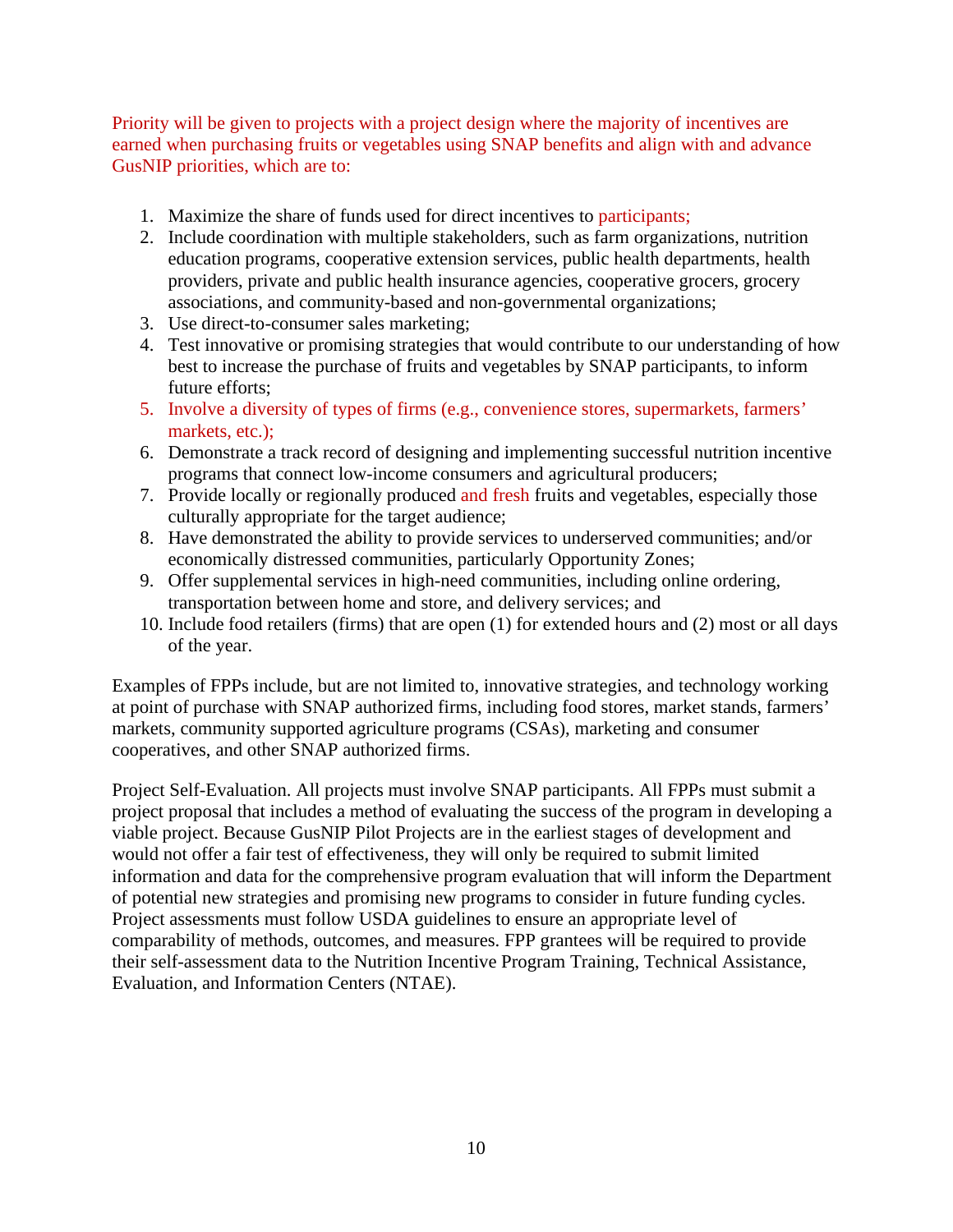## **GusNIP Projects (FIP)**

|                             | <b>Title Description</b>              |
|-----------------------------|---------------------------------------|
| Program Code:               | <b>FIP</b>                            |
| Program Code Name:          | <b>GusNIP Projects (FIP)</b>          |
| <b>CFDA</b> Number          | 10.331                                |
| Project Type:               | <b>Standard Project</b>               |
| Grant Type:                 | Nutrition Incentive Grant             |
| <b>Application Deadline</b> | April 29, 2021                        |
| <b>Grant Duration:</b>      | Project Period up to 4 years          |
| Anticipated # of Awards:    |                                       |
| Maximum Award Amount:       | Not to Exceed approximately \$500,000 |

#### <span id="page-10-0"></span>**Table 3: GusNIP Projects (FIP) Key Information**

GusNIP Projects (FIP) program area supports the development and evaluation of projects to increase the purchase of fruits and vegetables (as defined in Part VIII D. of this RFA) by lowincome consumers participating in SNAP by providing incentives at the point of purchase. The projects will test strategies that could increase the purchase of fruits and vegetables by SNAP participants to inform future efforts.

FIPs should be designed to create or support local community-based food projects with objectives, activities, and outcomes that are in alignment with the GusNIP grant program's primary goals.

FIP(s) are aimed at mid-sized groups developing incentive programs at the local or state level; organizations in this category are typically not new to implementing such programs, although projects are required to expand the breadth, scope or reach of these programs. FIPs do not supplant current programming. FIPs are not in the pilot stages of development and should have established relationships with necessary partners and collaborators. FIPs must operate through authorized SNAP firms and comply with all relevant SNAP regulations and operating requirements. FIPs must use effective and efficient benefit redemption technologies. These projects present the opportunity to bring together stakeholders from distinct parts of the food system and to foster understanding of how they might improve the nutrition and health status of participating households receiving incentives through the purchase of fruits and vegetables.

Priority will be given to projects with a project design where the majority of incentives are earned when purchasing fruits or vegetables using SNAP benefits and align with and advance GusNIP priorities, which are to:

- 1. Maximize the share of funds used for direct incentives to participants;
- 2. Include coordination with multiple stakeholders, such as farm organizations, nutrition education programs, cooperative extension services, public health departments, health providers, private and public health insurance agencies, cooperative grocers, grocery associations, and community-based and non-governmental organizations;
- 3. Use direct-to-consumer sales marketing;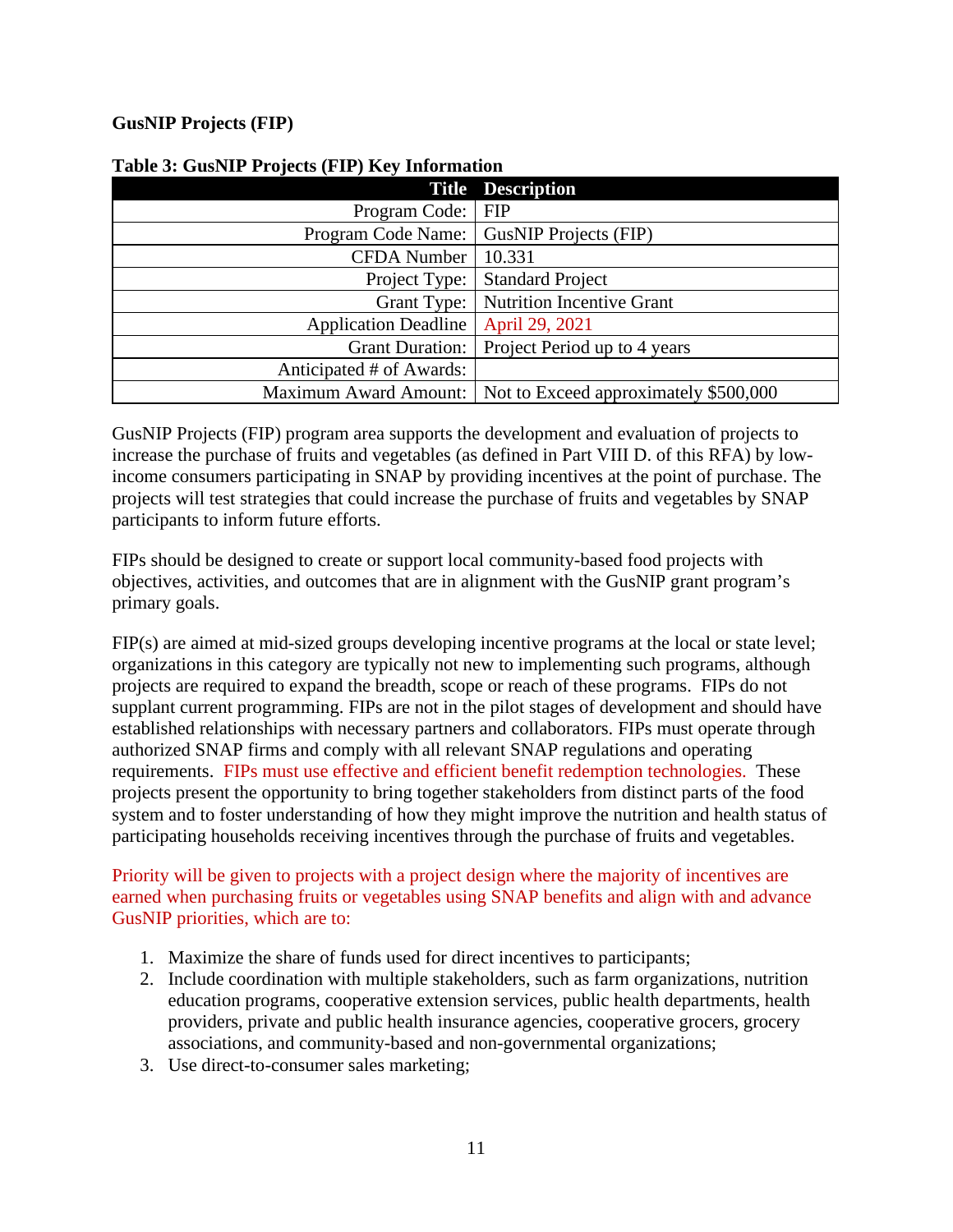- 4. Test innovative or promising strategies that would contribute to our understanding of how best to increase the purchase of fruits and vegetables by SNAP participants, to inform future efforts;
- 5. Involve a diversity of types of firms (e.g., convenience stores, supermarkets, farmers' markets, etc.);
- 6. Demonstrate a track record of designing and implementing successful nutrition incentive programs that connect low-income consumers and agricultural producers;
- 7. Provide locally or regionally produced and fresh fruits and vegetables, especially those culturally appropriate for the target audience;
- 8. Have demonstrated the ability to provide services to underserved communities; and/or economically distressed communities, particularly Opportunity Zones;
- 9. Offer supplemental services in high-need communities, including online ordering, transportation between home and store, and delivery services; and
- 10. Include food retailers (firms) that are open (1) for extended hours and (2) most or all days of the year.

Examples of FIPs include, but are not limited to, innovative strategies, and technology working at point of purchase with SNAP authorized firms, including food stores, market stands, farmers' markets, CSAs, marketing and consumer cooperatives, and other SNAP authorized firms.

Project Self-Evaluation. All FIPs must involve SNAP participants and include an evaluation of whether the project met its goals and objectives. Project evaluations must follow USDA guidelines to ensure an appropriate level of comparability of methods, outcomes, and measures. All FIPs grantees will be required to collect core participant-level and firm-level metrics, cooperate with and contribute core participant-level and firm-level data to the Nutrition Incentive Program Training, Technical Assistance, Evaluation, and Information Centers (NTAE).

## **GusNIP Large Scale Projects (FLSP)**

|                              | <b>Title Description</b>                  |
|------------------------------|-------------------------------------------|
| Program Code:                | <b>FLSP</b>                               |
| Program Code Name:           | <b>GusNIP Large Scale Projects (FLSP)</b> |
| <b>CFDA</b> Number           | 10.331                                    |
|                              | Project Type:   Large Scale Project       |
| Grant Type:                  | <b>Nutrition Incentive Grant</b>          |
| <b>Application Deadline</b>  | April 29, 2021                            |
| <b>Grant Duration:</b>       | Project Period up to 4 years              |
| Anticipated # of Awards:     |                                           |
| <b>Maximum Award Amount:</b> | \$500,001 or more                         |

## <span id="page-11-0"></span>**Table 4: GusNIP Large Scale Projects (FLSP) Key Information**

The primary purpose of the GusNIP Large Scale Projects (FLSP) program area is to develop and evaluate projects to increase the purchase of fruits and vegetables (as defined in Part VIII D of this RFA) by low-income consumers participating in SNAP by providing incentives at the point of purchase. The projects will test strategies that could contribute to our understanding of how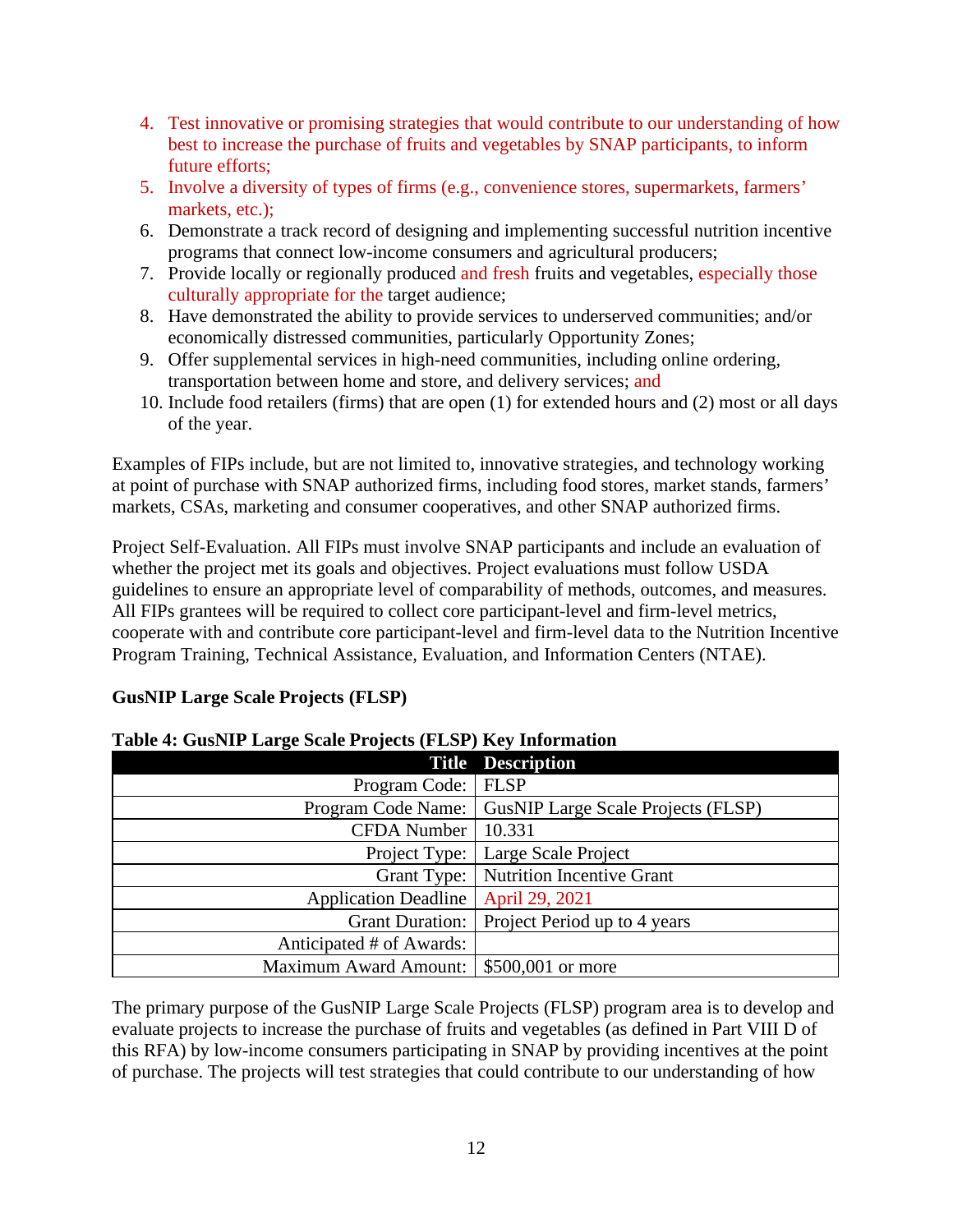best to increase the purchase of fruits and vegetables by SNAP participants to inform future efforts.

FLSPs are designed to create or support multi-county, State-wide and regional incentive programs. FLSPs should be coordinated food projects with objectives, activities, and outcomes that align with the GusNIP grant program's primary goals to bring together stakeholders from distinct parts of the food system and to foster understanding of how they might improve the nutrition and health status of participating households receiving incentives through the purchase of fruits and vegetables. Projects must operate through authorized SNAP firms and comply with all relevant SNAP regulations and operating requirements. Projects are required to expand the breadth, scope or reach of these programs. FLSPs do not supplant current programming.

Priority will be given to projects with a project design where the majority of incentives are earned when purchasing fruits or vegetables using SNAP benefits and align with and advance GusNIP priorities, which are to:

- 1. Maximize the share of funds used for direct incentives to participants;
- 2. Include coordination with multiple stakeholders, such as farm organizations, nutrition education programs, cooperative extension services, public health departments, health providers, private and public health insurance agencies, cooperative grocers, grocery associations, and community-based and non-governmental organizations;
- 3. Use direct-to-consumer sales marketing;
- 4. Test innovative or promising strategies that would contribute to our understanding of how best to increase the purchase of fruits and vegetables by SNAP participants, to inform future efforts;
- 5. Involve a diversity of types of firms (e.g., convenience stores, supermarkets, farmers' markets, etc.);
- 6. Demonstrate a track record of designing and implementing successful nutrition incentive programs that connect low-income consumers and agricultural producers;
- 7. Provide locally or regionally produced and fresh fruits and vegetables, especially those culturally appropriate for the target audience;
- 8. Have demonstrated the ability to provide services to underserved communities; and/or economically distressed communities, particularly Opportunity Zones;
- 9. Offer supplemental services in high-need communities, including online ordering, transportation between home and store, and delivery services; and
- 10. Include food retailers (firms) that are open (1) for extended hours and (2) most or all days of the year.

GusNIP Large Scale Projects include, but are not limited to, innovative strategies, and technology working at point of purchase with SNAP authorized firms, including food stores, market stands, farmers' markets, CSAs, marketing and consumer cooperatives, and other SNAP authorized firms. FLSPs must not only use effective and efficient benefit redemption technologies but test innovative technologies to increase the fruit and vegetable purchases. Project Self-Evaluation. All projects must involve SNAP participants and include an evaluation of whether the project met its goals and objectives. Project evaluations must follow USDA guidelines to ensure an appropriate level of comparability of methods, outcomes, and measures. A higher level of rigor will be expected for the FLSP evaluations. All FLSPs grantees will be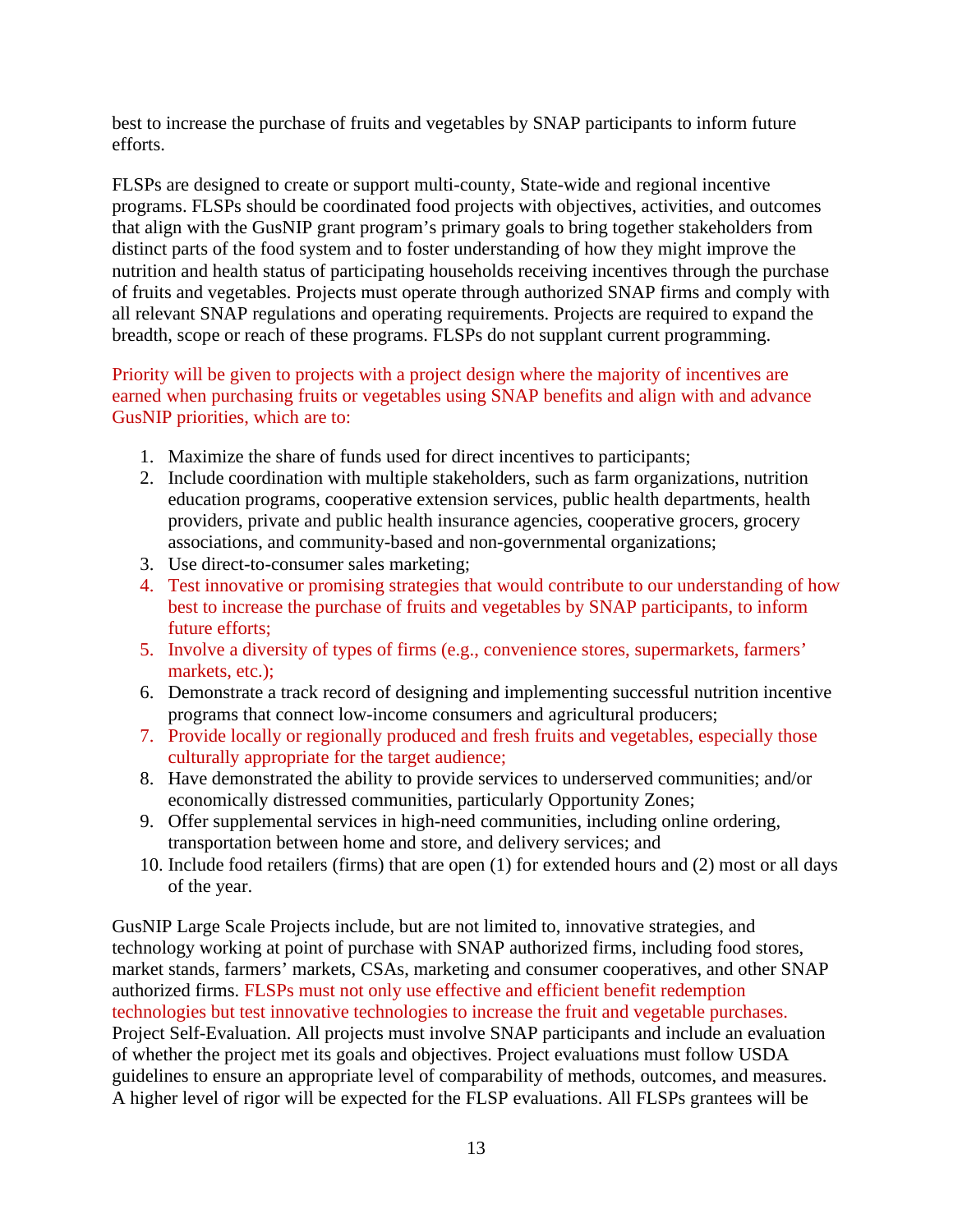required to collect core participant-level and firm-level metrics, cooperate with and contribute core participant-level and firm-level data to the Nutrition Incentive Program Training, Technical Assistance, Evaluation, and Information Centers (NTAE).

## **Produce Prescription (PPR)**

| <b>Title</b>                 | <b>Description</b>                          |
|------------------------------|---------------------------------------------|
| Program Code:                | <b>PPR</b>                                  |
| Program Code Name:           | Produce Prescription (PPR)                  |
| <b>CFDA</b> Number           | 10.331                                      |
| Project Type:                | Pilot Projects and Standard Projects        |
| Grant Type:                  | <b>Produce Prescription Grant</b>           |
| <b>Application Deadline</b>  | April 29, 2021                              |
| <b>Grant Duration:</b>       | Project Period up to 3 years                |
| Anticipated # of Awards:     |                                             |
| <b>Maximum Award Amount:</b> | Approximately \$500,000 or less; total      |
|                              | available is approximately \$4.8 million in |
|                              | FY2021; approximately \$5.3 million in      |
|                              | FY2022; and approximately \$5.6 million in  |
|                              | $FY2023-$                                   |

<span id="page-13-0"></span>

| <b>Table 5: Produce Prescription (PPR) Key Information</b> |  |  |
|------------------------------------------------------------|--|--|
|------------------------------------------------------------|--|--|

Not more than ten percent of the total funding may be allocated towards the PPR program area. NIFA anticipates allocating 10 percent of the GUSNIP funding for PPR grants, which is currently estimated at approximately \$4.8 million in FY2021; approximately \$5.3 million in FY2022; and approximately \$5.6 million in FY2023.

In carrying out a project using a PPR grant an eligible entity shall partner with one or more healthcare partners. Standard Projects are aimed at groups developing county, multi-county, and state-wide programs. Pilot Projects may be aimed at groups developing programs at less than the county level. The primary purpose of the PPR program area is to conduct projects that demonstrate and evaluate the impact of the projects on (1) the improvement of dietary health through increased consumption of fruits and vegetables; (2) the reduction of individual and household food insecurity; and (3) the reduction in healthcare use and associated costs.

To be eligible to receive a PPR grant an eligible entity must prescribe fresh fruits and vegetables to members; and either provide financial or non-financial incentives for members to purchase or procure fresh fruits and vegetables; provide educational resources on nutrition to members; or establish additional accessible locations for members to procure fresh fruits and vegetables. Individuals can participate in the PPR program if they are eligible for the following: (1) benefits under the Food and Nutrition Act of 2008 [\(7 U.S.C. 2011 et seq.\);](https://uscode.house.gov/view.xhtml?req=(title:7%20section:2011%20edition:prelim)%20OR%20(granuleid:USC-prelim-title7-section2011)&f=treesort&num=0&edition=prelim) or (2) medical assistance under a State plan or a waiver of such a plan under title XIX of the Social Security Act [\(42](https://uscode.house.gov/view.xhtml?req=(title:42%20section:1396%20edition:prelim)%20OR%20(granuleid:USC-prelim-title42-section1396)&f=treesort&num=0&edition=prelim)  [U.S.C. 1396 et seq.](https://uscode.house.gov/view.xhtml?req=(title:42%20section:1396%20edition:prelim)%20OR%20(granuleid:USC-prelim-title42-section1396)&f=treesort&num=0&edition=prelim)) and enrolled under such plan or waiver; and (3) a member of a low-income household that suffers from, or is at risk of developing, a diet-related health condition. Applicants should request a budget and project period commensurate with the proposed project. Application: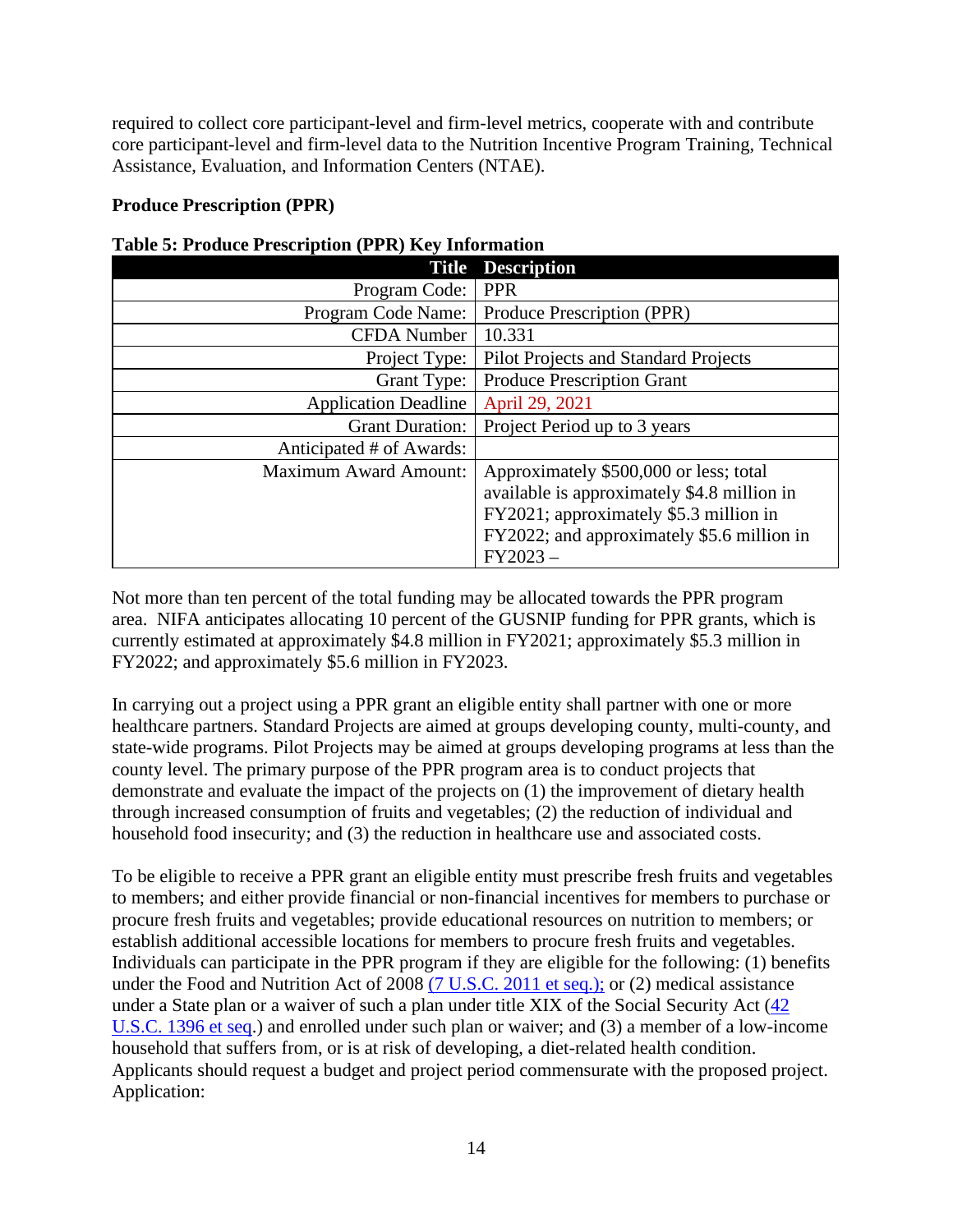An application must identify the one or more healthcare partners with which the eligible entity is partnering with and include a description of the methods by which an eligible entity must:

- Screen and verify eligibility for members for participation in a produce prescription project. This may be a one- or two-part verification process;
- Implement an effective produce prescription project, including the role of each healthcare partner in implementing the produce prescription project;
- Evaluate members participating in a produce prescription project with respect to the impact of the project participation on (1) the improvement of dietary health through increased consumption of fruits and vegetables; (2) the reduction of individual and household food insecurity; and (3) the reduction in healthcare use and associated costs;
- Provide educational opportunities relating to nutrition to members participating in a produce prescription program; and
- Inform members of the availability of produce prescription program, including locations at which produce prescriptions may be redeemed.

Additional Application Requirements:

- Include a description of any additional non-profit or emergency feeding organizations that shall be involved in the project and the role of each in implementing and evaluating an effective PPR grant;
- Include documentation of a partnership agreement with a relevant State Medicaid agency, hospital, hospital or clinic operated by the Secretary of Veterans Affairs, Federally qualified health center, healthcare provider group, Tribal health center, public health departments or private and public health insurance agencies to evaluate the effectiveness of the produce prescription project in reducing healthcare use and associate costs;
- Collect core participant-level and firm-level metrics, cooperate with and contribute core participant-level and firm-level data to the Nutrition Incentive Program Training, Technical Assistance, Evaluation, and Information Centers (NTAE) evaluation report;
- Include an agreement stating your organization intends to share information and core data with the Nutrition Incentive Program Training, Technical Assistance, Evaluation, and Information Centers (NTAE).

Project Self-Evaluation. All projects must involve eligible participants under PPR and include an evaluation of whether the project met its goals and objectives. Project evaluations must follow USDA guidelines to ensure an appropriate level of comparability of methods, outcomes, and measures. A higher level of rigor will be expected for the PPR evaluations. All PPRs grantees will be required to collect core participant-level and firm-level metrics, cooperate with and contribute core participant-level and firm-level data to the Nutrition Incentive Program Training, Technical Assistance, Evaluation, and Information Centers (NTAE).

The following applies under the PPR program area:

In general, the value of any benefit provided to a participant in any activity funded under the PPR will be treated as supplemental nutrition benefits under section 8(b) of the Food and Nutrition Act of 2008 [\(7 U.S.C. 2017 \(b\)\).](https://uscode.house.gov/view.xhtml?req=(title:7%20section:2017%20edition:prelim)%20OR%20(granuleid:USC-prelim-title7-section2017)&f=treesort&edition=prelim&num=0&jumpTo=true)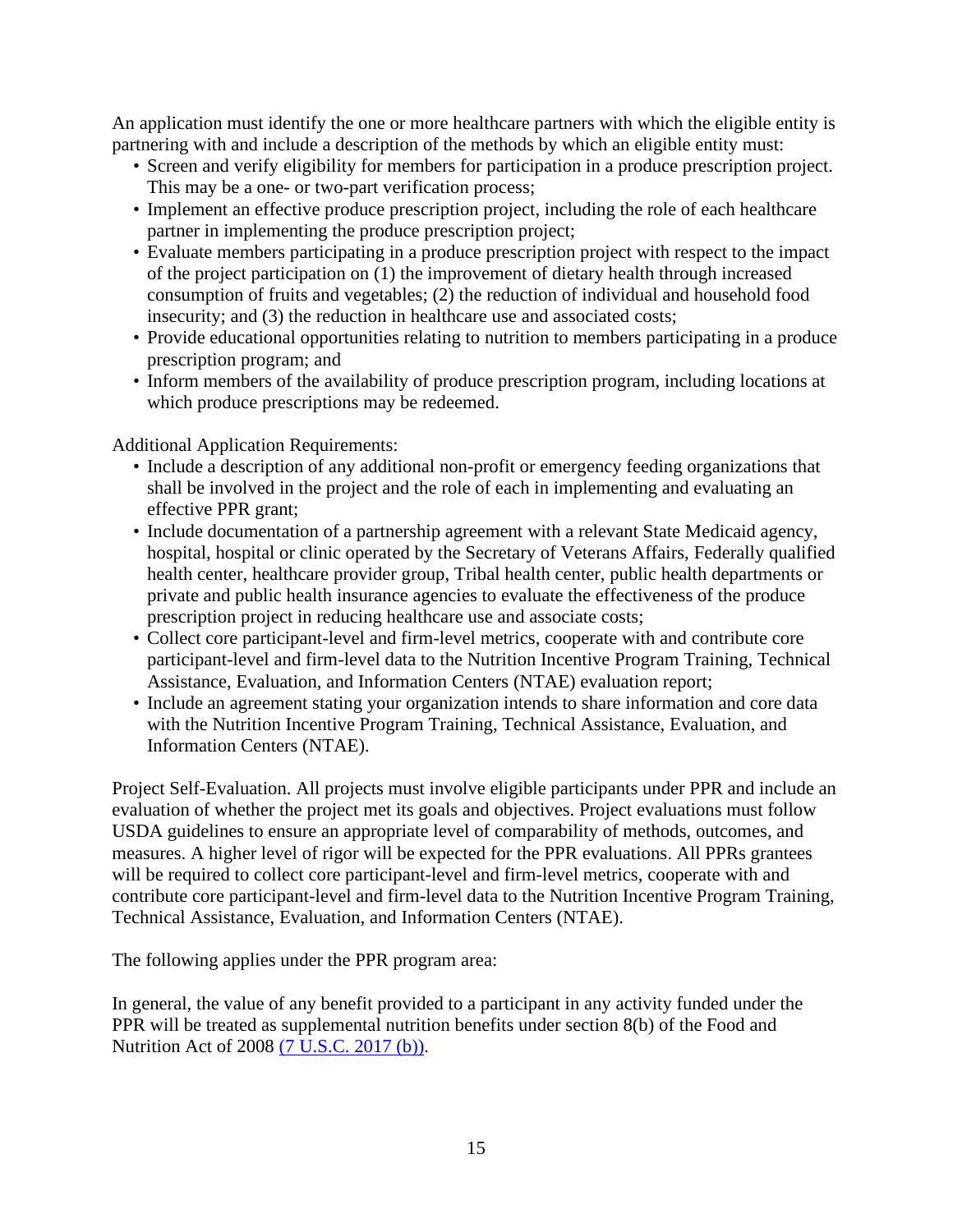The following applies to all GusNIP grant types (Nutrition Incentive Grants and Produce Prescription Grants):

- a) Prohibition on Collection of Sales Taxes. Each State must ensure that no State or local tax is collected on a purchase of food with assistance provided under GusNIP grants
- b) No limitation of benefits. Grants made available under GusNIP cannot be used to carry out any project that limits the use of benefits under the Food and Nutrition Act of 2008 [\(7](https://uscode.house.gov/view.xhtml?req=(title:7%20section:2011%20et%20seq%20edition:prelim)%20OR%20(granuleid:USC-prelim-title7-section2011%20et%20seq)&f=treesort&edition=prelim&num=0&jumpTo=true)  [U.S.C. 2011 et seq.\)](https://uscode.house.gov/view.xhtml?req=(title:7%20section:2011%20et%20seq%20edition:prelim)%20OR%20(granuleid:USC-prelim-title7-section2011%20et%20seq)&f=treesort&edition=prelim&num=0&jumpTo=true) or any other Federal nutrition law.
- c) Household Allotment. Assistance provided under GusNIP to households receiving benefits under the supplemental nutrition assistance program must not:
	- i) be considered part of the supplemental nutrition benefits of the household; or
	- ii) be used in the collection or disposition of claims under section 13 of the Food and Nutrition Act of 2008 [\(7 U.S.C. 2022\).](https://uscode.house.gov/view.xhtml?req=(title:7%20section:2022%20edition:prelim)%20OR%20(granuleid:USC-prelim-title7-section2022)&f=treesort&edition=prelim&num=0&jumpTo=true)

## <span id="page-15-0"></span>D. Program Policy

This section deals with certain aspects of GusNIP and SNAP policies as they pertain to the GusNIP grant program. This section also deals with policies regarding the participation of firms (e.g., convenience stores, grocery stores, farmers markets, direct-marketing farmers) participating in GusNIP grant projects. "Firm" is defined at [7 CFR 271.2.](https://www.ecfr.gov/cgi-bin/text-idx?SID=329442115b924ed2812c8f8b73ff1e59&mc=true&node=pt7.4.271&rgn=div5#se7.4.271_12) Questions regarding the policies discussed below may be directed to [sm.fn.GusNIP@usda.gov.](mailto:sm.fn.GusNIP@usda.gov)

#### 1. Definition of Incentive

The term "incentive" means any financial inducements that would increase the purchase and consumption of GusNIP qualifying fruits and vegetables by SNAP clients.

- a) Examples of allowable financial incentives include coupons or gift cards redeemable for GusNIP qualifying fruits and vegetables.
- b) Examples of unallowable incentives include, but are not limited to, giveaways of alcohol, tobacco, firearms, and lottery tickets.

The cost of incentives must be allowable under the applicable cost principles in [2 CFR part 200,](https://www.ecfr.gov/cgi-bin/text-idx?SID=6b2c5ee2c0d4d29785d122a55f044a25&mc=true&node=pt2.1.200&rgn=div5#sp2.1.200.e)  [Subpart E.](https://www.ecfr.gov/cgi-bin/text-idx?SID=6b2c5ee2c0d4d29785d122a55f044a25&mc=true&node=pt2.1.200&rgn=div5#sp2.1.200.e) Unallowable incentives may not be paid for with either Federal or matching funds.

#### 2. Firm Requirements

A GusNIP grant project must incentivize the purchase of GusNIP qualifying fruits and vegetables. Such GusNIP qualifying fruits or vegetables would be considered SNAP staple foods in the fruit or vegetable staple food category.

GusNIP grantees may choose to only incentivize a narrower subset of the GusNIP qualifying fruit or vegetable category (e.g., incentivize only fresh, local fruit). For example, some grantees have chosen to incentivize the fruits and vegetables that appear on their States' Special Supplemental Nutrition Assistance Program for Women, Infants, and Children (WIC) Approved Products List (APL). This is an acceptable subset of fruits and vegetables to incentivize under GusNIP. It should be noted, however, that some States' WIC APLs may exclude products that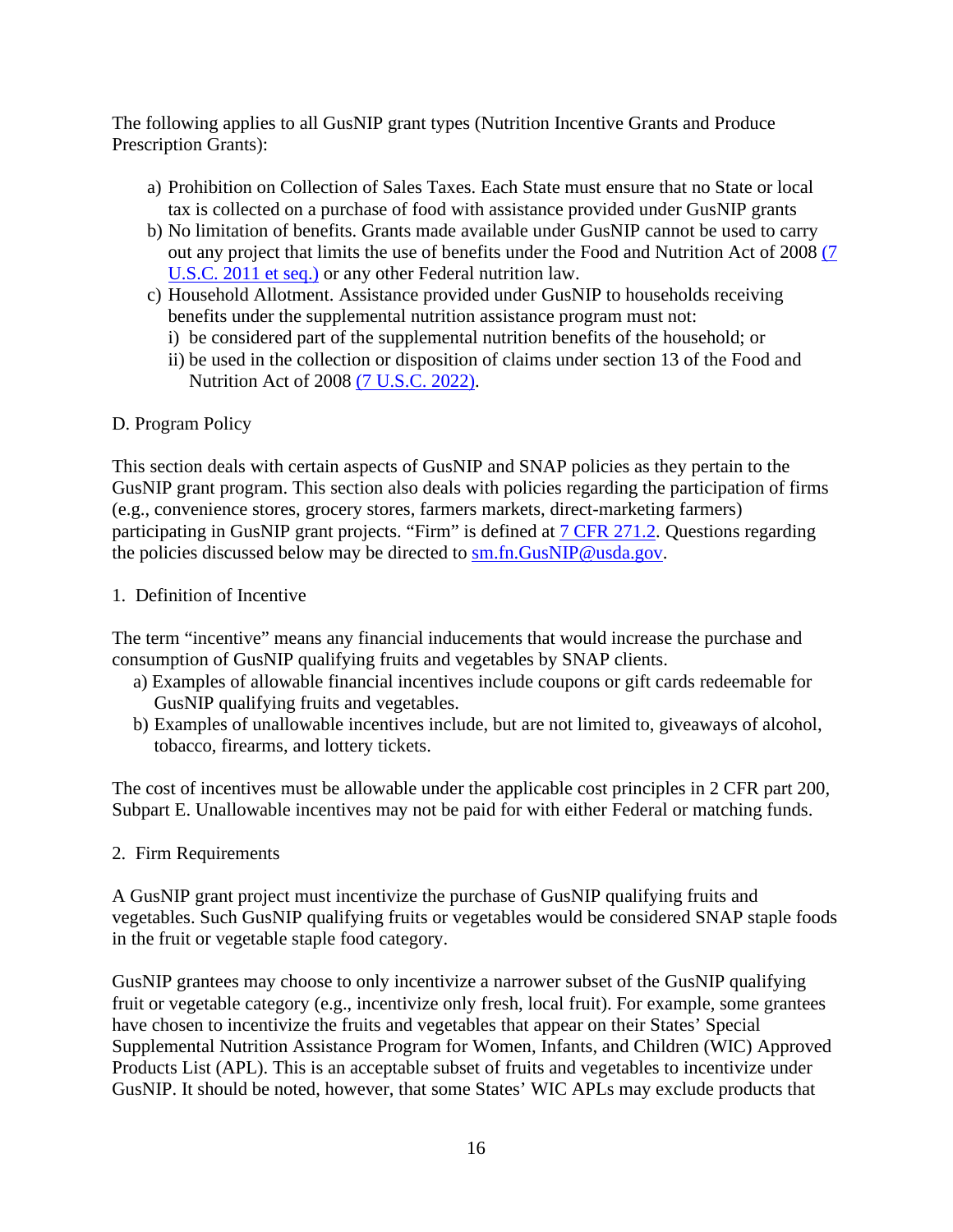would otherwise be considered GusNIP qualifying fruits and vegetables (e.g., white potatoes). Some GusNIP grantees have, nevertheless, opted to incentivize only fruits and vegetables that appear on their States' WIC APLs as this simplifies implementation with their participating firms. GusNIP grantees that seek to incentivize only a narrower subset of the GusNIP qualifying fruit or vegetable category must justify this in their proposal.

GusNIP grantees may not incentivize only specific brand names or product lines of qualifying fruits or vegetables, nor may GusNIP grantees incentivize only a specific subset of GusNIP qualifying fruits or vegetables that are not considered by FNS and NIFA to advance the spirit or purpose of the GusNIP grant program.

The definition of GusNIP qualifying fruits and vegetables for nutrition incentive grants includes any variety of fresh, canned, dried, or frozen whole or cut fruits and vegetables without added sugars, fats, or oils, and salt (i.e. sodium). Examples of GusNIP qualifying fruits and vegetables include, but are not limited to, the following: frozen spinach, fresh apples, sundried tomatoes, 100% orange juice, and canned artichoke hearts (so long as these products contain no added sugars, fats, oils, or salts). SNAP eligible seeds and plants intended for cultivation and consumption (e.g., tomato seeds or tomato plants) and fresh herbs (e.g., fresh basil, thyme, or mint) are also considered GusNIP qualifying fruits and vegetables.

Examples of fruit-based and vegetable-based products that do not qualify for the purposes of GusNIP include accessory food items such as powdered, dried, or extracted herbs and spices, fruit punch (less than 100% fruit juice), honey, ketchup and other condiments, as well as multiple ingredient food items that are not primarily composed of qualifying fruits and vegetables (such as pastries containing fruit, frozen pizza pies, or burritos). If you are uncertain as to whether a fruit or vegetable product qualifies for the purposes of GusNIP, please check the ingredients panel for the presence of the four aforementioned additives. If sugars, fats, oils, or salts are present as a listed ingredient on the product's nutrition label, then that product is generally not considered a GusNIP qualifying fruit or vegetable.

GusNIP allows incentives to be earned when a consumer participating in SNAP purchases qualifying fruits and vegetables or a SNAP eligible food. GusNIP allows the use of incentives only for qualifying fruits and vegetables. Incentives cannot be redeemed on any other SNAP eligible food. Additionally, a "no purchase required" mechanism and non-financial incentives are allowable only for the Produce Prescription Grants. For all other GusNIP grants a purchase is required, and non-financial incentives are not allowed.

Priority will be given to projects with a project design where the majority of incentives are earned when purchasing fruits or vegetables using SNAP benefits.

Sales Tax. Per Section 4405(a)(3) of the Food, Conservation, and Energy Act of 2008 (the 2008 Farm Bill), as amended by [Section 4208 of the Agricultural Act of 2014](https://www.agriculture.senate.gov/imo/media/doc/Agricultural%20Act%20of%202014.pdf) (the 2014 Farm Bill), no State or local sales tax shall be collected on any purchase of food made using GusNIP grant incentives.

Equal Treatment. Because the statutory language of the 2018 Farm Bill requires GusNIP grantees to provide incentives specifically to SNAP clients, the equal treatment provision of [7](https://www.ecfr.gov/cgi-bin/text-idx?SID=605b03c6e3d8b98a6b6c12e7245429c3&mc=true&node=pt7.4.278&rgn=div5#se7.4.278_12)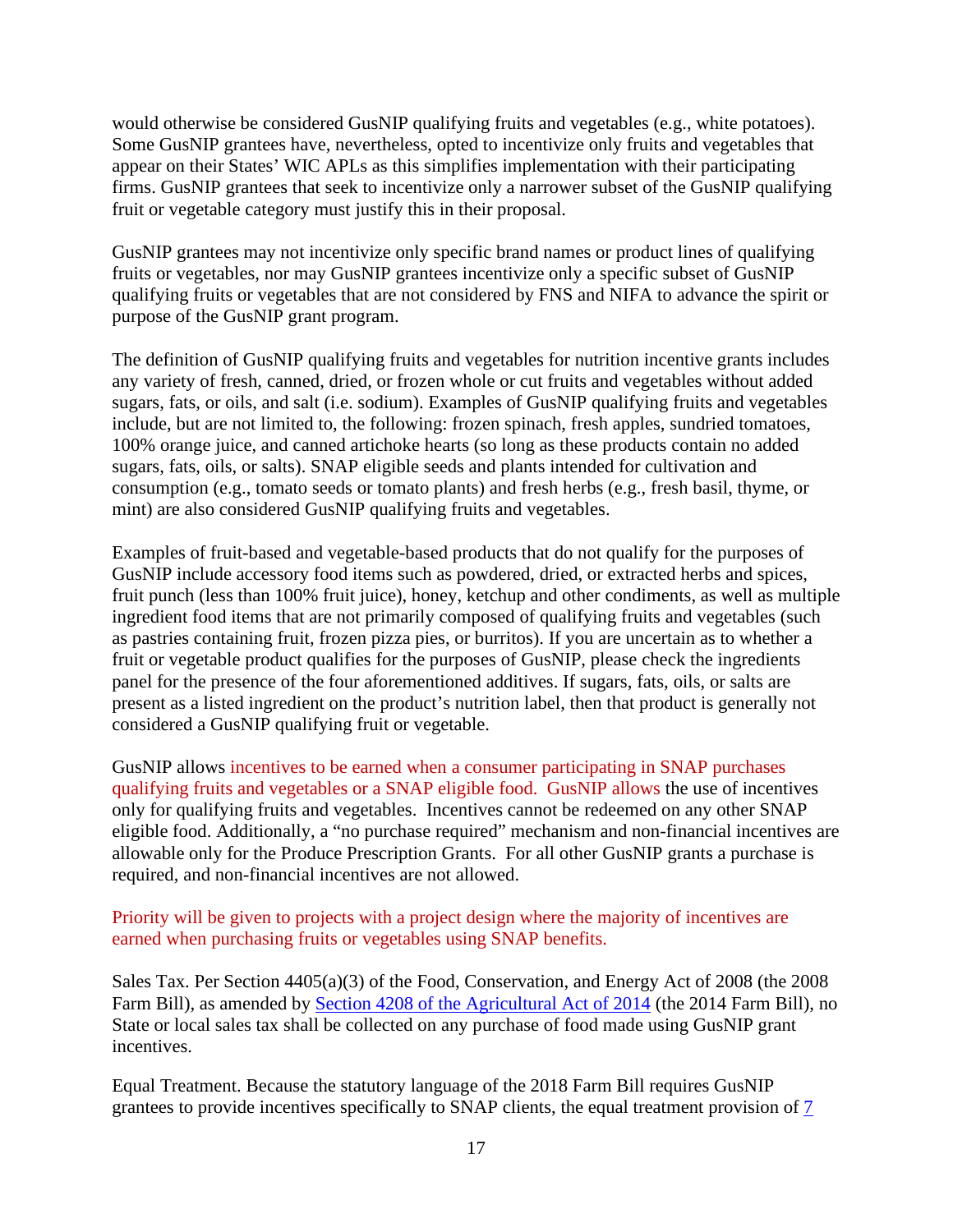CFR  $\S 278.2(b)$  and  $7$  CFR  $\S 274.7(f)$  does not apply to GusNIP grantees for the purpose of providing incentives under the grant.

Refunds. Farmers Markets (FMs) with one central EBT point-of-sale (POS) terminal often utilize scrip or tokens for the redemption of SNAP benefits. Under such a system, SNAP households swipe their EBT cards at the FM's central EBT POS terminal for a declared amount and receive specially marked tokens which can only be spent on eligible food at the FM's stalls and booths. If, after shopping, SNAP households still possess an excess of these tokens they may return to the FM's central EBT POS terminal for a refund on such tokens.

Refunds, both for such tokens and for any product purchased with SNAP benefits, can never be made in cash. Providing cash refunds for SNAP scrip or items purchased with SNAP benefits is considered trafficking SNAP benefits. This is a serious violation of SNAP rules and can have lasting legal ramifications for any firm engaging in such practices. Refunds of SNAP scrip and purchases made with SNAP benefits must be returned to the SNAP household's EBT card through a refund transaction on an EBT POS device.

Incentives received through a GusNIP grant are intended to increase the consumption of qualifying fruits and vegetables and must be spent accordingly. The returning or refunding of GusNIP benefits is not consistent with the intention of the GusNIP grant program. While spoiled or undesired food products purchased with GusNIP benefits may be exchanged for equivalent food products at the firm's discretion, GusNIP benefits may neither be refunded with cash, nor refunded onto a SNAP household's EBT card through a refund transaction on an EBT POS device.

Therefore, if an FM using a scrip system utilizes a distinct GusNIP benefit token (i.e., valid only for GusNIP qualifying fruits and vegetables), such tokens may only be redeemed as intended at the FM; they may not be refunded or exchanged.

SNAP Firm Data Confidentiality. Under [7 CFR §278.1\(q\),](https://www.ecfr.gov/cgi-bin/text-idx?SID=605b03c6e3d8b98a6b6c12e7245429c3&mc=true&node=pt7.4.278&rgn=div5#se7.4.278_11) certain forms of SNAP firm information are prohibited from disclosure. Local and State SNAP Agencies may not disclose such firm data to GusNIP grantees. The names and addresses of SNAP authorized firm are available to the public and can be obtained via the SNAP [Retailer Locator.](http://www.fns.usda.gov/snap/retailerlocator)

However, the FNS number for individual firms is not public information and is subject to restrictions in SNAP regulations at [7 CFR §278.1\(q\);](https://www.ecfr.gov/cgi-bin/text-idx?SID=605b03c6e3d8b98a6b6c12e7245429c3&mc=true&node=pt7.4.278&rgn=div5#se7.4.278_11) therefore, it must be obtained directly from the firm. Likewise, SNAP redemption or transaction data at the individual firm level is considered protected data and must be obtained directly from the firm. GusNIP grantees should work in close concert with their participating firm in order to obtain any such required information. Both the FNS number and individual firm transaction/redemption data, while necessary for data collection and evaluation purposes, are protected and shall not be published in a public report. SNAP firm transactions/redemptions should only be reported in aggregate.

Whenever transmitting any confidential SNAP firm data to FNS or NIFA, this data must be password protected.

Changes in Grantee Primary Point of Contact. As described in Part VIII § A (2) of this RFA, all grantees are required to inform the USDA regarding any changes in their grant project's primary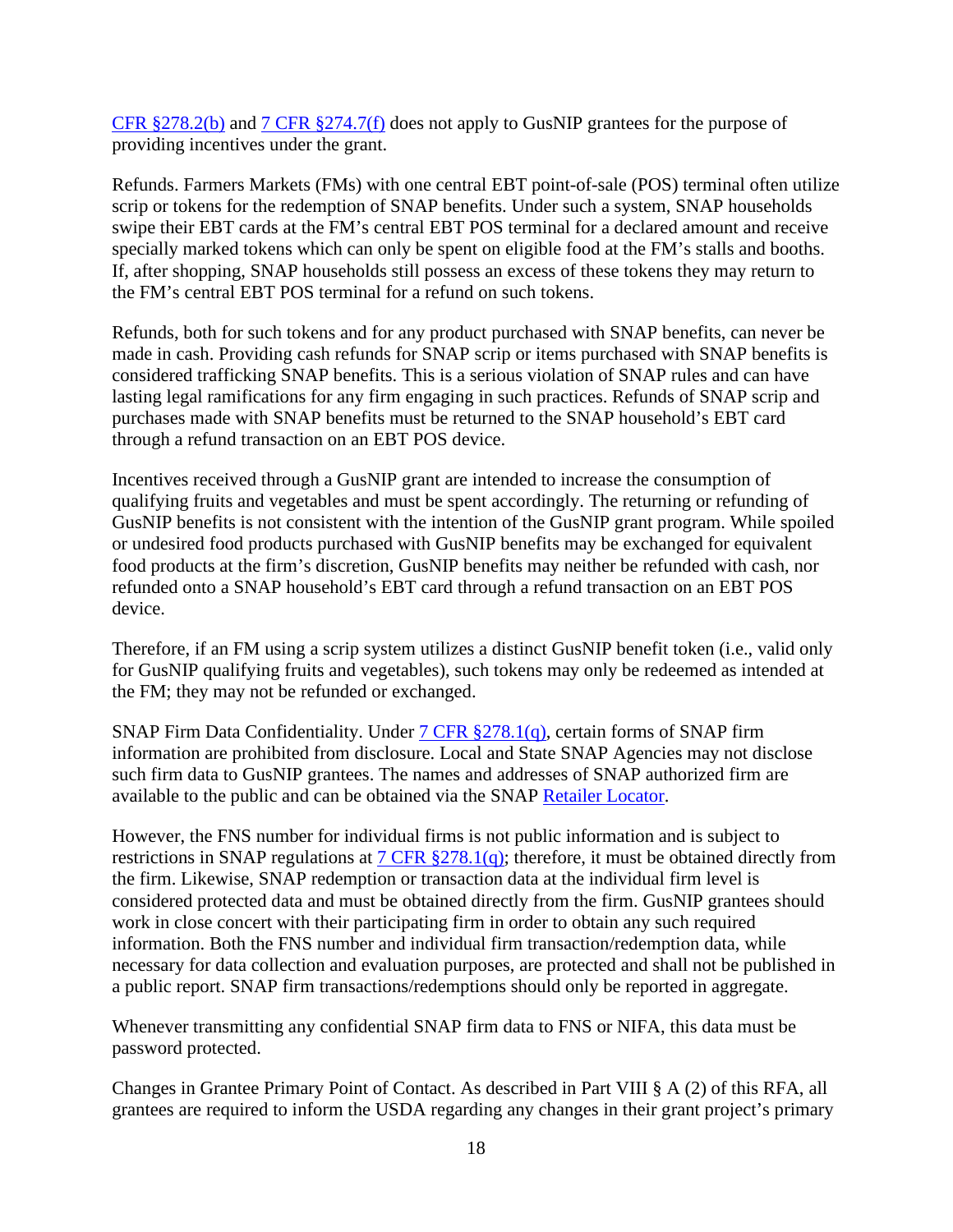point(s) of contact. At the very least this means that grantees must inform NIFA and FNS points of contact of any change to their Project Directors (PDs) no more than 10 calendar days after the change occurs. Grantees are also strongly encouraged to inform NIFA and FNS points of contact of changes to other primary grantee points of contact in a timely fashion. The NIFA and FNS points of contact are listed in Part VII. As necessary, NIFA will provide updates to USDA points of contacts to all grantees.

Allowable Participation of Firms in your Grant Project. It is necessary to partner with firms to conduct a grant project. Before a firm can participate in a GusNIP grant, the following steps must occur in this order:

- 1. If the firm is not already SNAP authorized, the firm applies for and obtains [SNAP](https://www.fns.usda.gov/snap/retailer-apply)  [Authorization;](https://www.fns.usda.gov/snap/retailer-apply)
- 2. The grantee and firm sign a MOU (for more regarding this MOU, see below);
- 3. The grantee submits to **FNS** the firm's information (i.e., [FNS](mailto:sm.fn.GusNIP@usda.gov) number, firm name, firm address) as a password protected list, which can be submitted using a format similar to what is listed below and emailed to [sm.fn.gusnip@usda.gov;](mailto:sm.fn.gusnip@usda.gov) and,

| Row | Grantee<br>Name | <b>FNS</b> | Store<br>Name 1 | <b>Street</b><br><b>Number</b> | Street<br>Name | Addl Addr<br>(e.g. Suite) | City | <b>State</b><br>Abbr $(2-$ | Zip<br>$(5-digit)$ | Phone 1 | <b>Participation</b><br><b>Start Date</b> | Participation<br><b>End Date</b> |
|-----|-----------------|------------|-----------------|--------------------------------|----------------|---------------------------|------|----------------------------|--------------------|---------|-------------------------------------------|----------------------------------|
|     |                 |            |                 |                                |                |                           |      | letter)                    |                    |         |                                           |                                  |

4. FNS responds within 30 calendar days to approve or deny the participation of the firm.

This application process may take up to 60 calendar days, so it is important that GusNIP grantees work closely with their firms to ensure that this firm approval process is not delayed.

**Memorandum of Understanding** between Grantee and Firm(s). GusNIP grantees must work with their prospective firm(s) to obtain a MOU before that firm can participate in the GusNIP grant. The MOU must be signed and dated by the grantee project director(s) and all of the firm's owners. If the grantee is working with a chain of centrally owned and operated firms, then one MOU that includes all relevant information on every participating firm location will be sufficient. The MOU must be accompanied by a coversheet bearing the GusNIP grantee name, the GusNIP grant award number, the firm's name(s), the firm's FNS number(s), and the phrase "GusNIP Grantee-Firm MOU Attached".

A signed MOU must be in place before USDA can approve the firm to participate in a GusNIP grant project and must include the following information:

- The name of the firm (including any other names the firm does business as or under);
- The street address of the firm;
- The mailing address of the firm (if different than the street address of the firm);
- The firm's FNS number;
- The firm's hours and days of operation;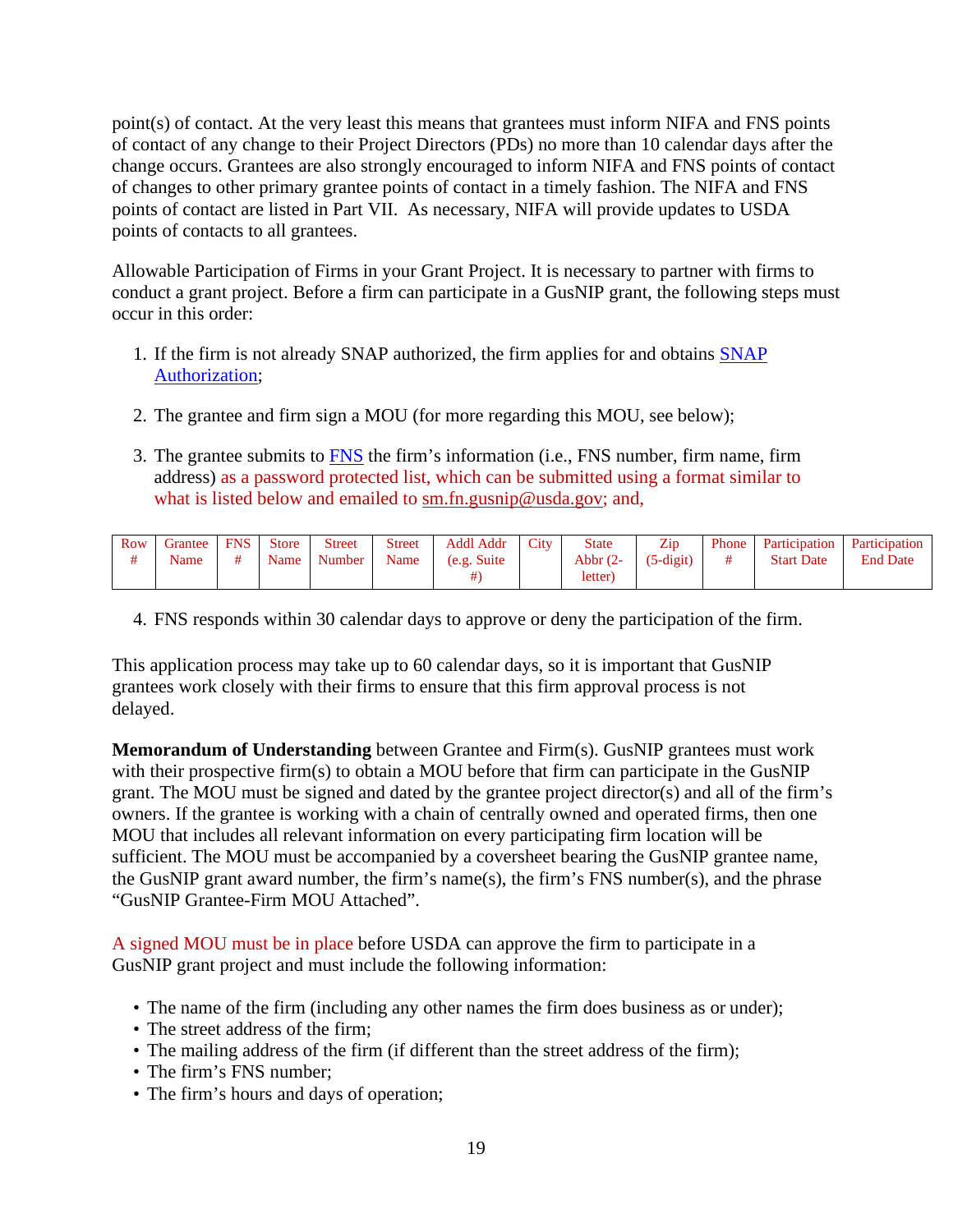- The proposed start date of the firm's participation in the grantee's GusNIP grant;
- The expected end date of the firm's participation in the grantee's GusNIP grant;
- A general description of the incentives being offered at the firm as part of the project;
- A general description of any other waivers expected, requested, received, or applicable to the firm's involvement in the project;
- An acknowledgement that the firm will provide the grantee with all incentive transaction- related data necessary for a robust evaluation of the GusNIP grant and that this data will be furnished to NIFA and FNS;
- An acknowledgement that the firm will follow all relevant GusNIP and SNAP rules including, but not limited to, the following:
	- i. The firm will only accept incentives for GusNIP qualifying fruits or vegetables;
	- ii. The firm will never accept incentives for ineligible products (i.e., non-food, alcohol, tobacco, or hot food products);
	- iii. The firm will never exchange incentives for cash (i.e., trafficking);
	- iv. The firm will never provide cash or SNAP EBT change for incentives;
	- v. The firm will never provide cash or SNAP EBT refunds for incentives;
	- vi. The firm will never accept incentives from individuals known not to be legally entitled to possess incentives;
	- vii. The firm will never accept incentives to pay credit accounts; and,
	- viii. The firm will never knowingly provide false information of a substantive nature regarding their participation in the grant project.
- An acknowledgement that any firm's failure to abide by GusNIP and SNAP rules may result in SNAP disqualification, civil money penalties, and/or criminal penalties;
- Further, that any firm's failure to abide by GusNIP and SNAP rules may result in rescission, in whole or in part, of grant funds; and
- An acknowledgement that grantees are responsible for overseeing firms participating in their grant project to ensure that SNAP and GusNIP rules are followed. Grantees will be held responsible for instances of noncompliance that occur at any of their participating firms.

Misuse of Grant Funds. In cases in which GusNIP grant funds have been spent on unallowable expenses or otherwise misallocated, the USDA will require that the grantee repay the full amount of grant funds that have been misallocated.

Grantee Noncompliance with Program Policy. Grantees and their participating firms are expected to comply with all of the policies and requirements laid out in this RFA document as well as any GusNIP or SNAP policies or requirements further clarified in Q&As, memoranda, or other relevant USDA documents (including all applicable provisions of the Food and Nutrition Act of 2008 and SNAP regulations at [7 CFR 278\)](https://www.ecfr.gov/cgi-bin/text-idx?SID=605b03c6e3d8b98a6b6c12e7245429c3&mc=true&node=pt7.4.278&rgn=div5). Grantees will be notified in writing of instances of noncompliance and will face serious repercussions for repeated instances of noncompliance.

Examples of such noncompliance include, but are not limited to, failure to timely report a change of Project Director (PD), failure to provide required evaluation data to Nutrition Incentive Program Training, Technical Assistance, Evaluation, and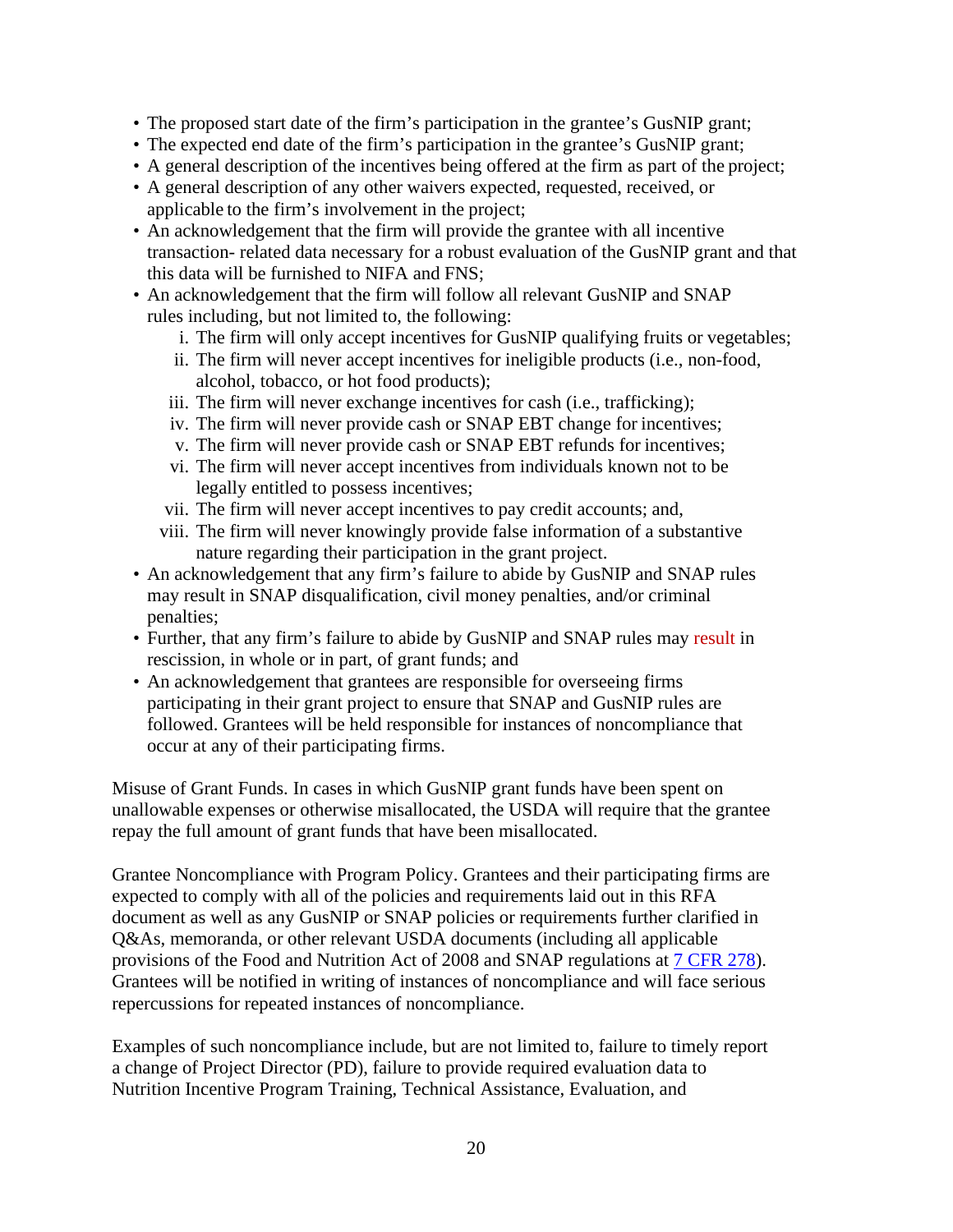Information Center (NTAE), allowing unapproved firms to participate in a project, and/or incentivizing ineligible products.

First Instance of Noncompliance. If the grantee or the grantee's firms fail to comply with GusNIP or SNAP rules and this is the first instance of noncompliance associated with that grantee, then the USDA will notify the grantee of the issue in writing and establish a timeline for corrective action. The general timeline for such corrective action is 30 calendar days, although the timeline may be extended or shortened depending on the nature and extent of the issue at hand at the discretion of the USDA.

If the grantee fails to take required corrective action within the established timeline, then the USDA will immediately suspend that grantee's access to grant funds. Access to grant funds will be restored when corrective action has been taken.

Second Instance of Noncompliance. If the grantee or the grantee's firms fail to comply with GusNIP or SNAP rules and this is the second instance of noncompliance associated with that grantee, then the USDA will immediately suspend that grantee's access to grant funds, notify the grantee of the issue in writing and establish a timeline for corrective action. The general timeline for such corrective action is 30 calendar days, although the timeline may be extended or shortened depending on the nature and extent of the issue at hand at the discretion of the USDA. Access to grant funds will be restored when corrective action has been taken.

Third Instance of Noncompliance. If the grantee or the grantee's firms fail to comply with GusNIP or SNAP rules and this is the third instance of noncompliance associated with that grantee, then the USDA will immediately suspend that grantee's access to grant funds, notify the grantee of the issue in writing and establish a timeline for corrective action. In addition, the USDA will rescind 10% of the total Federal grant funding. The general timeline for such corrective action is 30 calendar days, although the timeline may be extended or shortened depending on the nature and extent of the issue at hand at the discretion of the USDA. Access to the remaining grant funds will be restored when corrective action has been taken.

Further Instances of Noncompliance. If the grantee or the grantee's firms fail to comply with GusNIP or SNAP rules and more than three such instances of noncompliance have already been documented, then the USDA will rescind the remaining Federal GusNIP grant funds in their entirety.

Considering a History of Noncompliance during Application Evaluation. A history of noncompliance with GusNIP or any other USDA grant policies and requirements will be considered during the grant application evaluation process as detailed in Part V. B, Evaluation Criteria.

Required Cashier Training and Advertising Plan. GusNIP grants succeed best when cashiers and on-site staff are well-trained and involved as stakeholders in the project. Additionally, no GusNIP grant can succeed in reaching SNAP recipients without some form of project promotion, outreach, or advertising. Therefore, FLSP and FIP program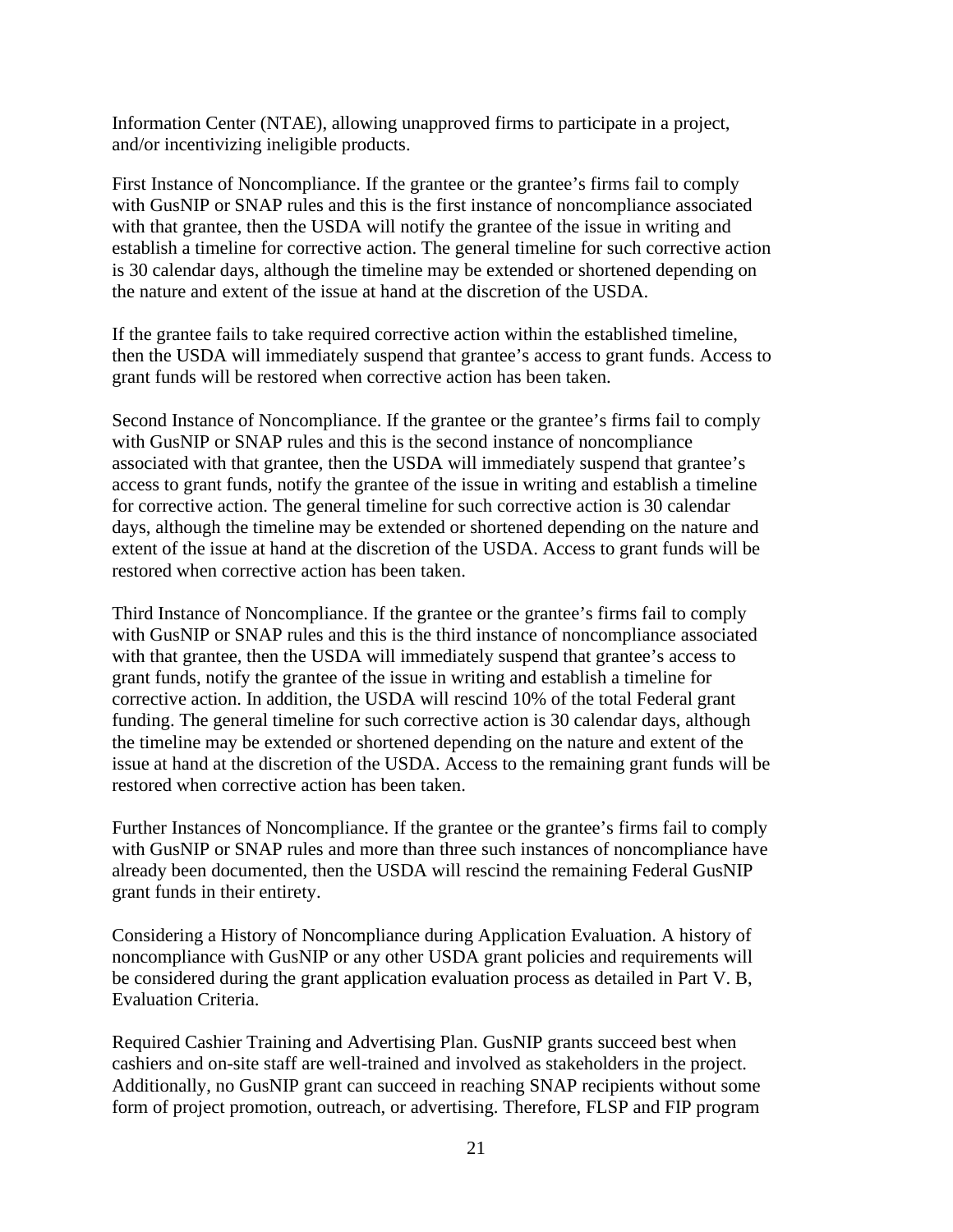area grantees must include a detailed plan for cashier/staff training and advertising of their grant project in their grant application. If the grantee wishes to significantly change this plan after the grantee is awarded, then the grantee must notify NIFA and FNS in writing and receive approval for the proposed change.

*Required Self-Evaluation Plan and Evaluation Reporting*. As noted in Part I. C, FIP, FLSP, and PPR program area grantees must involve eligible participants and include an evaluation of whether the project met its goals and objectives. Project self-evaluations must follow USDA guidelines to ensure an appropriate level of comparability of methods, outcomes, and measures. To ensure that project self-evaluations follow USDA guidelines, NIFA and FNS will rigorously review the project self- evaluation plan submitted as a part of the GusNIP grant application. FIP, FLSP, and PPR program area awardees will be expected to provide annual updates to NIFA and FNS on the progress and outcomes of their project selfevaluation including a final self-evaluation report at the conclusion of their grant project. If FIP, FLSP, or PPR grantees wish to significantly change their project self-evaluation, then they must first notify and receive approval from NIFA and FNS. Due to their increased scale and sophistication, more rigorous standards will be applied to the USDA assessment of FLSP and PPR program area projects self-evaluations. FIP, FLSP, and PPR grantees are also required to cooperate with and contribute to the Nutrition Incentive Program Training, Technical Assistance, and Evaluation Center (NTAE), this includes using core participantlevel and firm-level metrics and providing these data to the NTAE so that data can be aggregated to evaluate the impact across GusNIP grant projects.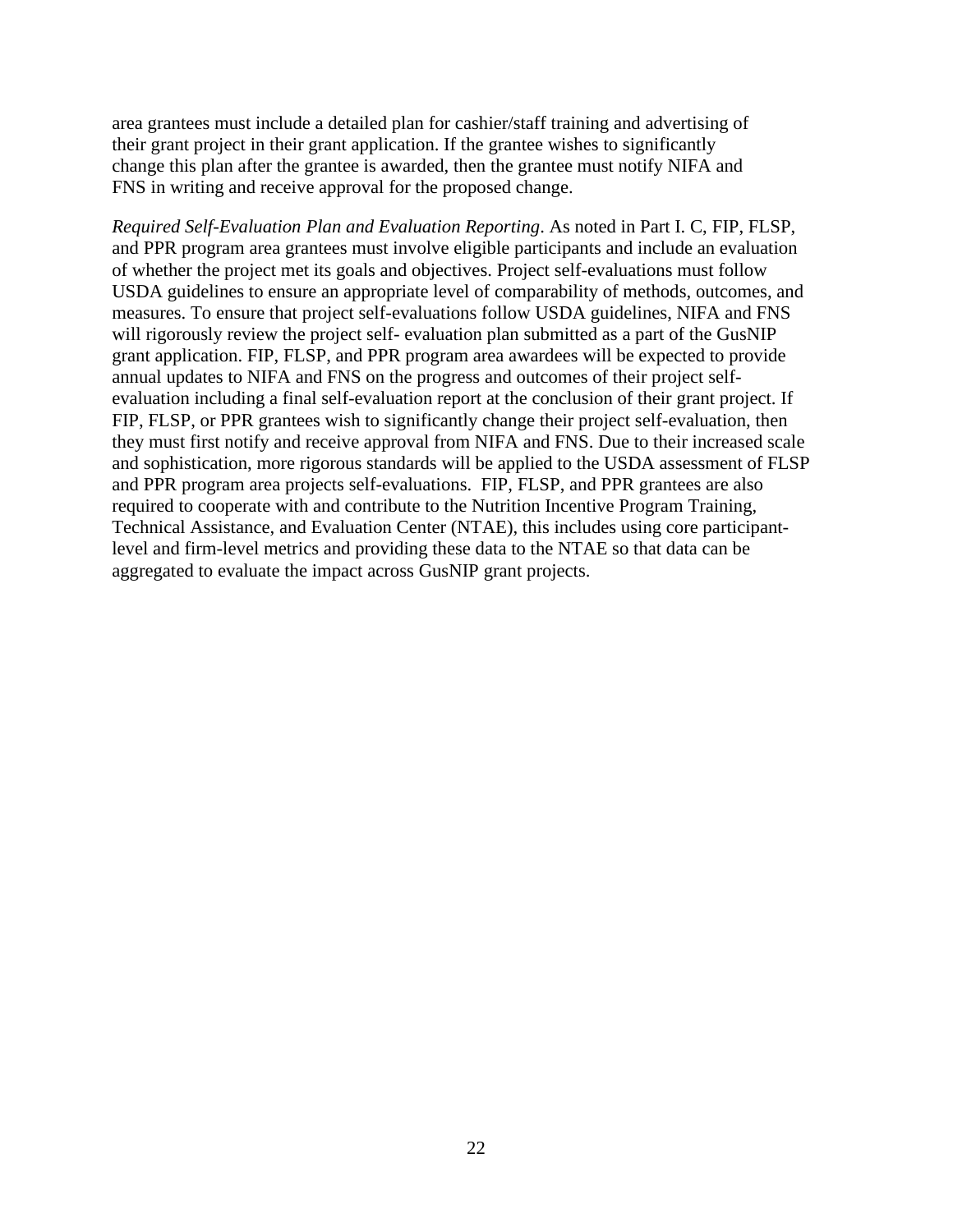## <span id="page-22-0"></span>**PART II. AWARD INFORMATION**

## <span id="page-22-1"></span>**A. Available Funding**

The anticipated amount available for NIFA to support this program is approximately \$41.6 million in FY 2021; approximately \$48.7 million in FY 2022; and approximately \$51.5 million in FY 2023. This RFA is being released prior to the passage of a full appropriations act for FY 2021, FY 2022 and FY 2023. Enactment of additional continuing resolutions or a full appropriations act may affect the availability, level of funding, or cause potential funding delays for FY 2021, FY 2022 and FY 2023.

The funds will be awarded through grants. USDA is not committed to fund any particular application or to make a specific number of awards. The [Automated Standard Application for](https://www.fiscal.treasury.gov/fsservices/gov/pmt/asap/asap_home.htm)  [Payments,](https://www.fiscal.treasury.gov/fsservices/gov/pmt/asap/asap_home.htm) operated by the Department of Treasury, Bureau of Fiscal Service, is the designated payment system for awards resulting from this RFA.

## <span id="page-22-2"></span>**B. Types of Application**

NIFA will evaluate applications using the criteria described in [Part V](#page-46-0) of this RFA. In FY 2021, applicants may submit the following types of applications:

- 1. *New application***:** New applications will be evaluated using the criteria described in [Part](#page-46-0)  [V](#page-46-0) of this RFA and are subject to the due dates herein (see [Appendix III](#page-55-0) for definition).
- 2. *Resubmitted application***:** Resubmitted applications must include the response to the previous review panel summary and are subject to the same criteria and due dates herein. Resubmitted applicants must enter the NIFA-assigned proposal number of the previously submitted application in the *Federal Field (Field 4)* on the application form (see [Appendix III](#page-55-0) for definition).

# <span id="page-22-3"></span>**C. Project and Grant Types**

1. Grant Types

Applicants must select the appropriate GusNIP grant type specified within the relevant program area description in Part I, C of the RFA. This grant program will only accept one grant application per project team for each GusNIP grant type for this RFA.

There are three grant types available across the GusNIP grant program. These are (a) Nutrition Incentive Grants; (b) Produce Prescription Grants; (c) Cooperative Agreements. Not all grant types are solicited within each RFA or by each program area priority within each RFA. Applicants should refer to the specific program area description in Part I, C of the RFA for the appropriate GusNIP grant type.

a. Nutrition Incentive Grants

The primary purpose of the GusNIP Nutrition Incentive Grants is to develop and evaluate projects to increase the purchase of fruits and vegetables by low- income consumers participating in SNAP by providing incentives at the point of purchase. For nutrition incentive grants fruits and vegetables are defined as any variety of fresh, canned, dried, or frozen whole or cut fruits and vegetables without added sugars, fats, or oils, and salt (i.e., sodium). The projects will test strategies that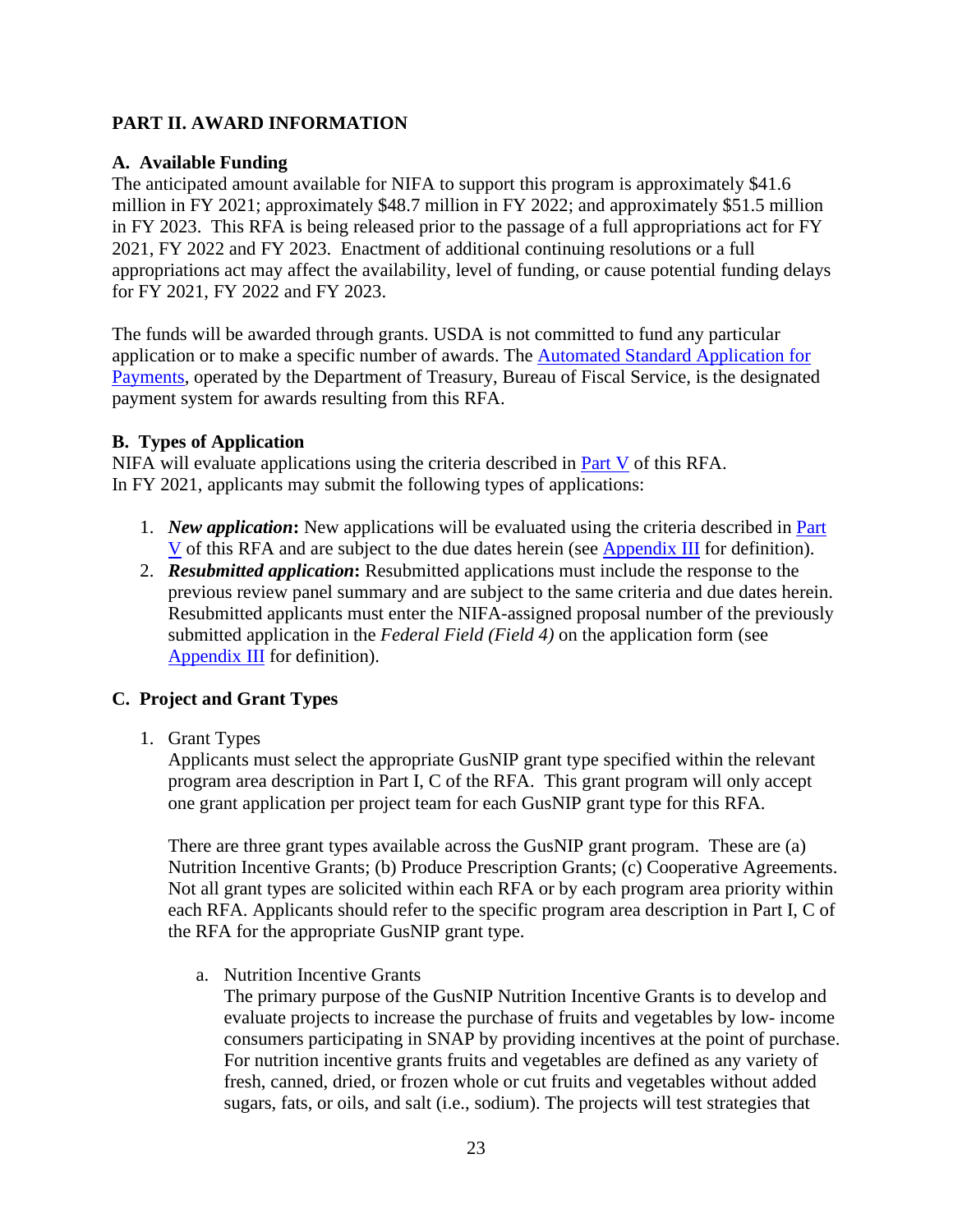could contribute to our understanding of how best to increase the purchase of fruits and vegetables by SNAP participants to inform future efforts. Program areas inviting nutrition incentive grants include FPP, FIP, and FLSP. In general, Nutrition Incentive Grant applications MUST provide matching contributions on a dollar-for-dollar basis for all Federal funds awarded. See Part III(B) of this RFA for additional information.

b. Produce Prescription Grants

To be eligible to receive a Produce Prescription Grant an eligible entity must prescribe any variety of fresh whole or cut fruits and vegetables to members; and either provide financial or non-financial incentives for members to purchase or procure fresh fruits and vegetables; provide educational resources on nutrition to members; or establish additional accessible locations for members to procure fresh fruits and vegetables. Individuals can participate in the Produce Prescription Grant program if they are eligible for the following: (1) benefits under the Food and Nutrition Act of 2008 [\(7 U.S.C. 2011 et seq.](https://uscode.house.gov/view.xhtml?req=(title:7%20section:2011%20et%20seq%20edition:prelim)%20OR%20(granuleid:USC-prelim-title7-section2011%20et%20seq)&f=treesort&edition=prelim&num=0&jumpTo=true)); or (2) medical assistance under a State plan or a waiver of such a plan under title XIX of the Social Security Act [\(42 U.S.C. 1396 et seq.](https://uscode.house.gov/view.xhtml?req=(title:42%20section:1396%20edition:prelim)%20OR%20(granuleid:USC-prelim-title42-section1396)&f=treesort&edition=prelim&num=0&jumpTo=true)) and enrolled under such plan or waiver; and (3) a member of a low-income household that suffers from, or is at risk of developing, a diet-related health condition. Program areas inviting produce prescription grants include PPR. Produce Prescription Grant applications **do not** require matching contributions.

The primary purpose of the Produce Prescription Grants is to conduct projects that demonstrate and evaluate the impact of the projects on (1) the improvement of dietary health through increased consumption of fruits and vegetables; (2) the reduction of individual and household food insecurity; and (3) the reduction in healthcare use and associated costs.

c. Cooperative Agreement

The aim of the GusNIP cooperative agreements is to develop and provide services in support of the Nutrition Incentive Grants and Produce Prescription Grants, and to the Gus Schumacher Nutrition Incentive Program as a whole. This includes offering training and technical assistance to applicants and grantees to the extent practicable, creating a system to collect and compile core datasets and promoting growth in states with low incentive participation. Program areas inviting cooperative agreements include NTAE. Cooperative Agreement applications **do not** require matching.

2. Project Types

Applications will be accepted for one of the GusNIP project types specified within the relevant program area description in Part I, C of the RFA. There are three project types available across the GusNIP grant program. These are (a) Pilot Projects; (b) Standard Projects; (c) Large-Scale Projects.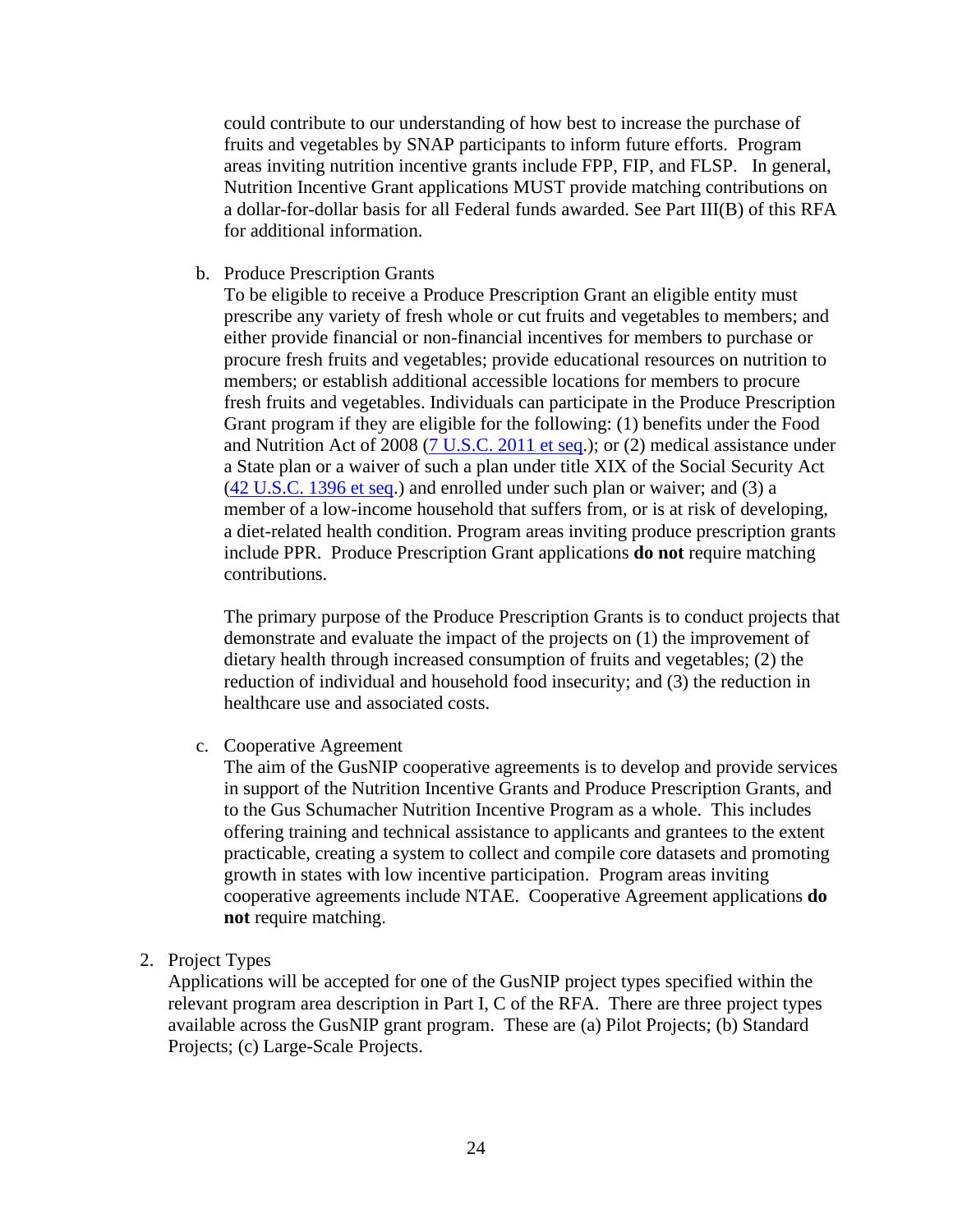a. Pilot Projects

Pilot projects are aimed at new entrants seeking funding for a project in the early stages of program development at less than the county level.

b. Standard Projects

Standard Projects are aimed at mid-sized groups developing incentive programs at the county, multi-county or State level. Applicants should request a budget and project period commensurate with the proposed project.

c. Large Scale Projects

Large scale projects are aimed at groups developing multi-county, state-wide, regional or national incentive programs with the largest target audience of all GusNIP projects. Applicants should request a budget and project period commensurate with the proposed project.

#### <span id="page-24-0"></span>**D. Ethical Conduct of Funded Projects**

In accordance with sections [2, 3, and 8 of 2 CFR Part 422,](https://www.ecfr.gov/cgi-bin/text-idx?SID=605b03c6e3d8b98a6b6c12e7245429c3&mc=true&node=pt2.1.422&rgn=div5) institutions that conduct USDAfunded extramural research must foster an atmosphere conducive to research integrity, bear primary responsibility for prevention and detection of research misconduct, and maintain and effectively communicate and train their staff regarding policies and procedures. In the event an application to NIFA results in an award, the Authorized Representative (AR) assures, through acceptance of the award that the institution will comply with the above requirements. Award recipients must, upon request, make available to NIFA the policies, procedures, and documentation to support the conduct of the training. See [Responsible and Ethical Conduct of](https://nifa.usda.gov/responsible-and-ethical-conduct-research)  [Research](https://nifa.usda.gov/responsible-and-ethical-conduct-research) for further information.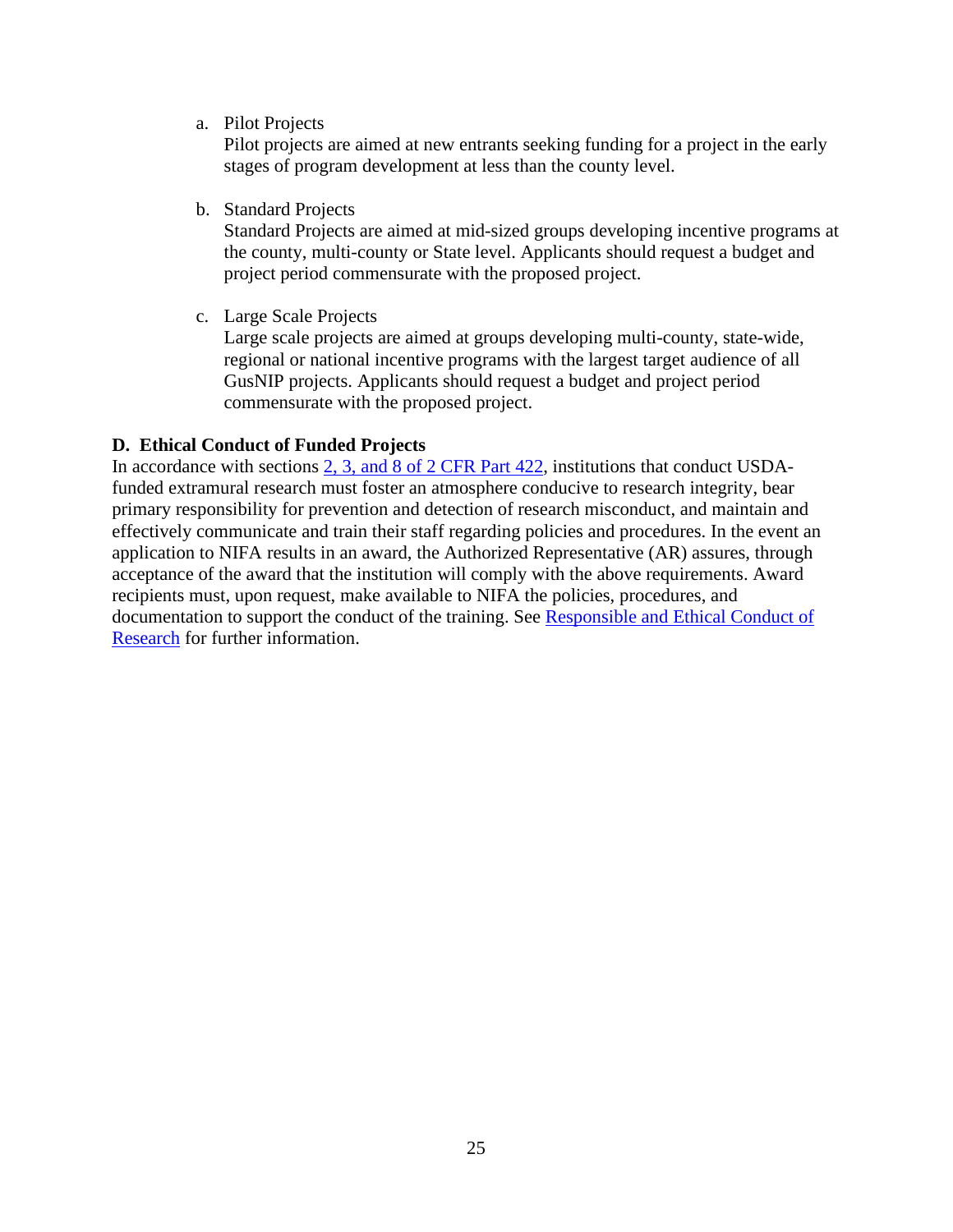#### <span id="page-25-0"></span>**PART III. ELIGIBILITY INFORMATION**

#### <span id="page-25-1"></span>**A. Eligibility Requirements**

Applicants for the GusNIP must meet all eligibility requirements outlined in 7 U.S.C. 7517 and as discussed in this RFA. Failure to meet the eligibility criteria by the application deadline may result in exclusion from consideration or, preclude NIFA from making an award. For those new to Federal financial assistance, NIFA's [Grants Overview](https://nifa.usda.gov/resource/grants-overview) provides highly recommended information about grants and other resources to help understand the Federal awards process.

#### 1. Eligible Entity

Eligibility to receive a nutrition incentive grant or a produce prescription grant is limited to government agencies and non-profit organizations (FCEA,  $\S$  4405(b)(2)(A)). Eligible government agencies and non-profit organizations may include: an emergency feeding organization; an agricultural cooperative; a producer network or association; a community health organization; a public benefit corporation; an economic development corporation; a farmers' market; a community-supported agriculture program; a buying club; a SNAP-authorized retailer (firm); and a State, local, or tribal agency. All applicants must demonstrate in their application that they are a government agency or non-profit organization.

To be eligible to receive a nutrition incentive grant, applicants must propose projects that: (1) would increase the purchase of fruits and vegetables by low-income consumers participating in SNAP, by providing incentives at the point of purchase; (2) operate through authorized SNAP firms, and comply with all relevant SNAP regulations and operating requirements; (3) agree to participate in the GusNIP comprehensive program evaluation, facilitate participation through data collection and sharing data with the Nutrition Incentive Program Training, Technical Assistance, Evaluation, and Information Center (NTAE); (4) ensure that the same terms and conditions apply to purchases made by individuals with SNAP benefits and with incentives under the GusNIP grant program as apply to purchases made by individuals who are not members of households receiving benefits as provided in  $7 \text{ C.F.R. } 278.2(b)$ ; and (5) include effective and efficient technologies for benefit redemption systems that may be replicated in other States and communities.

To be eligible to receive a produce prescription grant, applicants must propose projects that: (1) would increase the purchase of fruits and vegetables by low-income consumers participating in the PPR program according to PPR eligibility described in Part I, C of the RFA, by providing incentives at the point of purchase; (2) if project design includes spending SNAP benefits to earn incentives, project must operate through authorized SNAP firms, and comply with all relevant SNAP regulations and operating requirements; (3) agree to participate in the GusNIP comprehensive program evaluation, facilitate participation through data collection and sharing data with the Nutrition Incentive Program Training, Technical Assistance, Evaluation, and Information Center (NTAE); (4) ensure that the same terms and conditions apply to purchases made by individuals with SNAP benefits and with incentives under the GusNIP grant program as apply to purchases made by individuals who are not members of households receiving benefits as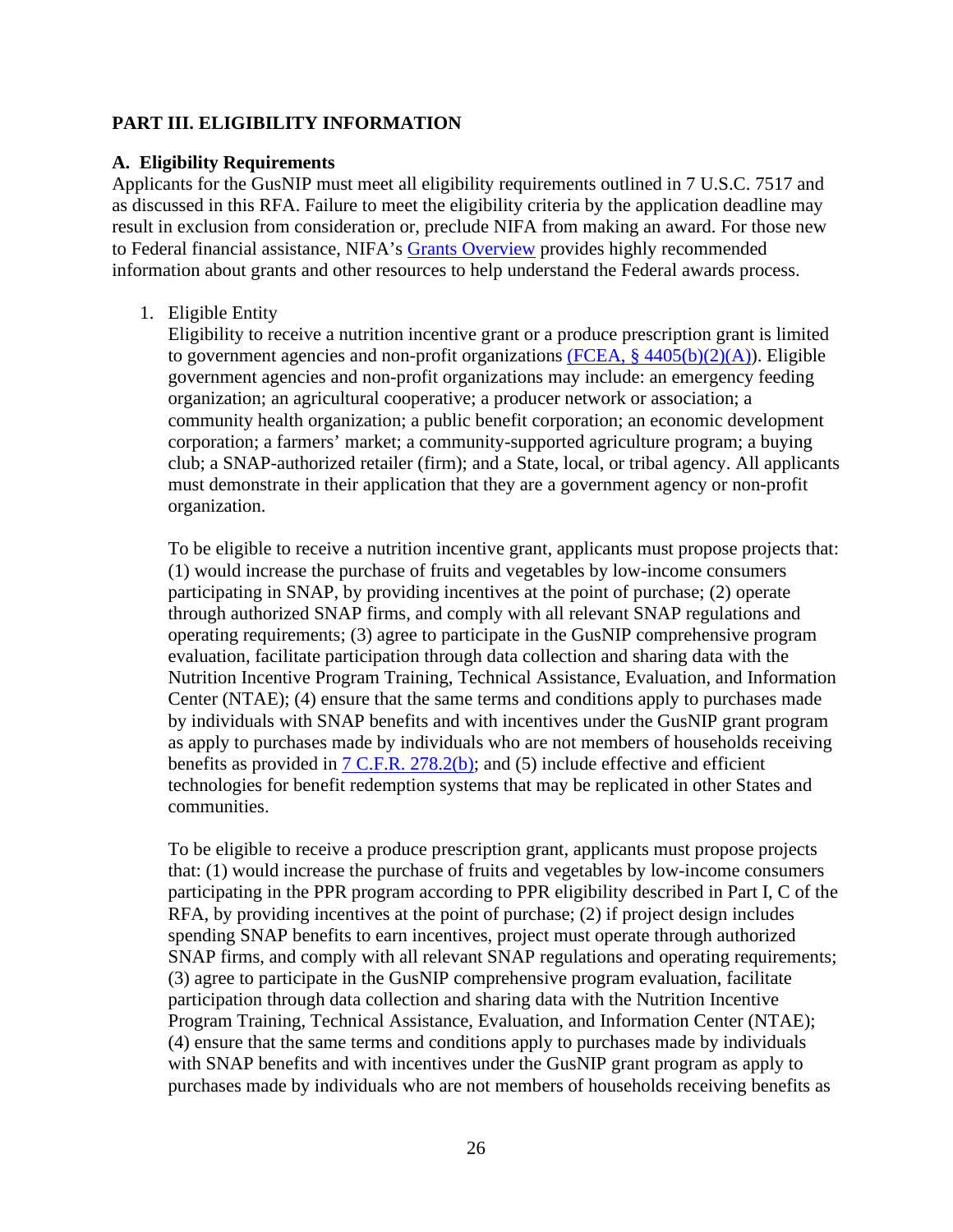provided in  $7 \text{ C.F.R. } 278.2(b)$ ; and  $(5)$  include effective and efficient technologies for benefit redemption systems that may be replicated in other States and communities.

In addition, applicants must meet the following requirements to receive a FPP, FIP, FLSP, & PPR grant: (1) have experience in: (i) efforts to reduce food insecurity in the community, including food distribution, improving access to services, or coordinating services and programs; or (ii) experience with the SNAP program or SNAP benefits are not included in project design for PPR; (2) demonstrated competency to implement a project, provide fiscal accountability, collect data, and prepare reports and other necessary documentation; and (3) possess a demonstrated willingness to share information with researchers, evaluators, practitioners, and other interested parties, including a plan for dissemination of results to stakeholders.

Applicants are encouraged to have experience and to support programming in the following areas: (i) community food work, particularly concerning small and mediumsized farms, including the provision of food to people in low-income communities and the development of new markets in low-income communities for agricultural producers; and (ii) job training and business development activities for food-related activities in lowincome communities.

Nutrition Incentive Program Training, Technical Assistance, Evaluation, and Information Centers Eligible Entity. Eligibility to receive this cooperative agreement is limited to nongovernmental organizations; State cooperative extension services; regional food systems centers; Federal, State, or Tribal agencies; and Institutions of higher education (as defined in section 101 (a) of the Higher Education Act of 1965 [\(20 U.S.C. 1001 \(a\)\)](https://uscode.house.gov/view.xhtml?req=(title:20%20section:1001%20edition:prelim)%20OR%20(granuleid:USC-prelim-title20-section1001)&f=treesort&edition=prelim&num=0&jumpTo=true).

In general to receive this cooperative agreement and carry out the Nutrition Incentive Program Training, Technical Assistance, Evaluation, and Information Centers, the Secretary may, on a competitive basis, enter into one or more cooperative agreements with one or more organizations with expertise in developing outcome-based reporting, at least one of which has expertise in the nutrition incentive grants and at least one of which has expertise in produce prescription grants.

#### 2. Partners and Collaborators

Applicants for GusNIP grants are encouraged to seek and create partnerships with public or private, non-profit or for-profit entities, including links with academic institutions (including minority-serving colleges and universities) and/or other appropriate professionals; community-based organizations; and local government entities; and/or partnering entities for the purposes of providing additional resources and strengthening under- resourced communities. An eligible entity carrying out a Produce Prescription Grant must partner with one or more healthcare partners to support the work. Only the applicant must meet the requirements specified above for grant eligibility. Project partners and collaborators need not meet the eligibility requirements. When planning collaborations award recipients may sub-award to organizations not eligible to apply provided such organizations are necessary for the successful completion of the project. See Part IV, D., Funding Restrictions.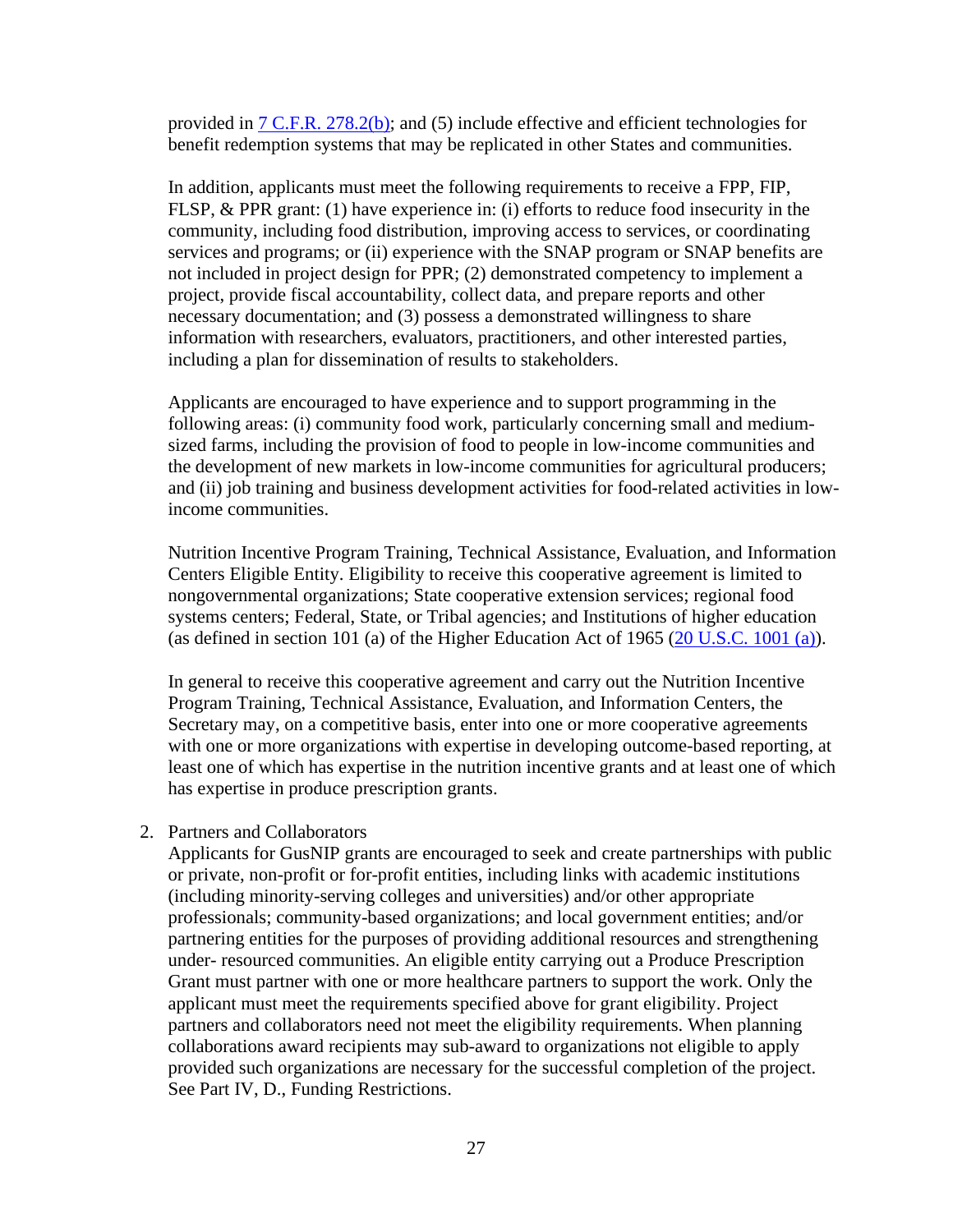Fiscal Agent. If a non-profit organization cannot accept Federal funds directly, a letter must be included in the application stating that in the event the application results in an award, the award funds must be administered through a fiscal agent organization on their behalf. This agent must be identified in the letter from the applicant and the letter must be countersigned by an authorized representative of the fiscal agent organization. The letter must include the fiscal agent's point of contact, address, telephone number, fax number and e-mail address. This letter is to be included as an attachment to Field 12, Other Attachments (Part IV.B.3.c.) of the application. In the event an application is recommended for funding, NIFA will request that both the applicant institution/organization and the fiscal agent organization submit complete management information (see Part V, D.). Include documents showing the organization's non-profit status when responding to this request.

*Duplicate or Multiple Submissions* – duplicate or multiple submissions is not allowed. NIFA will accept the last application received and disqualify previously submitted applications if an applicant submits duplicate or multiple submissions meeting the application deadline. For those new to Federal financial assistance, NIFA's [Grants](https://nifa.usda.gov/resource/grants-overview)  [Overview](https://nifa.usda.gov/resource/grants-overview) provides highly recommended information about grants and other resources to help understand the Federal awards process.

## <span id="page-27-0"></span>**B. Cost Sharing or Matching**

*Match Required* – Applicants **MUST** provide matching contributions on a dollar-for-dollar basis for all Federal funds awarded under the **Nutrition Incentive Grant** [\(7 U.S.C. 7517\(b\)\(1\)](https://uscode.house.gov/view.xhtml?req=(title:7%20section:7517%20edition:prelim)%20OR%20(granuleid:USC-prelim-title7-section7517)&f=treesort&edition=prelim&num=0&jumpTo=true) as amended).

Match must be documented for all years of the proposed project at the time the application is submitted. Nutrition incentive grant applicants to the FPP, FIP, and FLSP program areas, may meet the match requirement through cash and/or in-kind contributions, including third-party inkind contributions fairly evaluated, including facilities, equipment, or services.

Tribal agencies: Tribal agency applicants may use funds provided to the Indian Tribe or the Tribal agency through a Federal agency (including the Indian Health Service) or other Federal benefit to satisfy all or part of the non-federal share described if such use is otherwise consistent with the purpose of such funds.

The non-Federal share of the funding may come from State government, local government, or private sources. Federal money cannot be used to match except for Tribal agencies, described above. Examples of qualifying matching contributions may include direct costs such as: rent for office space used exclusively for the funded project; duplication or postage costs; and staff time from an entity other than the applicant for job training or nutrition education.

Note that if an applicant partners with a for-profit entity, the non-Federal share that is required to be provided by the applicant may not include the services of an employee of that for-profit entity, including salaries or expenses covered by that employer.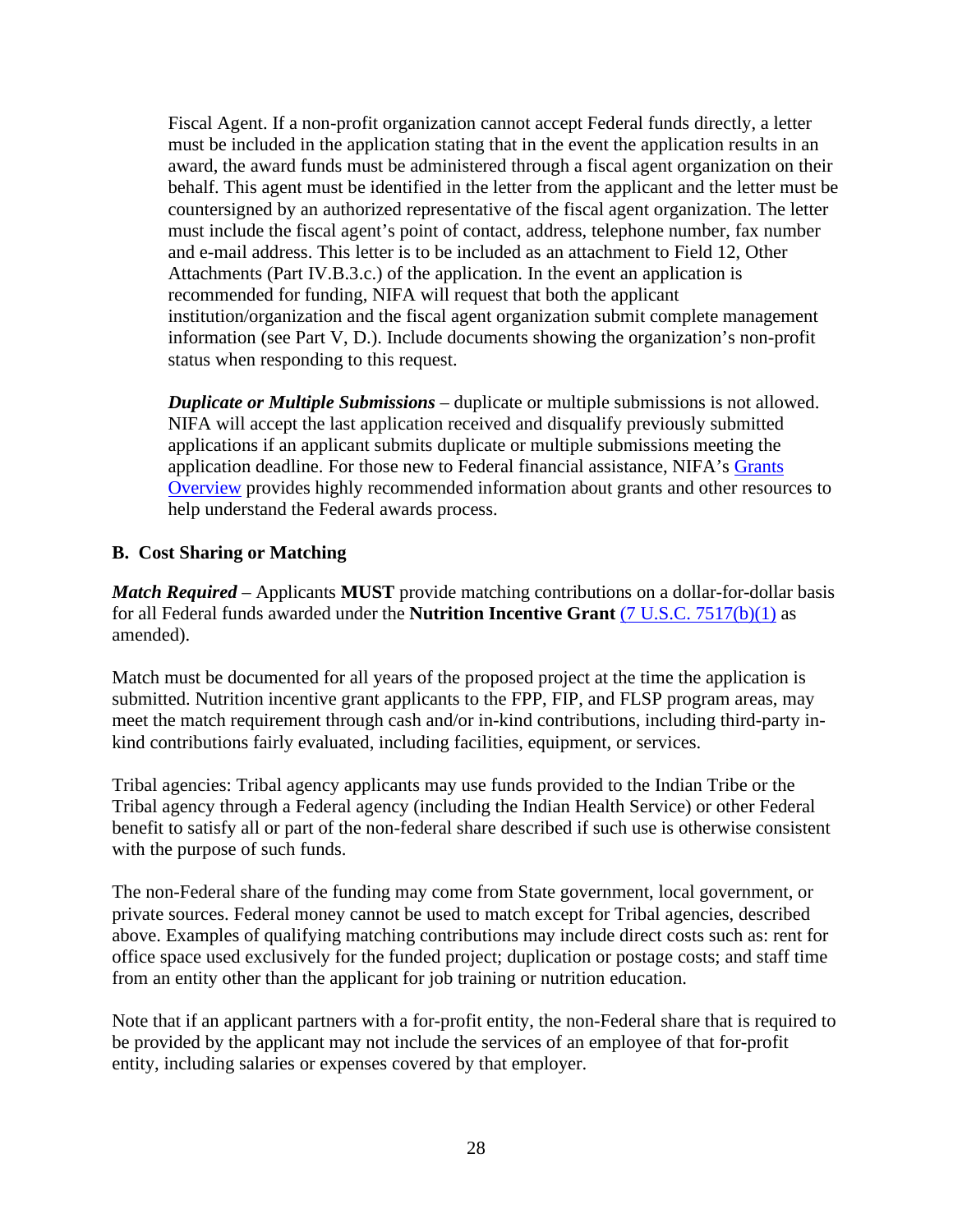#### *No Match Required* - The **Produce Prescription Grant** and the **Cooperative Agreement**

**applications** have *NO* matching requirements. NIFA will not factor matching resources into the review process as an evaluation criterion.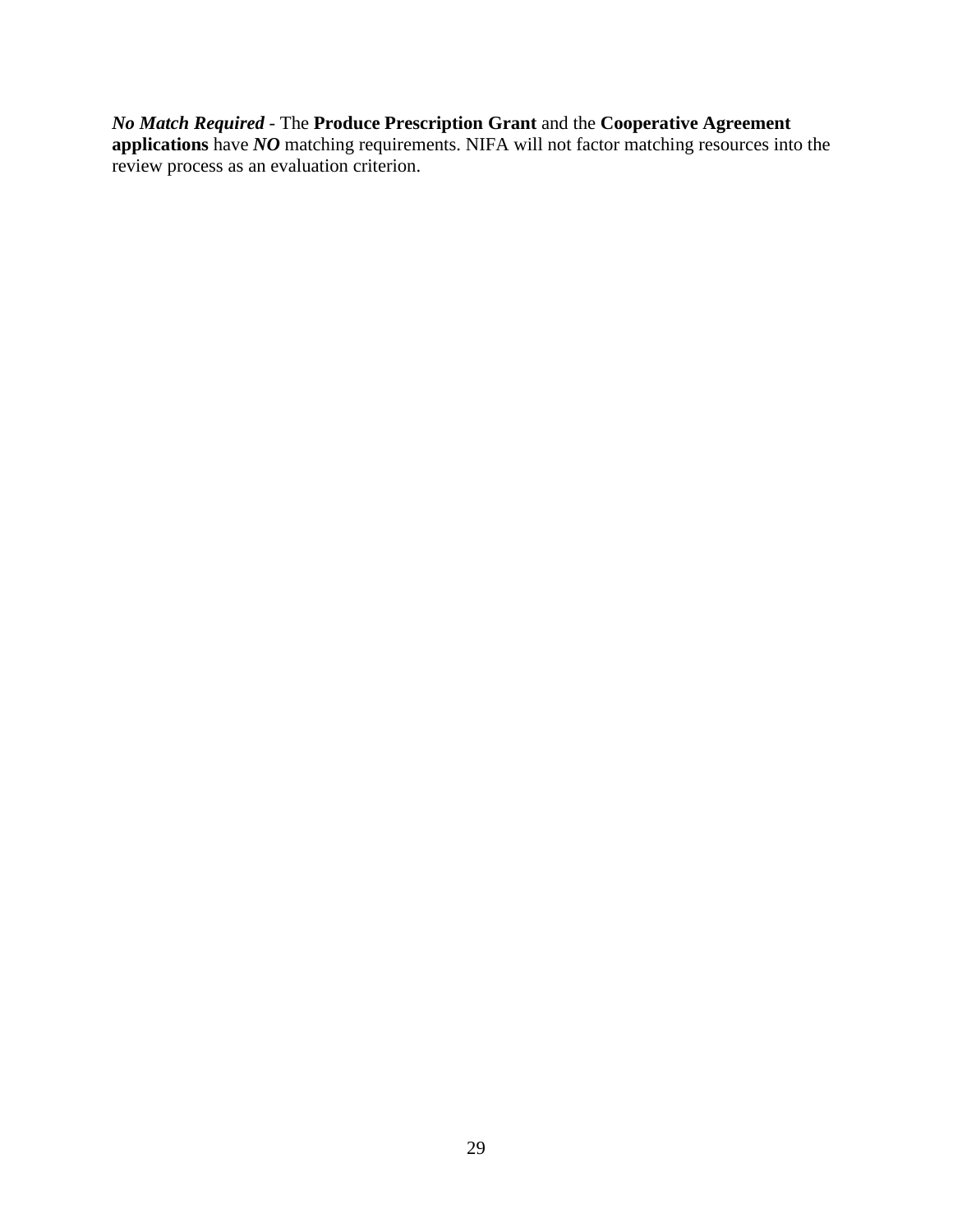# <span id="page-29-0"></span>**PART IV. APPLICATION AND SUBMISSION**

# <span id="page-29-1"></span>**A. Method of Application**

Applicants must apply to this RFA electronically; no other method or response is accepted. The electronic application for this RFA and additional resources are available on [Grants.gov](https://www.grants.gov/) and [Grants 101.](https://www.grants.gov/web/grants/learn-grants/grants-101/pre-award-phase.html/) **Table 6** provides instructions on how to obtain an electronic application. **Part II § 1** of the [NIFA Grants.gov Application Guide](https://apply07.grants.gov/apply/opportunities/instructions/PKG00249520-instructions.pdf) (Application Guide) contains detailed information regarding the [Grants.gov](https://www.grants.gov/) registration process.

| <b>Steps</b>             | <b>Action</b>                                                                                                             |
|--------------------------|---------------------------------------------------------------------------------------------------------------------------|
| Step One: Register       | <i>New Users</i> to Grants.gov must register early with Grants.gov prior to<br>submitting an application (Register Here). |
| Step Two:                | Download and Install Adobe Reader (see Adobe Software Compatibility                                                       |
| Download Adobe           | for basic system requirements).                                                                                           |
| Step Three: Find         | Using this funding opportunity number USDA-NIFA-FINI-008053,                                                              |
| Application              | search for application here: Opportunity Package.                                                                         |
| <b>Step Four: Assess</b> | Contact an AR prior to starting an application to assess the organization's                                               |
| Readiness                | readiness to submit an electronic application.                                                                            |

<span id="page-29-2"></span>

|  |  |  | Table 6: Steps to Obtain Application Materials |  |
|--|--|--|------------------------------------------------|--|
|--|--|--|------------------------------------------------|--|

**FY 2022:** Applicants considering applying to the second year should check Grants.gov after December 15, 2021 for the FY2022 funding opportunity number and application kit, as well as for any programmatic changes.

**FY 2023:** Applicants considering applying to the third year should check Grants.gov after December 15, 2022 for the FY2023 funding opportunity number and application kit, as well as for any programmatic changes.

<span id="page-29-3"></span>

|  | Table 7: Help and Resources |
|--|-----------------------------|
|  |                             |

| <b>Grants.gov Support</b>                                                                                                                                                                                                                                                                            | <b>NIFA Support</b>                                                                                                                                 |
|------------------------------------------------------------------------------------------------------------------------------------------------------------------------------------------------------------------------------------------------------------------------------------------------------|-----------------------------------------------------------------------------------------------------------------------------------------------------|
| <b>Grants.gov Online Support</b><br>Telephone support: 800-518-4726 Toll-<br>Free or 606-545-5035<br>Email support: support@grants.gov<br>Self-service customer based support:<br><b>Grants.gov</b> iPortal<br>Key Information: Customer service<br>business Hours 24/7, except federal<br>holidays. | Email: $\text{policy} @$ usda.gov<br><i>Key Information: Business hours: Monday</i><br>thru Friday, $7a.m. - 5p.m. ET$ , except<br>federal holidays |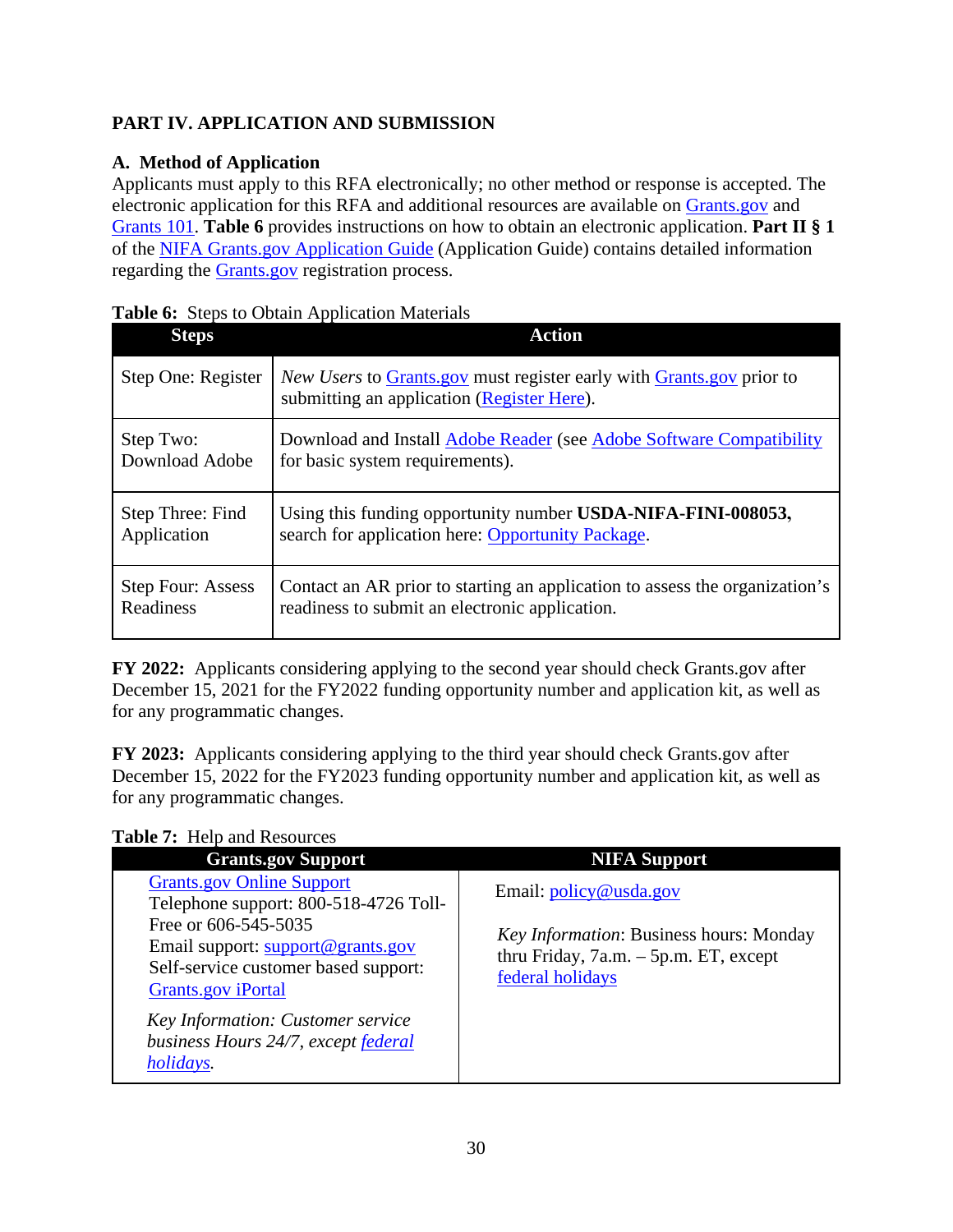## <span id="page-30-0"></span>**B. Content and Form of the Application**

The [Application Guide](https://apply07.grants.gov/apply/opportunities/instructions/PKG00249520-instructions.pdf) is part of the corresponding application package for this RFA. The RFA overrides the [Application Guide](https://apply07.grants.gov/apply/opportunities/instructions/PKG00249520-instructions.pdf) if there is a discrepancy between the two documents. NIFA will accept subsequent submissions to an application until the application deadline. However, applicants that do not meet the application requirements, to include partial applications, risk being excluded from NIFA's review. NIFA will assign a proposal number to all applications that meet the requirements of this RFA. Applicants must refer to the proposal number when corresponding with NIFA. **Table 8** outlines other key instructions for applicants.

| <b>Instruction</b>                                                                                                                               | <b>References</b><br>(All references are to the<br><b>Application Guide</b> ) |
|--------------------------------------------------------------------------------------------------------------------------------------------------|-------------------------------------------------------------------------------|
| Attachments must be in a portable document format<br>(PDF) format.                                                                               | Part III § 3                                                                  |
| Check the manifest of submitted files to verify<br>attachments are in the correct format.                                                        | Part III $\S$ 6.1                                                             |
| Conduct an administrative review of the application<br>before submission.                                                                        | Part VII                                                                      |
| Follow the submission instructions.                                                                                                              | Part IV § 1.5                                                                 |
| Provide an accurate email address, where designated, on<br>the $SF-424$ R&R.                                                                     | <b>Part IV § 1.5</b>                                                          |
| Contact the Grants.gov helpdesk for technical support<br>and keep a record of the correspondence.                                                | N/A                                                                           |
| Contact NIFA if applicant does not receive<br>correspondence from NIFA regarding an application<br>within $30$ days of the application deadline. | N/A                                                                           |

#### <span id="page-30-1"></span>**Table 8:** Key Application Instructions

*SF 424 R&R Cover Sheet*. See **Part V § 2** and **Part V § 2.17**of the [Application Guide](https://apply07.grants.gov/apply/opportunities/instructions/PKG00249520-instructions.pdf) for the required certifications and assurances.

*SF 424 R&R Project/Performance Site Location(s)*. See **Part V § 3** of the [Application Guide.](https://apply07.grants.gov/apply/opportunities/instructions/PKG00249520-instructions.pdf)

## *R&R Other Project Information Form*. See **Part V § 4** of the [Application Guide.](https://apply07.grants.gov/apply/opportunities/instructions/PKG00249520-instructions.pdf)

- 1. Field 7. Project Summary (PS)/Abstract. The PS must show how the project goals align with the project goals of the GusNIP. See **Part V § 4.7** of the **Application Guide** for instructions and suggested templates.
- 2. Field 8. Project Narrative (PN). The PN must not exceed 10 (ten) *1.5 spaced* pages of written text and up to 5 (five) *1.5 spaced* additional pages for figures and tables (the font size for tables should be no smaller than 11 points, Times New Roman). The page limits outlined here ensure fair and equitable competition. Appendices to the PN are allowed if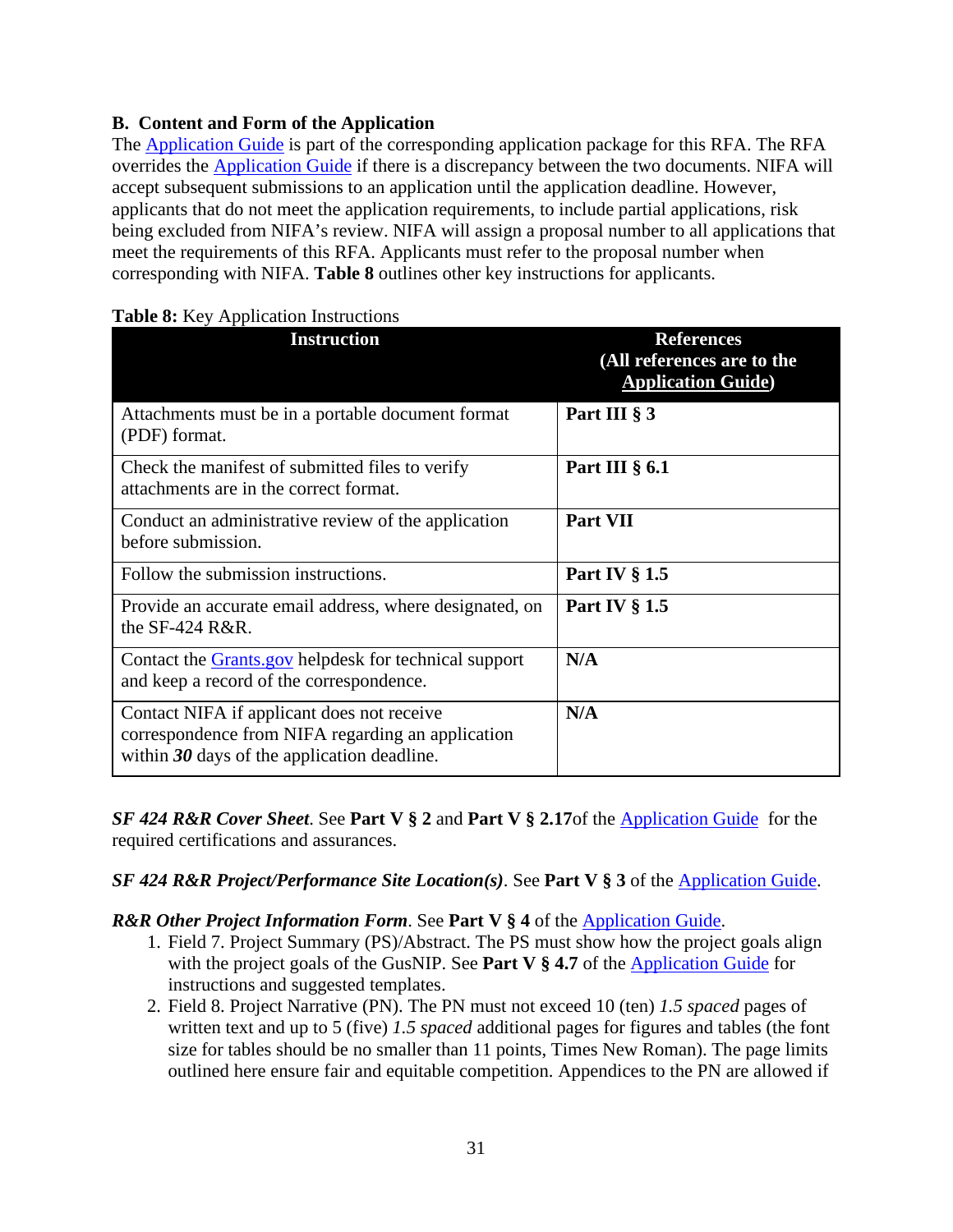they are directly germane to the proposed project. Do not add appendices to circumvent the page limit. The PN must include all of the following:

- a. The Community to be involved in the Project and the Needs to be Addressed;
- b. The Organizations and Communities Involved in the Project;
- c. Project Goals and Intended Outcomes;
- d. Activities to Achieve the Goals;
- e. Relationship to GusNIP Goals and Priorities;
- f. Evaluation; and
- g. Logic model; separate file to be uploaded in Field 12
- h. Specific Program and Incentive Information;
- i. Sustainability;
- j. Non-supplantation; and
- k. Data management plan (DMP); separate file to be uploaded in Field 12
- l. Response to previous review: The response to previous review must not exceed onepage *1.5 spaced* pages. This does not count towards the page limit for the PN.

#### **Project Narrative Content:**

#### **1. Nutrition Incentive Grants and Produce Prescription Grants.**

The Project Narrative for GusNIP Pilot Projects (FPPs), GusNIP Implementation Projects (FIPs), GusNIP Large Scale Projects (FLSPs), and Produce Prescription Projects (PPR) program area applications must include the headings below in bold followed by the response for each of the points.

a. The Community to be involved in the Project and the Needs to be Addressed. Identify and succinctly describe the critical elements and needs of the local food economy or food system, including demographics, income, and geographic characteristics of the area or community to be served and how the community might benefit from an incentive project. Beyond a recitation of statistics, applications should describe local capabilities and assets, such as those identified in a community food assessment, and the involvement of low- income communities in the context of project activities and operations.

PPR applicants need to address how they will verify participants in the Produce Prescription program according to eligibility and the primary health issues of the target audience to be served. In addition, the background information and rationale of the healthcare partners selected to work on the project needs to be included in this section.

Note the main targets or beneficiaries of the project and the community/ health needs and opportunities being addressed should directly relate to project goals and the objectives described below. It is recommended that this section be no more than one and one-half pages.

Please also note that because the statutory language included in 7 U.S.C. 7157 and the 2018 Farm Bill requires GusNIP grantees to provide incentives specifically to SNAP clients, the equal treatment provision of [7 CFR 278.2\(b\)](https://www.ecfr.gov/cgi-bin/text-idx?SID=5c97c4e40546e12d0ac9184ce93a316e&mc=true&node=pt7.4.278&rgn=div5#se7.4.278_12) does not apply to GusNIP grantees for the purpose of providing incentives under the GusNIP grant.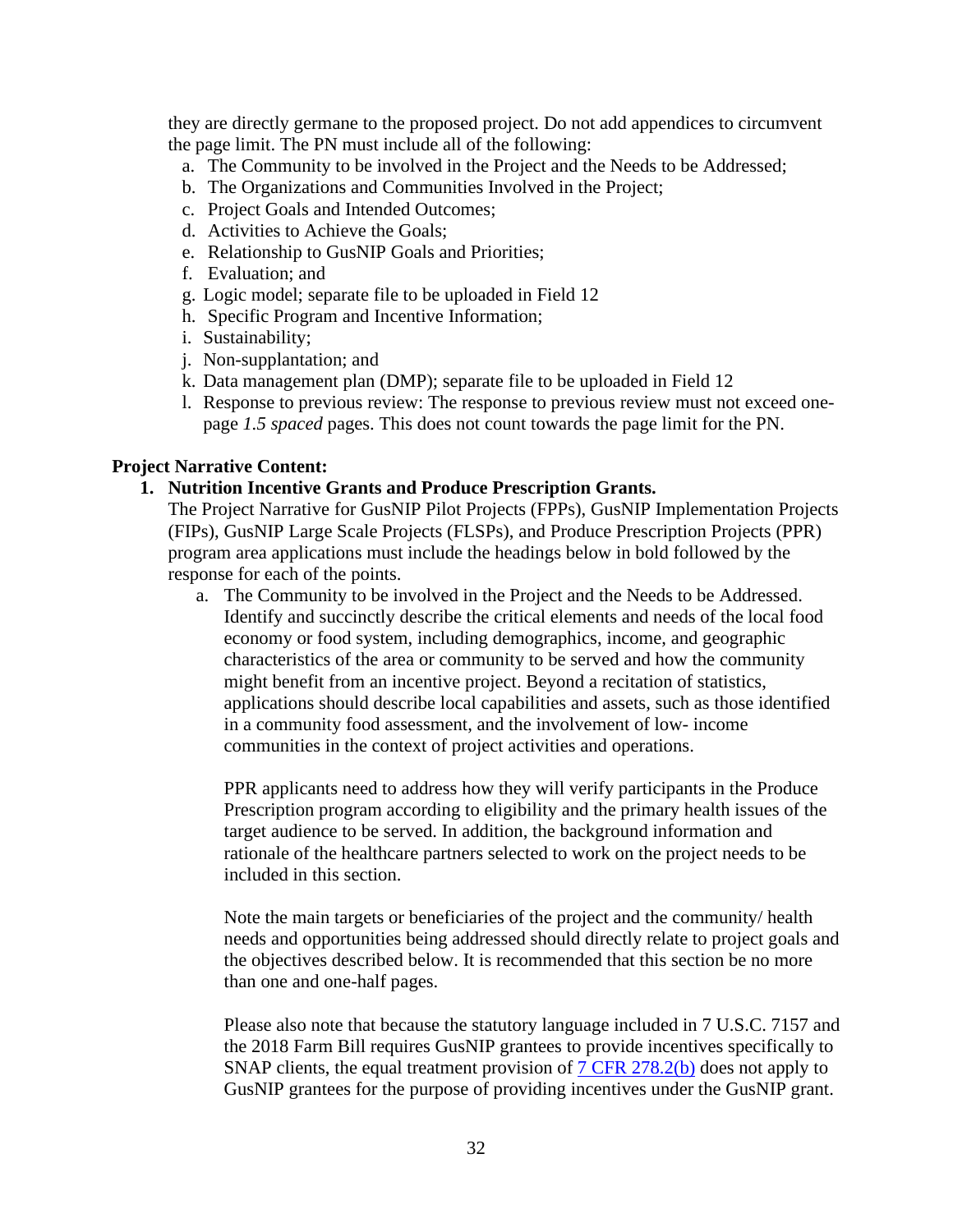b. The Organizations and Communities Involved in the Project. List the organizations and communities to be involved in carrying out the proposed project. Include a summary description of the relevant previous work and experience of each community group, organization, or healthcare entity, including the applicant organization that will be involved, and any related project history in a management plan. Proposals should demonstrate community linkages and coalitions as appropriate. The qualifications of staff involved with the proposed project and/or organizational leadership should reflect the expertise necessary to carry out the proposed project activities or similar types of activities. Specify the degree to which paid, and volunteer staff will be utilized.

Experience in and connections with the community will be considered as important as academic or professional credentials in this regard.

To the extent practicable, ensure that low-income residents are involved in planning; in particular, describe how the communities being served (particularly the targeted residents and organizations) have been or will be involved in planning the project and will be engaged in its implementation and evaluation processes. Please reference planning activities, assessments, meetings, or other activities that demonstrate community and if applicable, healthcare entity input, into key decision- making.

Letters from the key organizations involved in the project, acknowledging their support and contributions, must be provided. A limited number of additional support letters – such as those from farmers or partner organizations, where appropriate, are encouraged to provide evidence of broad community involvement in both planning and future decision-making. All support letters and/ or MOUs should be attached in Field 12, Other Attachments (See Part IV, B.3.c., below, Key Organization Support).

c. Project Goals and Intended Outcomes. Delineate the goals and intended outcomes of the project. For nutrition incentive grant applicants, address how the proposed project will contribute to the primary goal to fund and evaluate projects intended to "increase the purchase of fruits and vegetables by low-income consumers participating in SNAP by providing incentives at the point of purchase". Outcomes should describe specific changes or results that will occur as a consequence of the project and that will constitute "success" for the initiative, including a general description of the range of fruits and vegetables that would be incentivized (such as, but not limited to, fresh, canned, or dried forms).

PPR applicants need to address the purpose of the produce prescription grants, which is to conduct projects that demonstrate and evaluate the impact of the projects on a) the improvement of dietary health through increased consumption of fruits and vegetables; b) the reduction of individual and household food insecurity; and c) the reduction in healthcare use and associated costs. PPR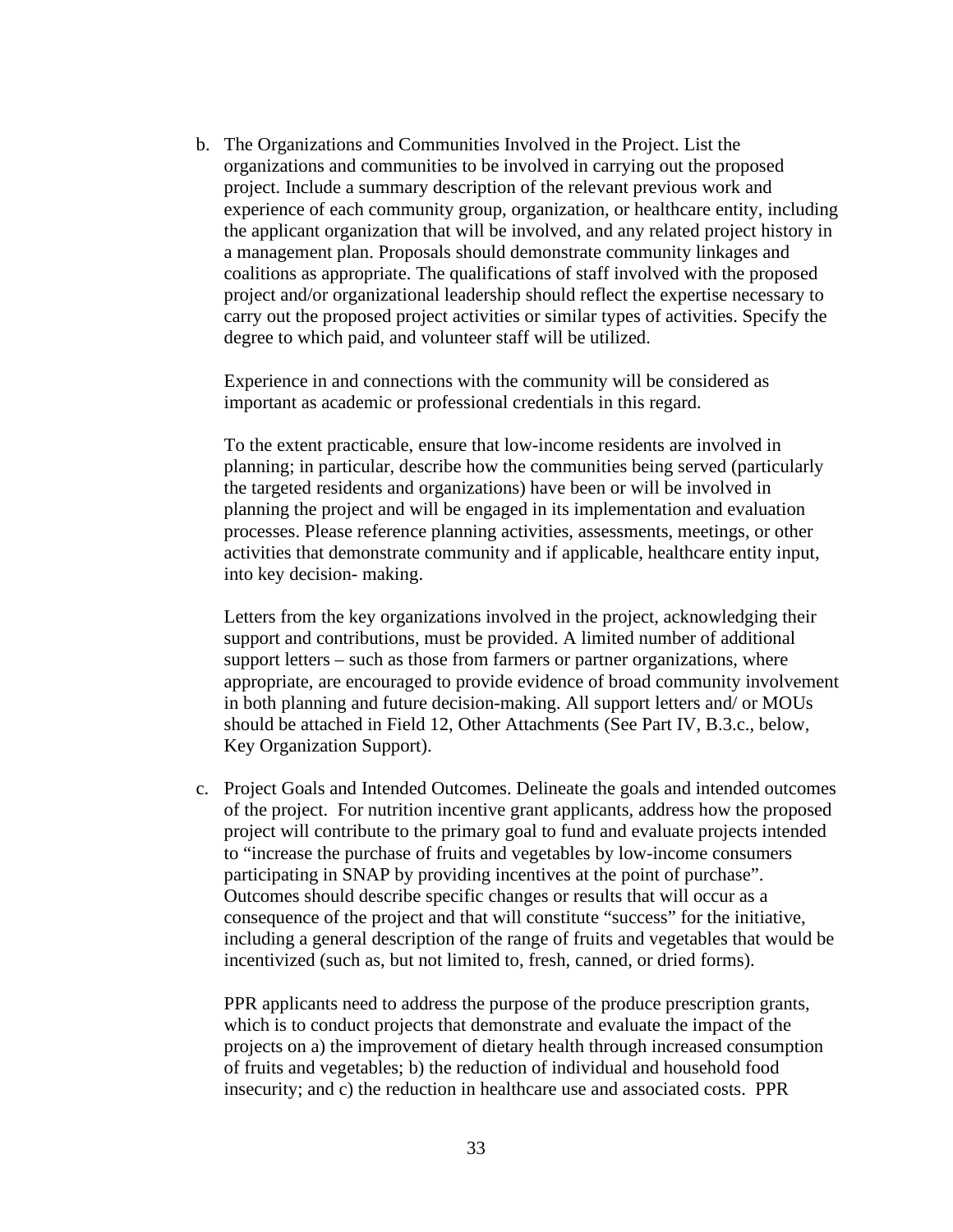applicants need to describe the range of fresh fruits and vegetables in addition to educational opportunities relating to nutrition to be offered to project participants.

Outcomes should be specific, measurable, achievable, realistic, and timely, describe what will be accomplished, and who and how many people, e.g., residents, participants, will benefit. It is recommended that this section be no more than two pages.

- d. Activities to Achieve the Goals. Discuss how the goals and intended outcomes will be achieved and include how the proposed activities comply with the rules and regulations of SNAP. Discuss how the proposed project outcomes will be realized by providing a systematic description of how the most important steps or milestones will be accomplished. Particular attention should be given to existing technical capabilities and any technical solutions that must be developed for goals, objectives, and outcomes to be achieved. In addition to these descriptions, it is recommended that a table of no more than three pages be provided with implementation details for these activities, including: (a) specific steps and achievements in planning, implementing, and evaluating; (b) timetables for milestones, and, as relevant; (c) expected numbers of participants involved in each step of the process. Most relevant is an explanation of why the applicant and its partners selected the activities proposed in the application.
- e. Relationship to GusNIP Goals and Priorities. Discuss how the project and its proposed outcomes will address the primary goals of the GusNIP nutrition incentive grants and produce prescription grants. And to bring together stakeholders from various parts of the food and healthcare systems and to foster understanding of how they might improve the health and nutrition status of households receiving incentives through the purchase of fruits and vegetables participating in a nutrition incentive grant project or prescribed fresh fruits and vegetables in addition to educational opportunities relating to nutrition to members participating in a produce prescription grant project. Discuss the specific changes that will result among participants or in the communities served that address these GusNIP priorities. It is recommended that this section be no more than one page.
- f. Evaluation. Evaluation is central to the primary goal of the GusNIP grant program. By testing and evaluating various methods and technologies to increase the fruit and vegetable purchases and improving the nutrition and health status of participating households through the GusNIP, NIFA seeks to determine best practices, and the relative effectiveness of various incentive program strategies as well as benefit redemption methods. The evaluation requirements of the GusNIP, therefore, include both process (developing and monitoring indicators of progress towards objectives) and outcomes. Recognizing that GusNIP grants are likely to vary substantially in scale and maturity, and that applicants are likely to vary considerably in evaluation capacity and expertise, the evaluation requirements differ among the program areas (FPP, FIP, FLSP, & PPR). The GusNIP requires a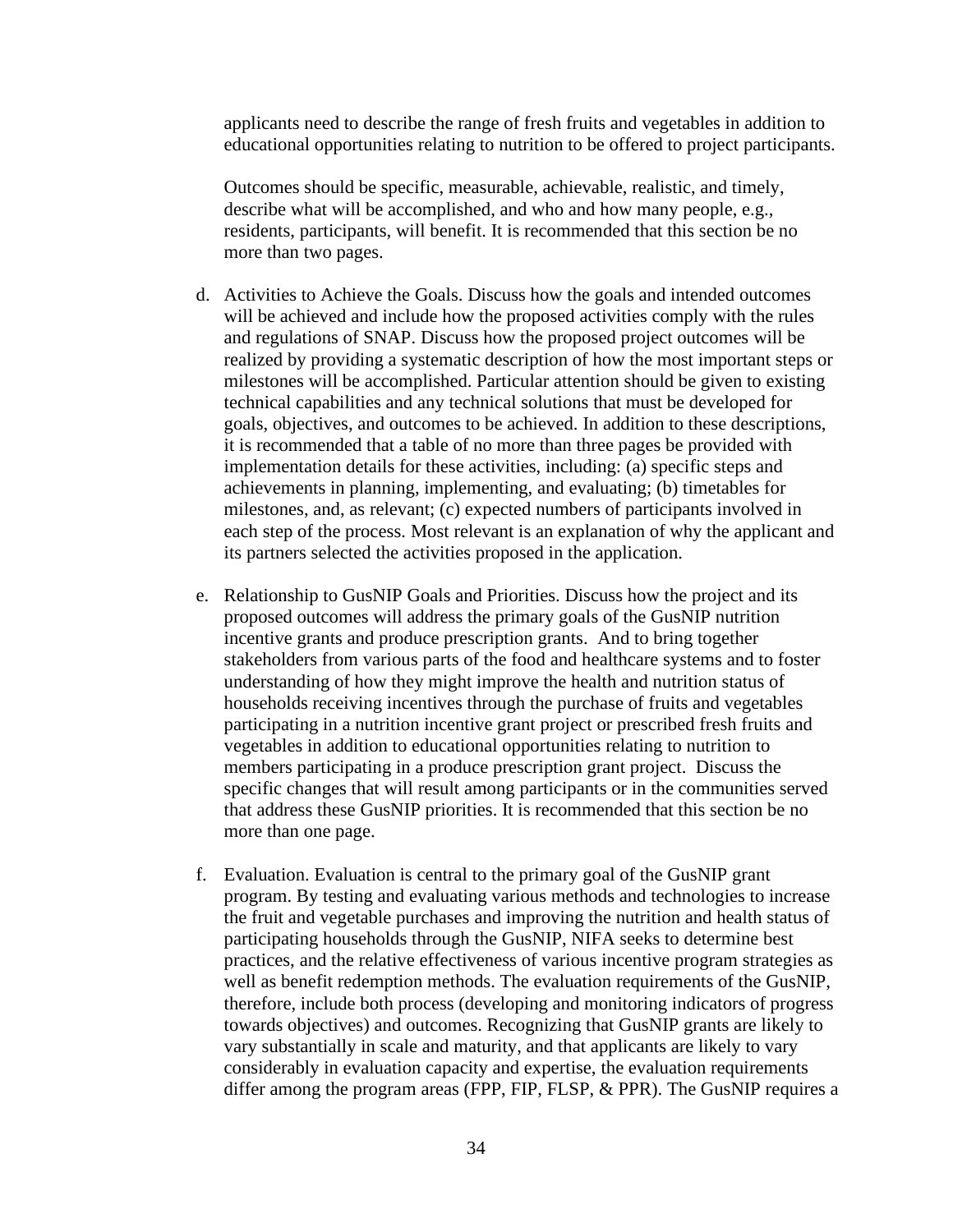project self-evaluation by each applicant and participation in the program evaluation conducted by the Nutrition Incentive Program Training, Technical Assistance, Evaluation, and Information Centers (NTAE). Additionally, the FIP, FLSP, & PPR program areas are required to utilize the core participant-level and firm-level metrics and share these data with the NTAE.

All GusNIP Pilot Projects (FPP) must include a process analysis, a self-assessment of their success in developing a viable project. FPPs will document the process, challenges, and success of implementation and operations. Because these projects are in the earliest stages of development that do not offer a fair test of their potential effectiveness, limited information will be reported to the NTAE. FPPs must provide preliminary results of their self-assessment in the annual report to NIFA and to provide the information to the NTAE centers.

All GusNIP Projects (FIP) must include a process analysis, a self-assessment of their success in developing and operating a viable project. FIPs will document the process, challenges, and success of implementation and operations. The process assessment should contain enough timely information over the course of the project to improve program outcomes. FIPs must provide preliminary results of their self-assessment in the annual report to NIFA and to the NTAE centers. In addition, because of their expected scope, FIPs will be required to collect core metrics, cooperate with, and contribute core data to the NTAE center.

All GusNIP Large-Scale Projects (FLSP) must include (1) a process assessment that documents the process, challenges, and success of implementation and operations and (2) an outcome assessment that documents the project's effectiveness in increasing fruit and vegetable purchases among SNAP participants. The process assessment should contain enough timely information over the course of the project to measure program outcomes.

Preliminary results must be included in the annual report to NIFA and to the NTAE center. Outcome self-assessments must follow guidelines developed by the NTAE centers collaboration with grantees to ensure an appropriate level of comparability of methods, outcomes, and measures. In addition, because of their expected scale and maturity, FLSPs will be required to collect core metrics, cooperate with, and contribute core data to the NTAE centers.

All Produce Prescription Grants (PPR) must include (1) a process analysis, a self-assessment of their success in developing and operating a viable project. PPRs will document the process, challenges, and successes of implementation and operations and (2) an outcome assessment that documents the project's effectiveness in increasing fruit and vegetable purchases among eligible participants in the Produce Prescription project.

Preliminary results shall be included in the annual report of NIFA and the NTAE centers. Outcome self-assessments must follow guidelines developed by the NTAE centers collaboration with grantees to ensure an appropriate level of comparability of methods, outcomes, and measures. In addition, because of their expected scale and maturity, the PPRs will be required to collect core metrics, cooperate with, and contribute core data to the NTAE centers.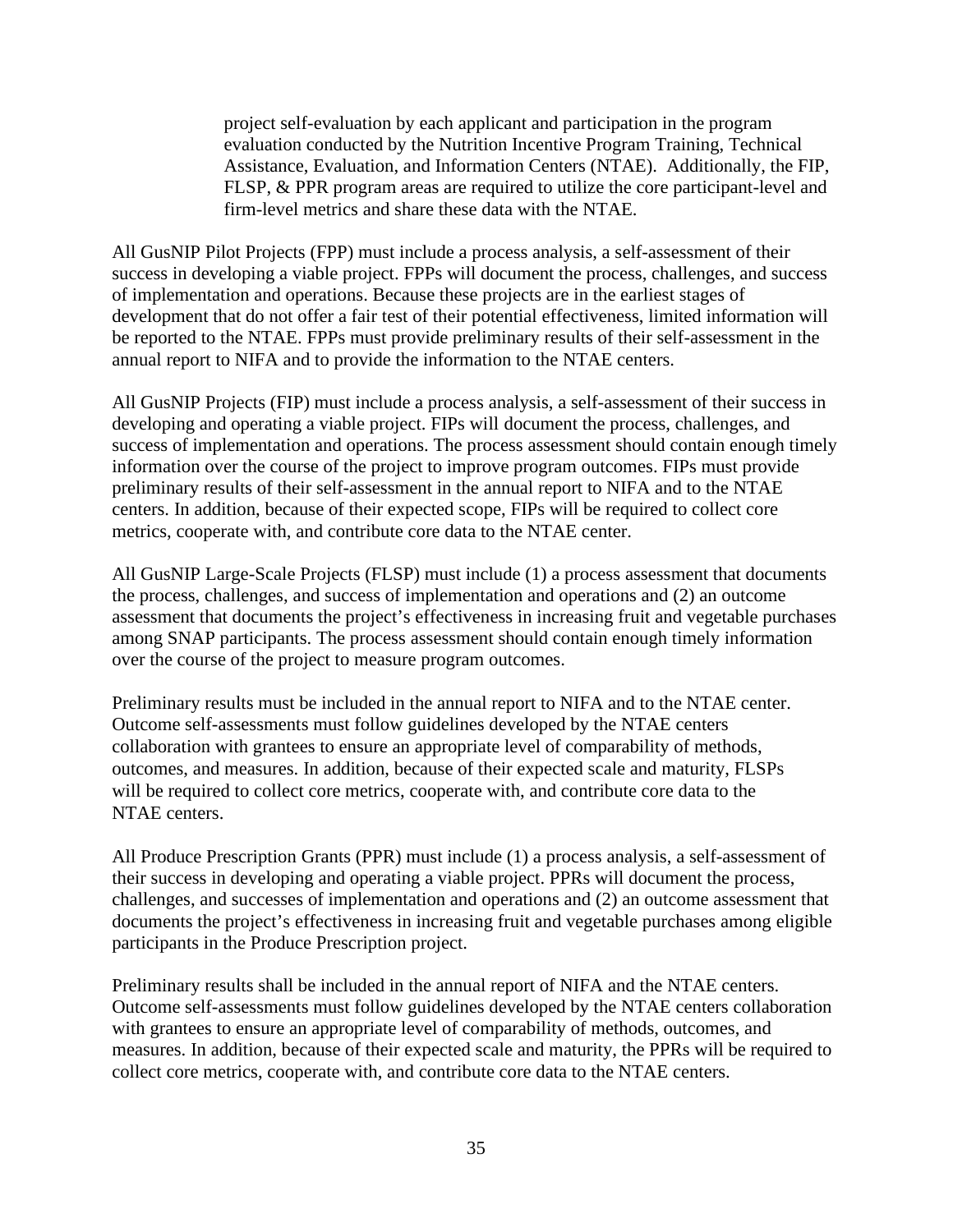| <b>PROGRAM</b> | <b>PROJECT</b>    | <b>COMPREHENSIVE PROGRAM EVALUATION</b>              |
|----------------|-------------------|------------------------------------------------------|
| <b>AREA</b>    | <b>SELF-</b>      |                                                      |
| <b>CODE</b>    | <b>EVALUATION</b> |                                                      |
| <b>FPP</b>     | Process           | 1. Required to participate                           |
|                | evaluation        | 2. Participation includes conducting a project self- |
|                |                   | assessment and providing self- assessment data       |
|                |                   | to the Nutrition Incentive Program Training,         |
|                |                   | Technical Assistance, Evaluation, & Information      |
|                |                   | Center                                               |
| <b>FIP</b>     | Process &         | 1. Required to participate                           |
|                | outcome           | 2. Collect minimum core data set                     |
|                | evaluation        | 3. Collaborate with the Nutrition Incentive          |
|                |                   | Program Training, Technical Assistance,              |
|                |                   | Evaluation, and Information Center (NTAE)            |
|                |                   | 4. Contribute minimum core data set to the           |
|                |                   | <b>NTAE</b>                                          |
| <b>FLSP</b>    | Self-evaluation   | 1. Required to participate                           |
|                | (process and      | 2. Collect minimum core data set                     |
|                | outcome)          | 3. Collaborate with the Nutrition Incentive          |
|                |                   | Program Training, Technical Assistance,              |
|                |                   | Evaluation, and Information Center (NTAE)            |
|                |                   | 4. Contribute minimum core data set to the           |
|                |                   | <b>NTAE</b>                                          |
| <b>PPR</b>     | Self-evaluation   | 1. Required to participate                           |
|                | (process and      | 2. Collect minimum core data set                     |
|                | outcome)          | 3. Collaborate with the Nutrition Incentive          |
|                |                   | Program Training, Technical Assistance,              |
|                |                   | Evaluation, and Information Center (NTAE)            |
|                |                   | 4. Contribute minimum core data set to the NTAE      |

<span id="page-35-0"></span>**Table 9:** Comprehensive GusNIP Program Evaluation Table

Comprehensive GusNIP Program Evaluation. The evaluation is expected to be based on a cluster evaluation model that builds on the collaboration and coordination of individual project assessments and an overall program evaluation. It is expected to consist of four components: a process analysis to describe project implementation and support future replication of successful approaches, an outcome analysis to assess the effectiveness of each FIP, FLSP, and PPR grantee project, a comparative analysis to integrate results across sites and approaches, attempting to answer the question of what works best (and when or where), and technical assistance to support consistent implementation of evaluation protocols used by grantees/researchers.

All FIP, FLSP, and PPR grantees will be required to cooperate with the NTAE center by:

- 1. Supporting implementation of evaluation requirements;
- 2. Meeting periodically with staff from NIFA, FNS, the NTAE centers, and other GusNIP grantees to review project plans, evaluation objectives and methods, data collection and reporting requirements, and analysis and reporting of results;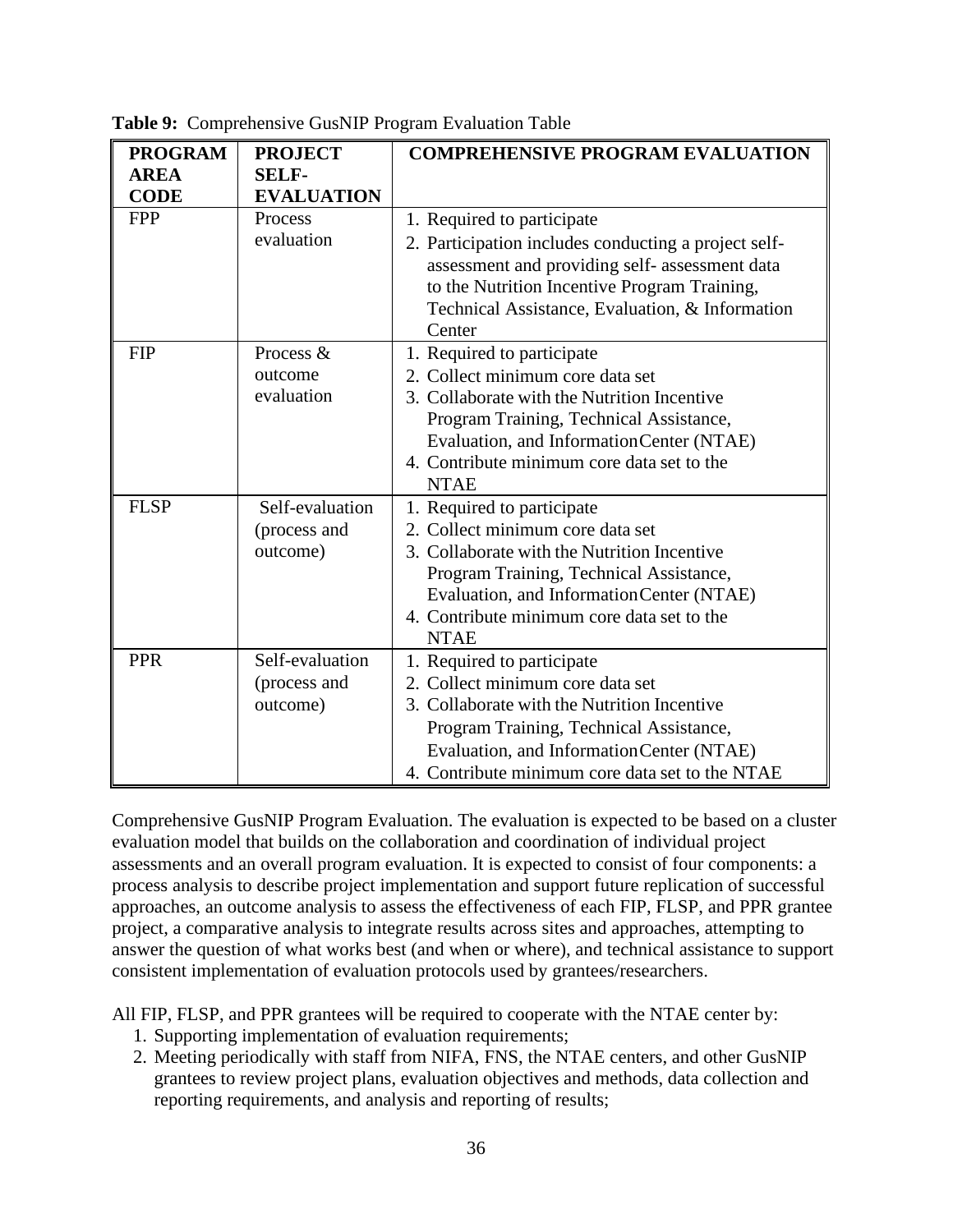- 3. Facilitating access to or providing documentation of project implementation, operations, costs, and outcomes; and
- 4. Facilitating site visits and interviews with project staff, partners and program participants if necessary.

FIP, FLSP, and PPR grantees will be required to periodically provide the NTAE centers a core program data set to ensure common program tracking and enable meaningful comparisons across all projects. For additional information on the core program data set participant-level metrics, visit the [GusNIP webpage](https://nifa.usda.gov/program/gus-schumacher-nutrition-incentive-grant-program) (https://nifa.usda.gov/program/gus-schumacher-nutrition-incentivegrant-program). The core program data set includes the following firm-level metrics:

#### **Site and Project Information**

- 1. Management or organizational structure of the program
- 2. Financial instrument used for SNAP and incentive purchases (tokens, scrip, electronic, etc.)
- 3. Retail locations, mobile routes, or other pertinent information to understand how the project improves access to healthy food for underserved, low-income consumers
- 4. Months of operation and operating days and hours
- 5. Whether it is a new SNAP incentive program or the continuation, expansion, or modification of an existing program
- 6. Whether program sites accept other nutrition assistance program benefits
- 7. Whether program sites collaborate with nutrition education programs or offer other experiential nutrition education activities
- 8. Expenses associated with establishment and operations of the program

#### **Incentive Program Information**

- 1. Fruit and vegetable products eligible for incentives
- 2. Incentive level (ratio and maximum)
- 3. Incentive delivery mechanism
- 4. Dollar value of SNAP purchases (per site/per year)
- 5. Number of SNAP transactions (per site/per year)
- 6. Dollar value of incentives issued (per site/per year)
- 7. Dollar value of incentives redeemed (per site/per year)

Grantees are required to have a Data Use Agreement or a MOU with each firm or sub-grantee that guarantees each firm will provide information required for the core program data set and to complete an outlet survey of firms to be conducted by the NTAE center.

Proposals should discuss any opportunities and challenges with the evaluation requirements and how they will be addressed to meet requirements. Proposals should also describe any previous process, outcome, and impact evaluation experience with SNAP participants or other related food programs. The proposal should demonstrate the capacity and willingness to comply with the evaluation requirements.

g. Logic model. In order to allow for sufficient evaluation of projects as described, it is recommended that applicants set aside between five and ten percent of the total project budget for evaluation purposes. Applicants should seek the help of academic or other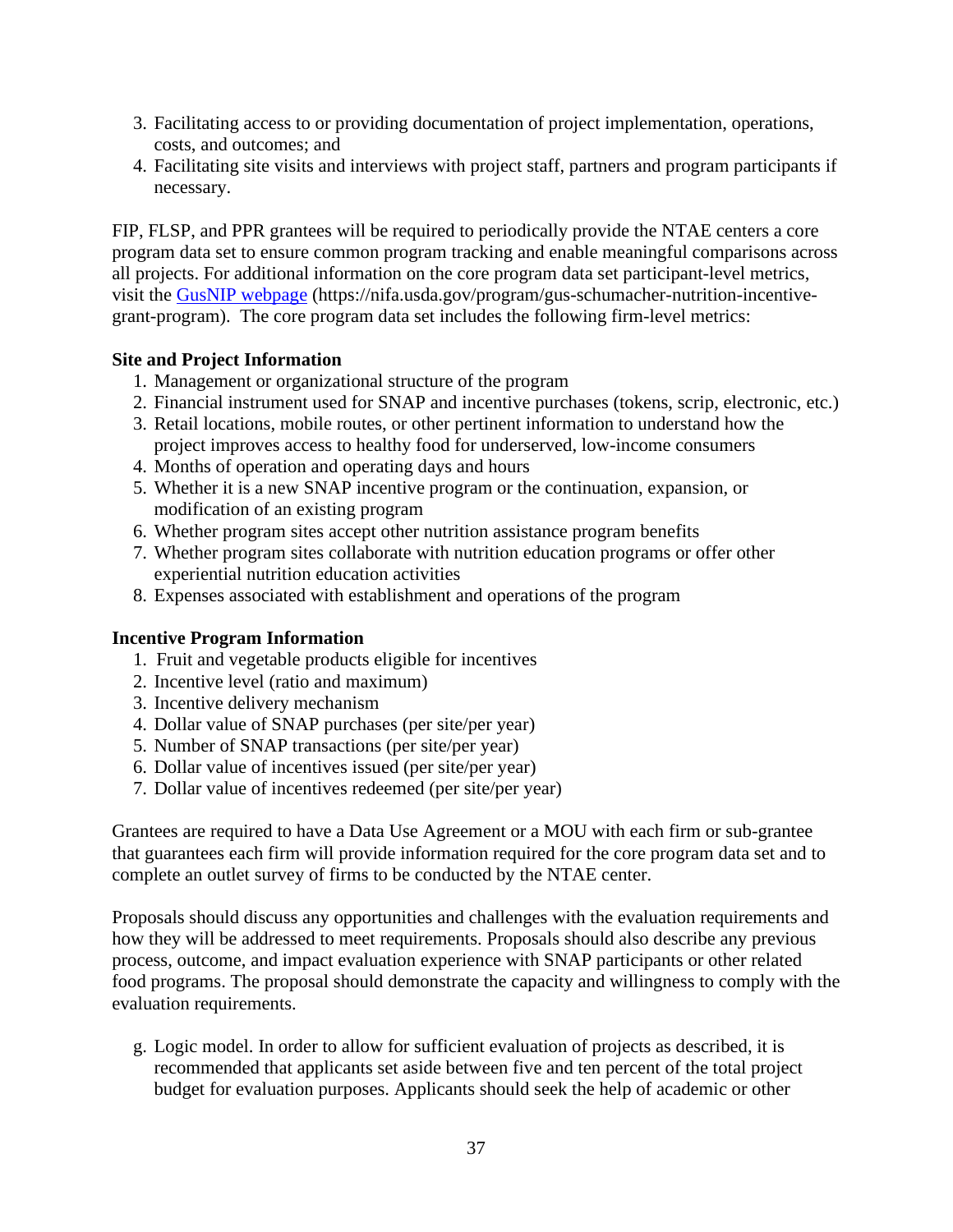experts in evaluation design and implementation, as appropriate and available. A logic model or chart is required. It is recommended that this section be no more than one-page and should be included as an appendix, uploaded as an Other Attachment, Field 12. See Logic Model Planning Process.

h. Specific Program and Incentive Information. Provide a detailed description of the way incentives will be handled in your grant project and the firms that will participate in your grant project. Please be sure to include information responsive to this section as a clear and discrete section of your proposal (do not reference other sections or charts located elsewhere in your proposal).

Please include the following information in this section:

- 1. The type and number of SNAP authorized firms that will be involved in your grant project (e.g., small brick and mortar stores, farmers' markets) – for additional information, including frequently asked questions, visit the [GusNIP webpage](https://nifa.usda.gov/program/gus-schumacher-nutrition-incentive-grant-program) (https://nifa.usda.gov/program/gus-schumacher-nutrition-incentive-grant-program).
- 2. The number of months and days that the project, if funded, will operate (e.g., a project at a seasonal farmers' market that will operate from June 15 through October 15).
- 3. The products eligible to be purchased to trigger receipt of incentives at the point of sale (e.g., all GusNIP qualifying fruits and/or vegetables, only fresh and local GusNIP qualifying fruits and/or vegetables). Priority will be given to projects with a project design where the majority of incentives are only triggered when purchasing fruits or vegetables using SNAP benefits.
- 4. The products eligible to be received at the point of incentive redemption (e.g., all GusNIP qualifying fruits and/or vegetables, only fresh and local GusNIP qualifying fruits and/or vegetables).
- 5. The incentive levels and dosage (e.g., ratio of SNAP spent to incentive earned, maximum incentive dollar amount that can be earned per day).
- 6. The financial instrument used for incentive delivery (e.g., tokens, scrip, gift card, electronic).
- 7. The methods that will be used to track SNAP households' grant project participation (e.g., a store loyalty card issued to each participant).
- 8. Indicate if the proposal is a new incentive program or a continuation, expansion, or modification of an existing program.
- 9. Indicate if nutrition education or other interventions will be combined with the incentive. PPR program area applications must provide educational opportunities relating to nutrition to members participating in a produce prescription program.
- 10. List where the project and sub-grantee projects will operate.
- 11. Indicate if any special waivers will be requested or required and what the waivers will include.
- 12. Provide the firm names, street addresses, and FNS numbers for all the identified SNAP authorized firms that will participate in your grant project.
- 13. Indicate if there are any identified firms that are not yet SNAP authorized, include the firm names and street addresses; if any of these firms are currently undergoing the SNAP authorization process please also include those firms' FNS numbers.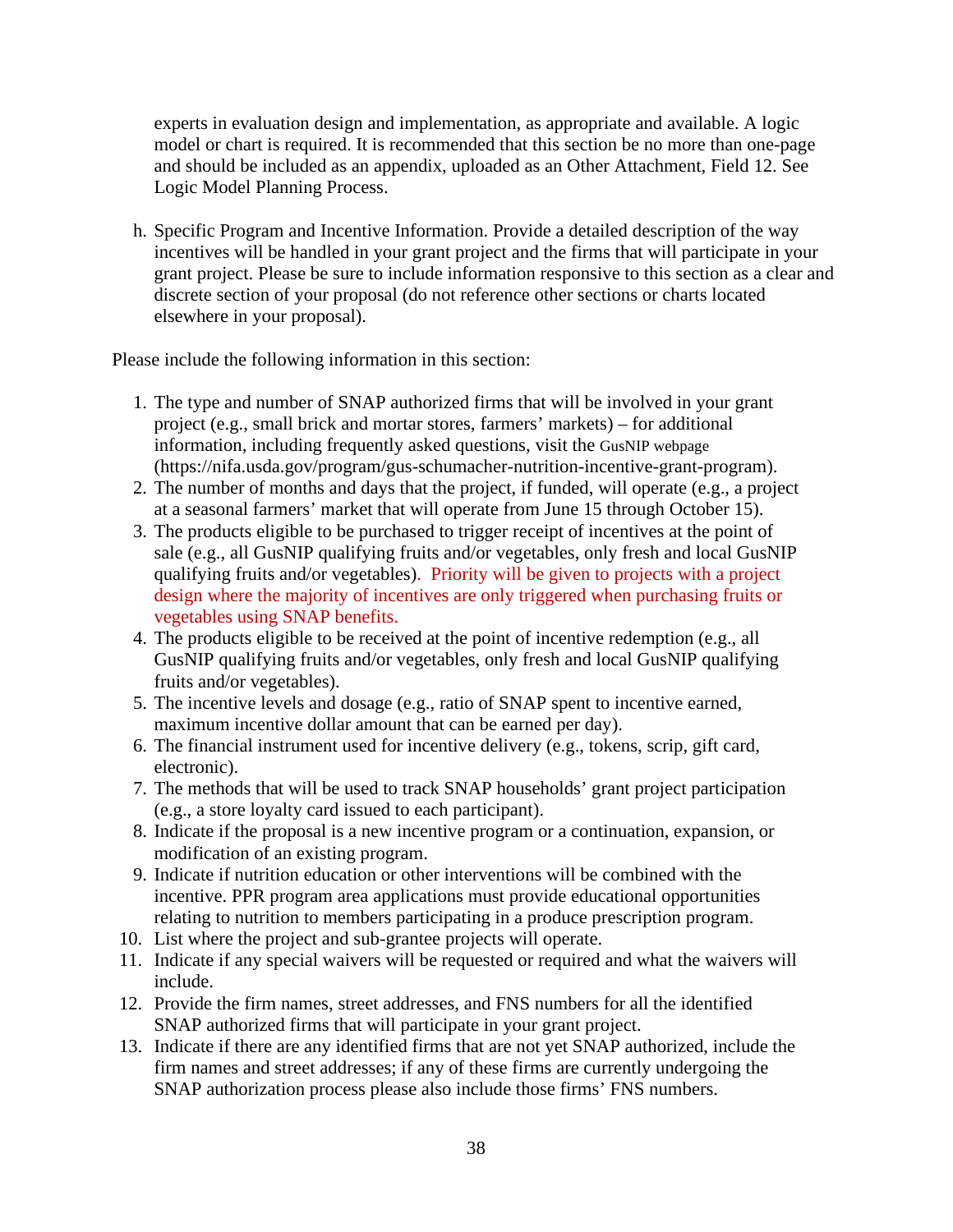14. Indicate if the project anticipates new firms that are not currently SNAP authorized, include the firm names and street addresses.

As stated in Part I – Funding Opportunity Description D. Program Policy, before any firm can participate in your GusNIP grant project you must do the following:

- 1. If the firm is not already SNAP authorized, the firm applies for and obtains SNAP Authorization;
- 2. The grantee and firm sign a MOU;
- 3. The grantee submits to FNS the firm's information (i.e., FNS number, firm name, firm address); and,
- 4. FNS responds within 30 calendar days to approve or deny the participation of the firm.

This entire process may take 60 calendar days, so it is important that GusNIP grantees work closely with their firms to ensure that this firm approval process is not delayed.

More information is available regarding this process online at: [FINI Grant Program.](https://www.fns.usda.gov/snap/FINI-Grant-Program) Gus Schumacher Nutrition Incentive Grant Program RFA, formerly known as the Food Insecurity Nutrition Incentive (FINI).

Indicate if the project anticipates making any technical enhancements to the firms, EBT, or other systems. Provide a high-level description of any such proposed technical enhancements and page number(s) in the proposal indicating where a detailed description of technical enhancements is found.

Proposals must include the detailed information described in Part IV  $\S$  B(3)(b)(2)(f), Specific Program and Incentive Information. This requirement enables the reviewers and the NTAE easily pull and use the information.

i. Sustainability. Describe which aspects or components of the project will continue beyond the end of the project period, discuss how an infusion of Federal funds will be sufficient for the proposed project to advance local capacity-building and achieve sustainability. Projects may identify actual or potential funding sources for continuation of the project. Applicants should differentiate between how the basic elements of the project will be continued versus how the low-income community will be changed and its capacity advanced.

Projects should provide evidence, e.g., a market analysis or the outline of a management business plan, to demonstrate that it is likely to become successful in meeting GusNIP grant program purpose and priorities. Business plan outlines or any other documentation of evidence for sustainability should be no more than five pages and should be included as an appendix. Such evidence should be included as an Other Attachment, Field 12 (see Part IV.B.3.c.).

j. Non-supplantation. Grants must be used to supplement, not supplant, non-Federal funds that would otherwise be available for expenditure on incentive program activities. Grant funds must be used to fund new projects or expand or enhance existing projects. They may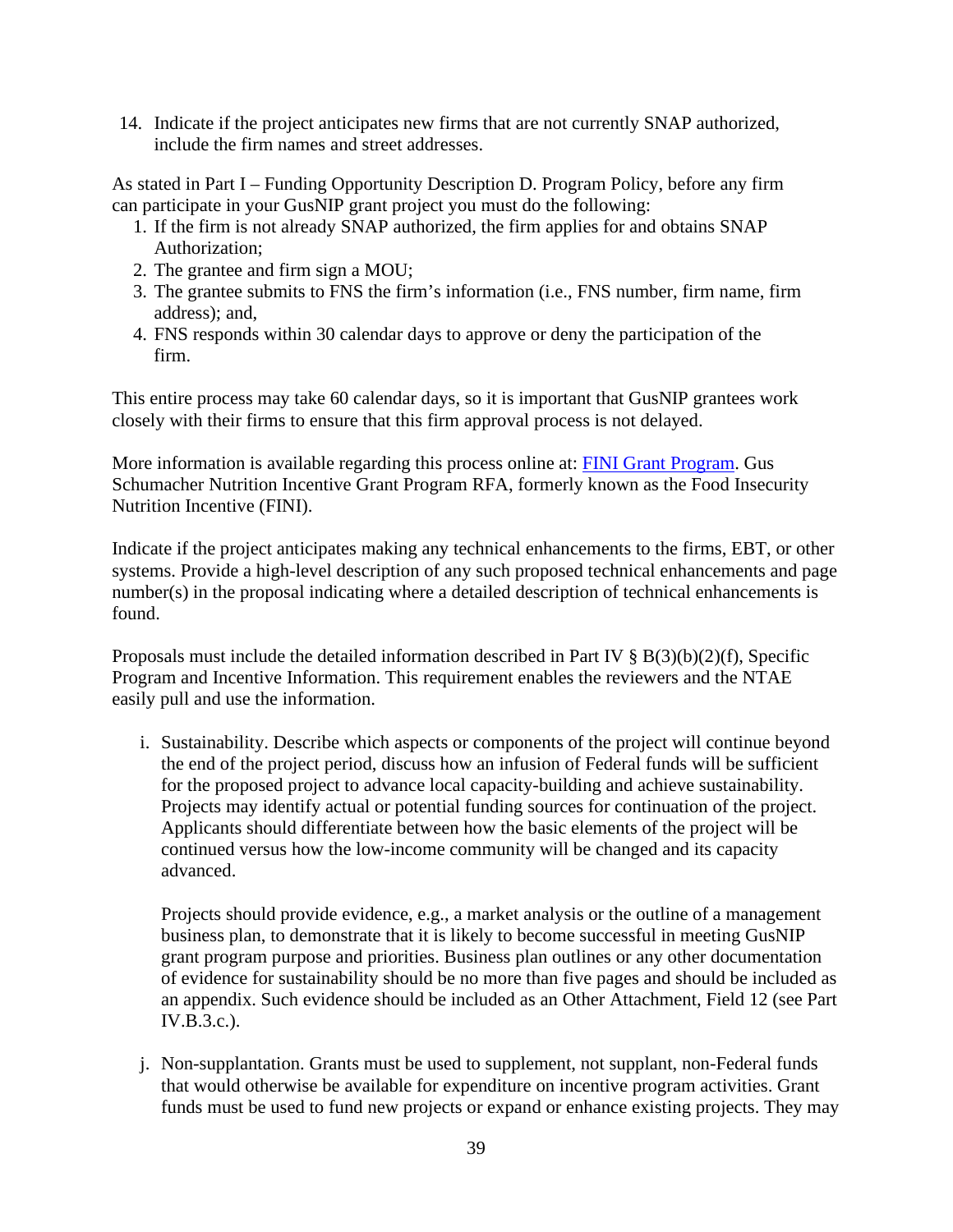not be used to replace State or local funds that would, in the absence of Federal aid, be available or forthcoming for incentive programs.

- k. Data Management Plan. A DMP is required for this program. Applicants should clearly articulate how the project director (PD) and co-PDs plan to manage and disseminate the data generated by the project. A DMP of no more than two pages should be included as an appendix and uploaded as an Other Attachment, Field 12. The DMP will be considered during the merit review process (see [Part V § B](#page-46-1) of this RFA, **[Part III § 3.1](https://apply07.grants.gov/apply/opportunities/instructions/PKG00249520-instructions.pdf)** of the [Application Guide](https://apply07.grants.gov/apply/opportunities/instructions/PKG00249520-instructions.pdf) and [NIFA's Data Management Plan\)](https://nifa.usda.gov/resource/data-management-plan-nifa-funded-research-projects).
- l. Response to Previous Review (if applicable). The requirement only applies to Resubmitted Applications as described in Part II, B. The response to previous review must not exceed one-page *1.5 spaced* pages. This does not count towards the page limit for the PN.

Field 12, Add Other Attachments. See **Part V § 4.12** of the [Application Guide](https://apply07.grants.gov/apply/opportunities/instructions/PKG00249520-instructions.pdf) for instructions for this field. All attachments must be in PDF format.

Key Organization Support. Attach signed letters of support from the State SNAP agency. Also, attach letters of support from State Medicaid agency, hospital, hospital or clinic operated by the Secretary of Veterans Affairs, Federally qualified health center, healthcare provider group, Tribal health center, public health departments or private and public health insurance agencies and/or any other key organizations involved in the project acknowledging their support, contributions and commitment; title the attachment 'Key Organization Support'. Provide evidence of broad community involvement in both planning and decision-making. This section is limited to two (2) page letters of support for each key organization.

Matching Funds Documentation. For Nutrition Incentive Grant applicants only, this grant program requires applicants to match Federal funds awarded on a dollar-for-dollar basis from non-Federal sources as described in Part III, B.

Appendices to Project Narrative. Title the attachment as 'Appendices' in the document header and save file as 'Appendices'. Appendices to the Project Narrative are allowed if they are directly germane to the proposed project. The addition of appendices must not exceed seven (7) pages and should not be used to circumvent the text and/or figures and tables page limitations.

- 1. List of Retailers names, street addresses, and FNS numbers for all retailers can be listed as an appendix.
- 2. Logic Model. Title the attachment as 'Logic Model' in the document header and save file as 'LogicModel'.
- 3. Sustainability. Title the attachment as 'Sustainability Plan' in the document header and save file as 'SustainabilityPlan'.
- 4. Data Management Plan. Title the attachment as 'Data Management Plan' in the document header and save file as 'DataManagementPlan'.
- 5. Fiscal Agent Letter. See Part III A. 2. If it is necessary to include a fiscal agent letter, then title the attachment as 'Fiscal Agent' in the document header and save file as 'FiscalAgent'. Include documents showing the applicant's non-profit status here.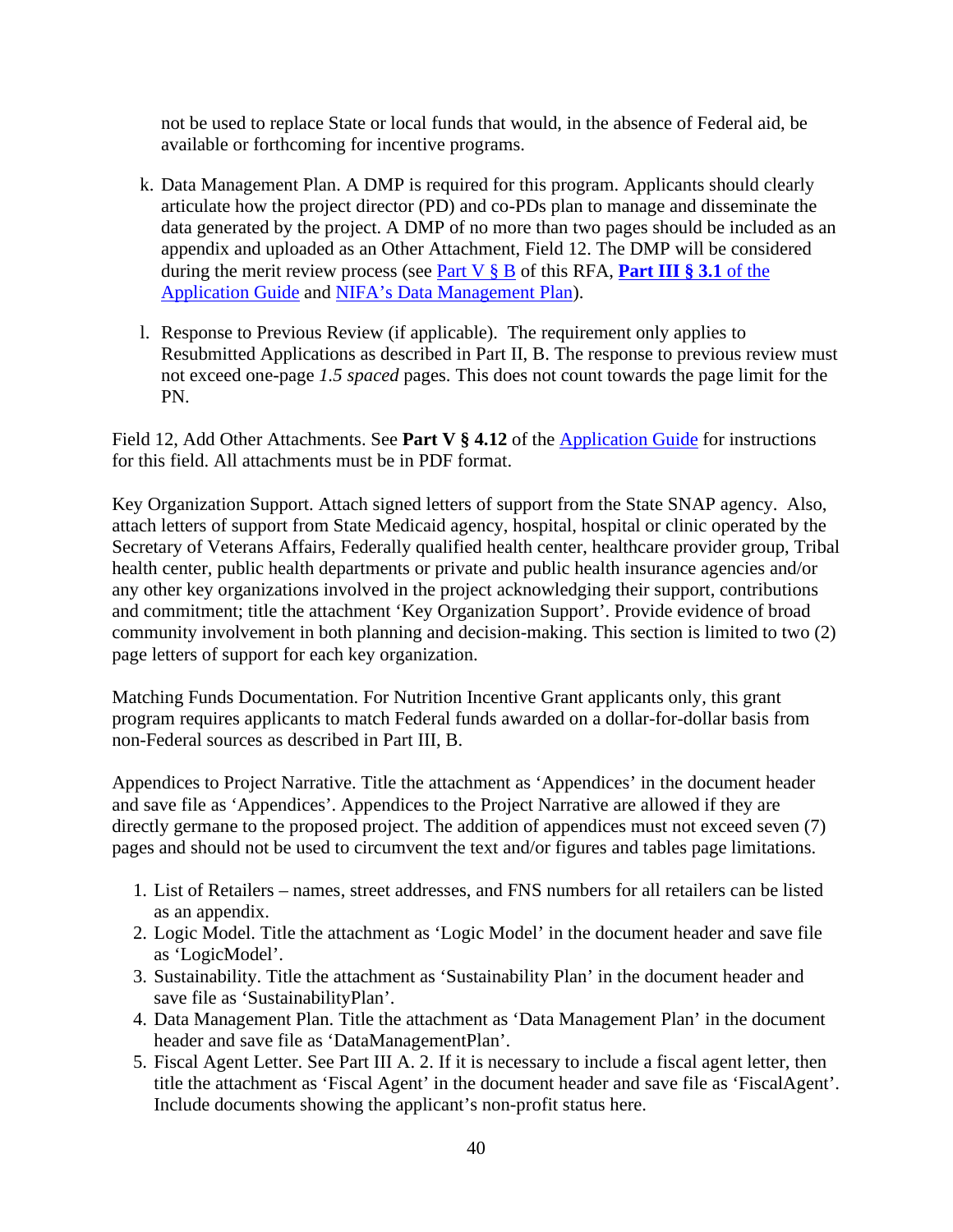*R&R Senior/Key Person Profile (Expanded)*. See **Part V § 5** of the [Application Guide](https://apply07.grants.gov/apply/opportunities/instructions/PKG00249520-instructions.pdf) for profile requirements, details about the biographical sketch, and suggested support templates.

*R&R Personal Data*. This information is voluntary and is not a precondition of award (see **Part V § 6** of the [Application Guide\)](https://apply07.grants.gov/apply/opportunities/instructions/PKG00249520-instructions.pdf).

*R&R Budget*. See **Part V § 7** of the [Application Guide.](https://apply07.grants.gov/apply/opportunities/instructions/PKG00249520-instructions.pdf)

**Match** – If an applicant concludes that the matching requirements described under [Part III § B](#page-27-0) of this RFA is not applicable to them; the applicant must include an explanation of their conclusion in the *budget justification*. NIFA will consider this justification when determining final matching requirements or if required matching can be waived. NIFA retains the right to make final determinations regarding matching requirements.

Grants that require matching funds as specified under **Part III**  $\S$  **B** of this RFA must list in their *budget justification* the matching sources, the identification of the entity(ies) providing the match, and the total pledged amount. A written verification of commitments of matching support (a pledge agreement) is not required. However, applicants are subject to the documentation, valuing and reporting requirements, as specified in [2 CFR Part 200, "Uniform Administrative](https://www.ecfr.gov/cgi-bin/text-idx?SID=39448527cdd5ebd0a063b91b8b44f0f5&mc=true&node=pt2.1.200&rgn=div5)  [Requirements, Cost Principles, and Audit Requirements for Federal Awards \(the Uniform](https://www.ecfr.gov/cgi-bin/text-idx?SID=39448527cdd5ebd0a063b91b8b44f0f5&mc=true&node=pt2.1.200&rgn=div5)  [Guidance\),](https://www.ecfr.gov/cgi-bin/text-idx?SID=39448527cdd5ebd0a063b91b8b44f0f5&mc=true&node=pt2.1.200&rgn=div5)" and [7 CFR 3430, "Competitive and Noncompetitive Non-Formula Federal](https://www.ecfr.gov/cgi-bin/text-idx?SID=3aa69af71581c35dafa42e952e8808ca&mc=true&node=pt7.15.3430&rgn=div5)  Assistance Programs – [General Award Administrative Provisions."](https://www.ecfr.gov/cgi-bin/text-idx?SID=3aa69af71581c35dafa42e952e8808ca&mc=true&node=pt7.15.3430&rgn=div5)

# **Supplemental Information Form**. See **Part VI § 1** of the [Application Guide.](https://apply07.grants.gov/apply/opportunities/instructions/PKG00249520-instructions.pdf)

Field 2. Program to which the applicant is applying. Enter the program name and the program code. Accurate entry is critical. See **Program Area Name** and **Program Code** are provided in **Table 10.**

| <b>Program Area Name</b>     | <b>Grant Type</b>                   | <b>Project Types</b> | Program<br>Code |
|------------------------------|-------------------------------------|----------------------|-----------------|
| <b>GusNIP Pilot Projects</b> | <b>Nutrition Incentive</b><br>Grant | Pilot Project        | <b>FPP</b>      |

#### <span id="page-40-0"></span>**Table 10:** Description of Program Area Names and Codes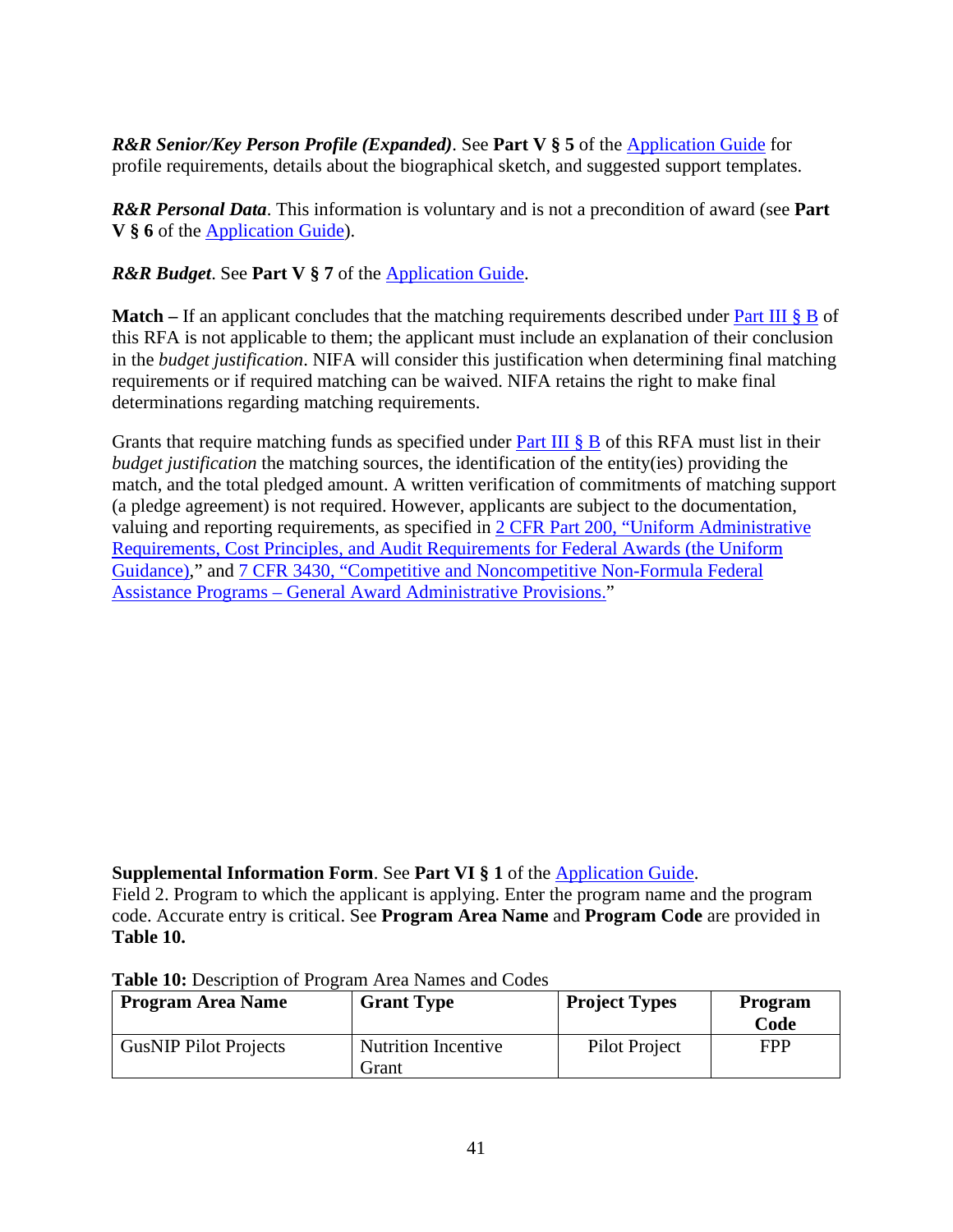| <b>GusNIP Projects</b>             | <b>Nutrition Incentive</b>  | <b>Standard Project</b> | <b>FIP</b>  |
|------------------------------------|-----------------------------|-------------------------|-------------|
|                                    | Grant                       |                         |             |
| <b>GusNIP Large Scale Projects</b> | <b>Nutrition Incentive</b>  | Large Scale             | <b>FLSP</b> |
|                                    | Grant                       | Project                 |             |
| Produce Prescription               | <b>Produce Prescription</b> | Pilot Project           | <b>PPR</b>  |
|                                    | Grant                       | <b>Standard Project</b> |             |

Note: Accurate entry of the program code is critical for proper and timely processing of an application.

Field 8. Conflict of Interest List. See **Part VI § 1.8** of the [Application Guide.](https://apply07.grants.gov/apply/opportunities/instructions/PKG00249520-instructions.pdf)

*Representations Regarding Felony Conviction and Tax Delinquent Status for Corporate Applicants*. This is required for corporate applicants. See **Part VI § 2** of the [Application Guide](https://apply07.grants.gov/apply/opportunities/instructions/PKG00249520-instructions.pdf) for a description of the term, "corporation."

## **Submission Dates and Times**

We recommend that you conduct an administrative review of the application before submission of it via Grants.gov to ensure that it complies with all preparation instructions. An application checklist is included in Part VII of the NIFA Grants.gov Application Guide to assist with this review. While you should use the checklist to check the application for completeness, the application should be checked for the following required item(s). The list includes:

- 1. Project Summary/Abstract
- 2. Project Narrative
- 3. Bibliography & References Cited
- 4. Logic Model
- 5. Data Management Plan
- 6. Current and Pending Support
- 7. Conflict of Interest List
- 8. Budget
- 9. Budget Justification
- 10. Felony and Tax Certification Form (if applicable)

This is not an exhaustive list of required items; it only serves to highlight items that may be overlooked. Instructions for submitting an application are included in Part IV, Section 1.9 of the NIFA Grants.gov Application Guide.

Applications are due by 5 p.m. Eastern Time on April 29, 2021. Applications received after this deadline will normally not be considered for funding. If you have trouble submitting an application to Grants.gov, you should FIRST contact the Grants.gov Help Desk to resolve any problems.

Keep a record of any such correspondence. See Part IV.A for Grants.gov contact information. We send email correspondence to the AR regarding the status of submitted applications. We strongly encourage you to provide accurate email addresses, where designated, on the SF-424 R&R Application for Federal Assistance.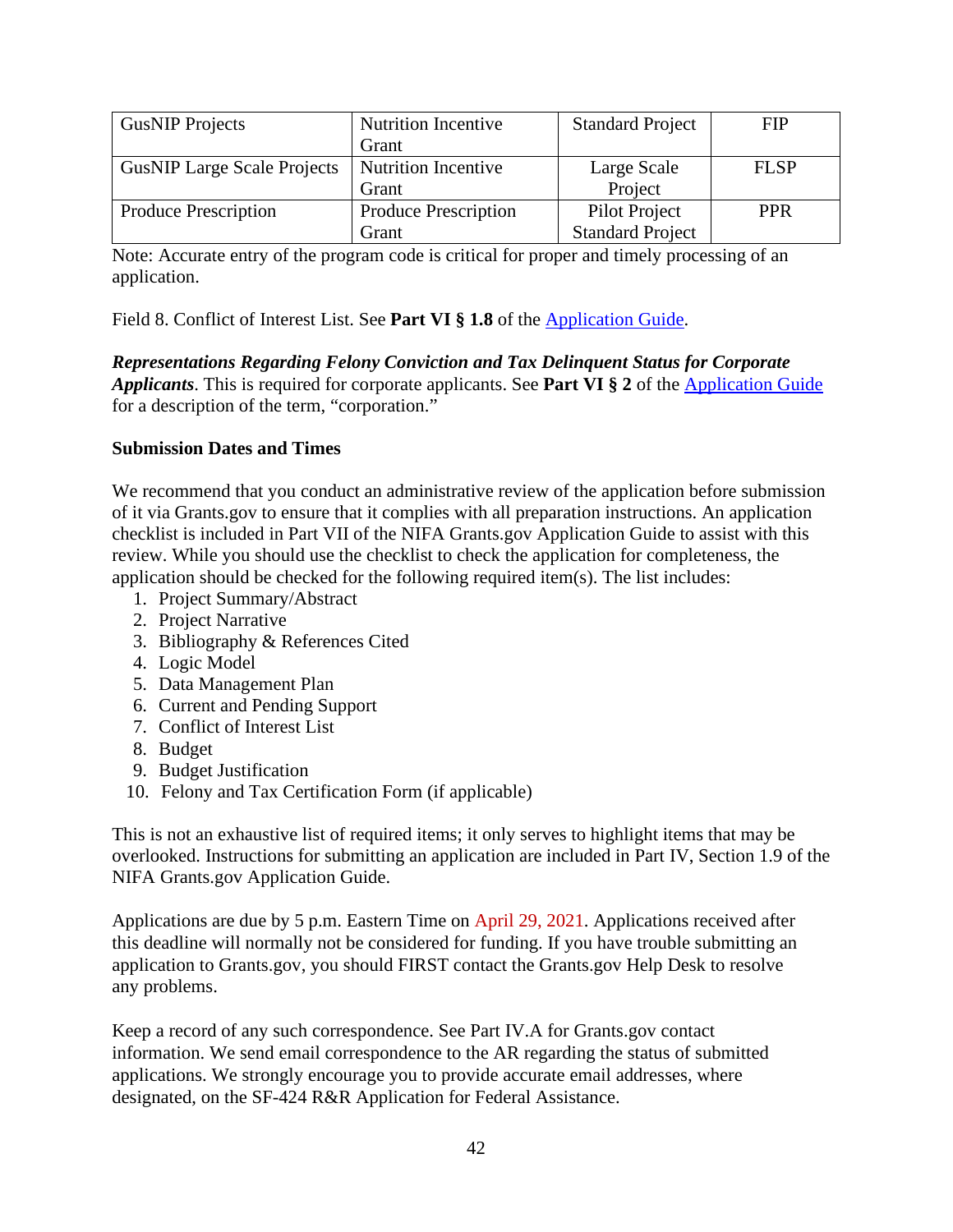If the AR has not received correspondence from NIFA regarding a submitted application within 30 days of the established deadline, contact the Agency Contact identified in Part VII of this RFA and request the proposal number assigned to the application. Failure to do so may result in the application not being considered for funding by the peer review panel. Once the application has been assigned a proposal number, you should cite this number on all future correspondence.

#### **Funding Restrictions**

#### **Indirect Costs**

Indirect costs (IDC) – See Part IV  $\S$  C of this RFA for funding restrictions regarding indirect cost, and Part V 7.9 of the [Application Guide](https://apply07.grants.gov/apply/opportunities/instructions/PKG00249520-instructions.pdf) for additional information.

Applicants may request full indirect costs, subject to statutory limitations. In order to do so, the applicant must use the current negotiated indirect cost rate established by its cognizant Federal agency (the agency that provides the most funds). If awarded, the applicant will be required to produce a negotiated indirect cost rate agreement from the cognizant agency in order to recover indirect costs. If unable to obtain a negotiated rate from its cognizant agency, the applicant is not permitted indirect cost reimbursement. Rather, the applicant may only be reimbursed for allowable direct costs. Violation of cost accounting principles is not permitted when rebudgeting or charging costs to awards. Rather, costs must be consistently charged as either indirect or direct costs.

If the applicant wants full indirect costs, but does not have a negotiated rate, and NIFA is the cognizant agency, the applicant must calculate an indirect cost rate in order to request indirect costs. Several sample indirect cost rate calculations are provided on NIFA's indirect cost webpage located at: http://nifa.usda.gov/business/indirect\_cost\_process.html. During the application process, the applicant is not required to complete the entire indirect cost package identified on NIFA's website. Rather, the applicant need only calculate an indirect cost rate to serve as a basis for requesting indirect costs. If awarded, the applicant will be required to submit a complete Indirect Cost Proposal (ICP) package in order to obtain a negotiated rate as explained on NIFA's indirect cost website.

#### **Sub-award Restriction**

The applicant is expected to perform a substantive portion of the project and no more than 33 percent of Nutrition Incentive Grants and Produce Prescription Grants, as determined by budget expenditures, may be sub-awarded. NIFA will allow applicants to indicate in their proposal if they intend to sub-award more than 33% of the total award for FPP, FIP, FLSP, and PPR program areas. This deviation will require NIFA pre-approval. If pre-approval is desired, contact the National Program Leader that oversees this program (see Agency Contact). Projects may divide their budget allocations between partners as it fits their work plan. (For additional knowledge or expertise that is not available within the applicant organization, funds for expert consultation may be included in the "All Other Direct Costs" section of the proposed budget.)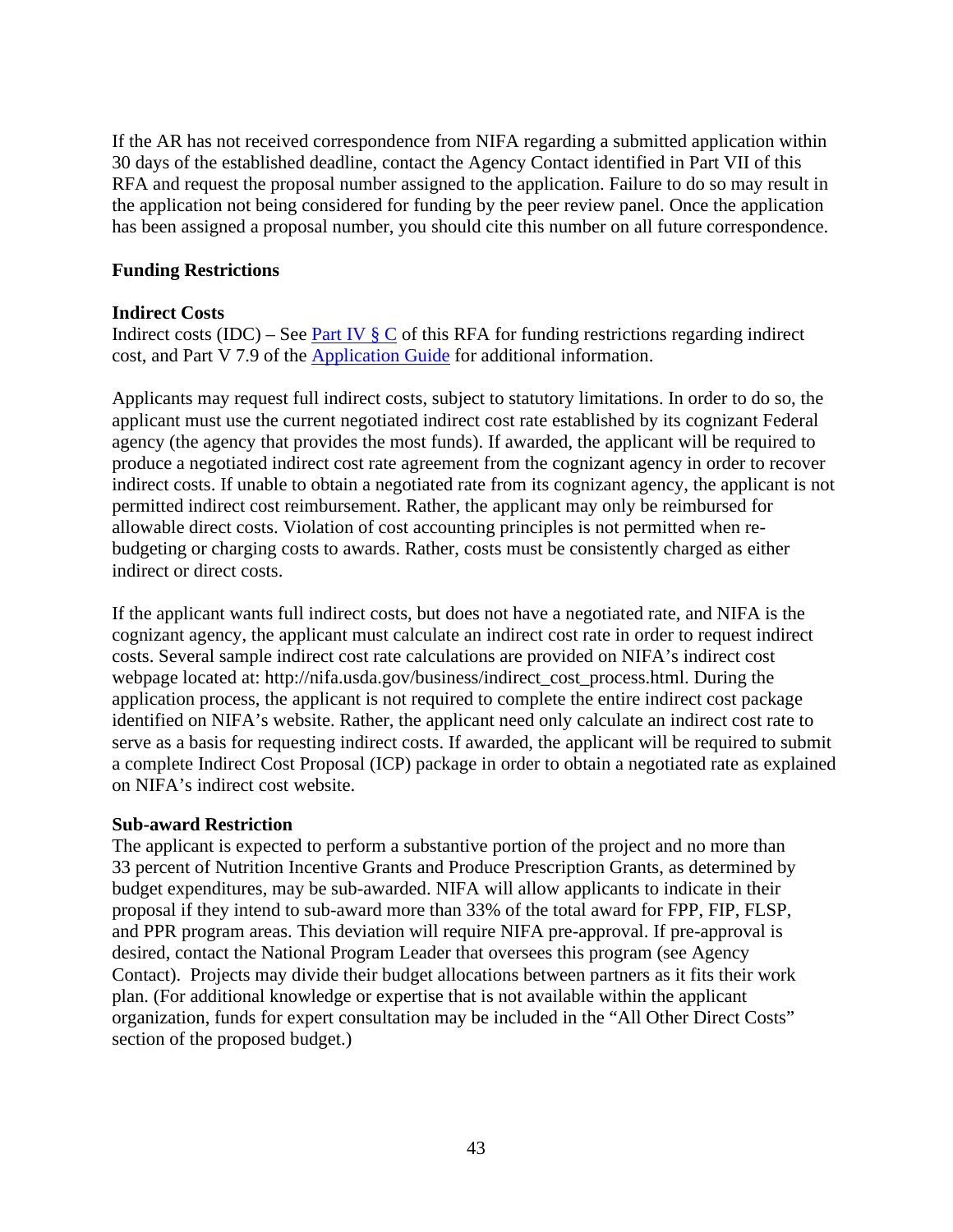#### **Multiple Submissions**

Only one Nutrition Incentive Grant application will be accepted (FPP, FIP, or FLSP program areas). An application for a Produce Prescription Grant (PPR program area) may be submitted alone or in addition to the Nutrition Incentive Grant from the same organization.

#### **Funding Period Limitation**

The maximum potential funding period for FPP program area awards is limited to one (1) year in duration. The maximum potential funding period for FIP and FLSP program area awards (including any awards transferred from another institution or organization) is limited to 4 years in duration. PPR awards are limited to 3 years in duration. The funding period will commence on the effective date cited in the award instrument. Any such limitation also applies to subawards made under awards subject to a funding period limitation.

#### **Allowable Forms of Project Promotion**

GusNIP grantees may promote or advertise their GusNIP grant projects using Federal and/or match funds using any mass media (e.g., television, radio, billboards, and geographically targeted online social media advertisements). Such mass media advertisement will only be allowable if they are utilized in geographic areas (e.g., census tracts) where more than 12% of the population receives SNAP benefits. The use of mass media advertisements in areas with SNAP enrollment below the national average would constitute an inefficient usage of Federal grant funds. Please visit this FNS website, it provides a breakdown of SNAP enrollment by Congressional District. Regardless of format, however, promotional activities funded with Federal and/or match funds:

- 1. must present factual statements intended to inform, not to persuade,
- 2. may include locational information about firms (i.e., the address of firms participating in the grantee's project),
- 3. may also specify that firms accept SNAP and EBT (this includes appropriate logo use as outlined here: Using the SNAP Logo, and
- 4. may include information describing the mechanics of the grantee's project (e.g., spend \$1 on fruits or vegetables and earn \$1 to spend on more fruits or vegetables).

Under no circumstances may GusNIP grantees engage in any activities intended to persuade or recruit individuals to apply for SNAP benefits. The use of Federal and/or match funds to employ personnel tasked with enrolling individuals in SNAP is strictly prohibited. Allowable promotional activities must be limited to factual statements and GusNIP grantees must generally avoid emotional appeals in their promotional activities.

Pursuant to this change to GusNIP policy, a television, radio, or billboard advertisement that stated the following would be an allowable expense:

"Fresh fruits and vegetables are 50% off when you shop with your EBT card at the Main Street Farmers Market. The market is open all day every Wednesday and Friday on the corner of Maple and Elm Streets."

The following example, however, would still be an unallowable expense regardless of format: "Sign up to receive SNAP benefits and then you can also get 50% off fresh fruits and vegetables at the Main Street Farmers Market! Eating fruits and vegetables will keep you and your family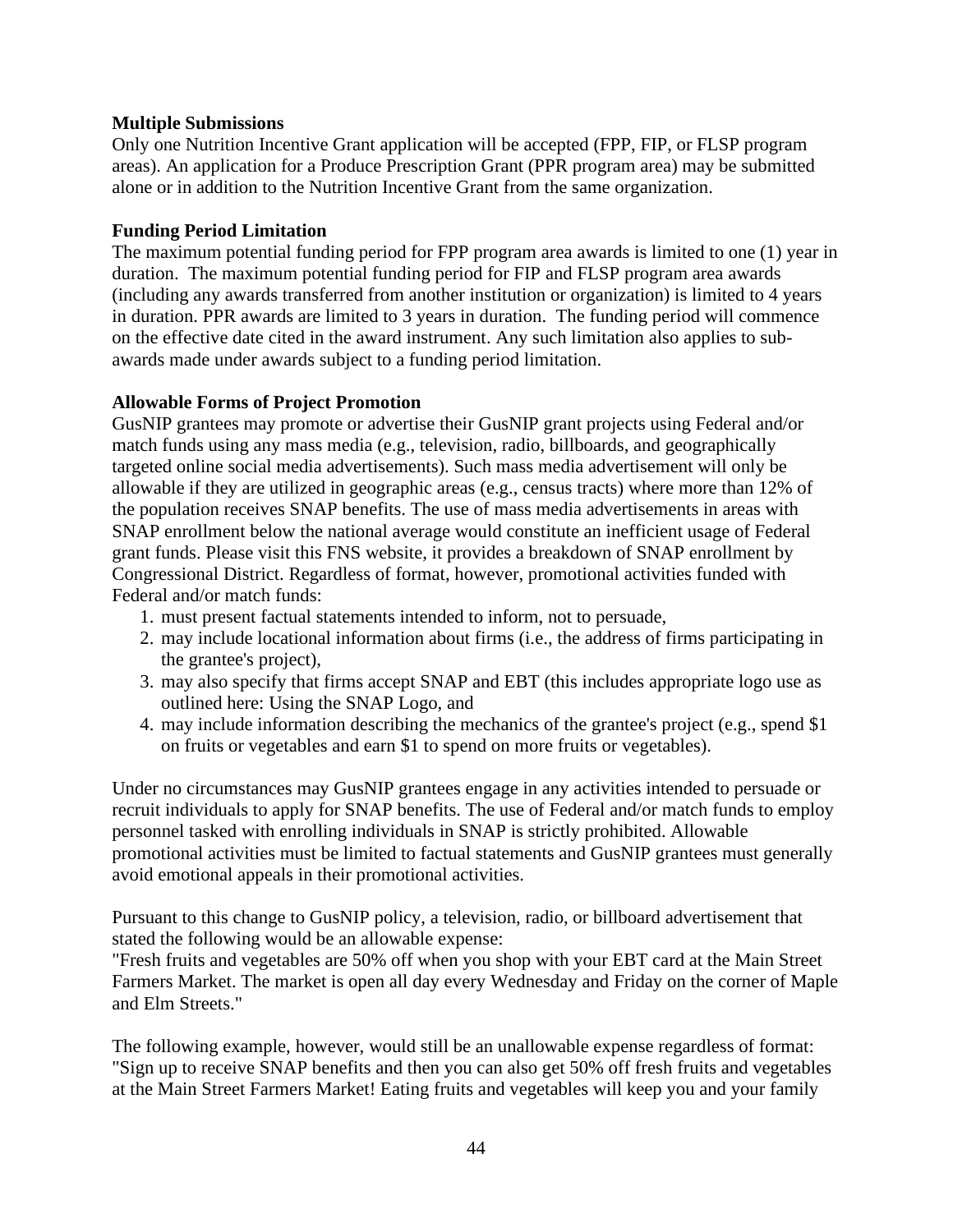healthy and happy, so come on down to the market every Wednesday and Friday on the corner of Maple and Elm Streets!"

Any promotional activity that is considered unallowable may only be paid for only with a third stream of funds (i.e., neither Federal, nor match funds). If you are unclear as to whether a specific promotional material is acceptable it can be submitted to sm.fn.GusNIP@usda.gov for review by FNS.

Grant funds, including Federal and match funds, still may not be utilized for actual recruitment activities that directly encourage or assist individuals in applying for or obtaining SNAP benefits. Costs associated with actual recruitment activities remain unallowable.

State Flexibilities in Project Promotion. State SNAP Agencies are strongly encouraged to assist GusNIP grantees in their area. State SNAP Agencies can help by promoting incentives to SNAP households. For example, GusNIP promotional material may inform SNAP recipients on how GusNIP works, the location of participating firm, and where to get additional information. Examples of allowable promotional activities include:

- 1. Making GusNIP grant promotional materials available at local SNAP offices;
- 2. Allowing promotional videos to be played at local SNAP offices; or
- 3. The State Agency sending grantees' promotional materials through direct mail to area SNAP recipients. However, State Agencies may not provide GusNIP grantees with a list of SNAP recipients' mailing addresses, even under a MOU.

#### **Funding Allocation Guidance**

Providing financial incentives at the point of sale to induce SNAP recipients to purchase more qualifying vegetables or fruits is critically important to a successful Nutrition Incentive Grant. Similarly, prescribing fruits and vegetables is crucial to a successful Produce Prescription Grant.

Project-related technology and systems development/improvement, as well as materials (including, but not limited to, changes to EBT systems, EBT equipment and service costs, changes to firm POS systems, tokens, etc.) may be a very important part of a Nutrition Incentive Grant or Produce Prescription Grant.

Project promotion and advertising is essential to a successful Nutrition Incentive Grant. As a result, a minimum of 5% of the total grant funds (Federal + match) should be spent on project promotion (Federal + match). For Produce Prescription Grants, it is a total of Federal grant funds.

Project administration and management is important for a successful Nutrition Incentive Grant. This must include funds especially earmarked for recordkeeping and data collection to ensure that Nutrition Incentive Grants may be audited. Such expenses, however, should not exceed 20% of total grant funds (Federal + match). For Produce Prescription Grants, it is a total of Federal grant funds. Administration costs that are indirect in nature, and included in entities indirect cost pool, fall under the indirect cost rate.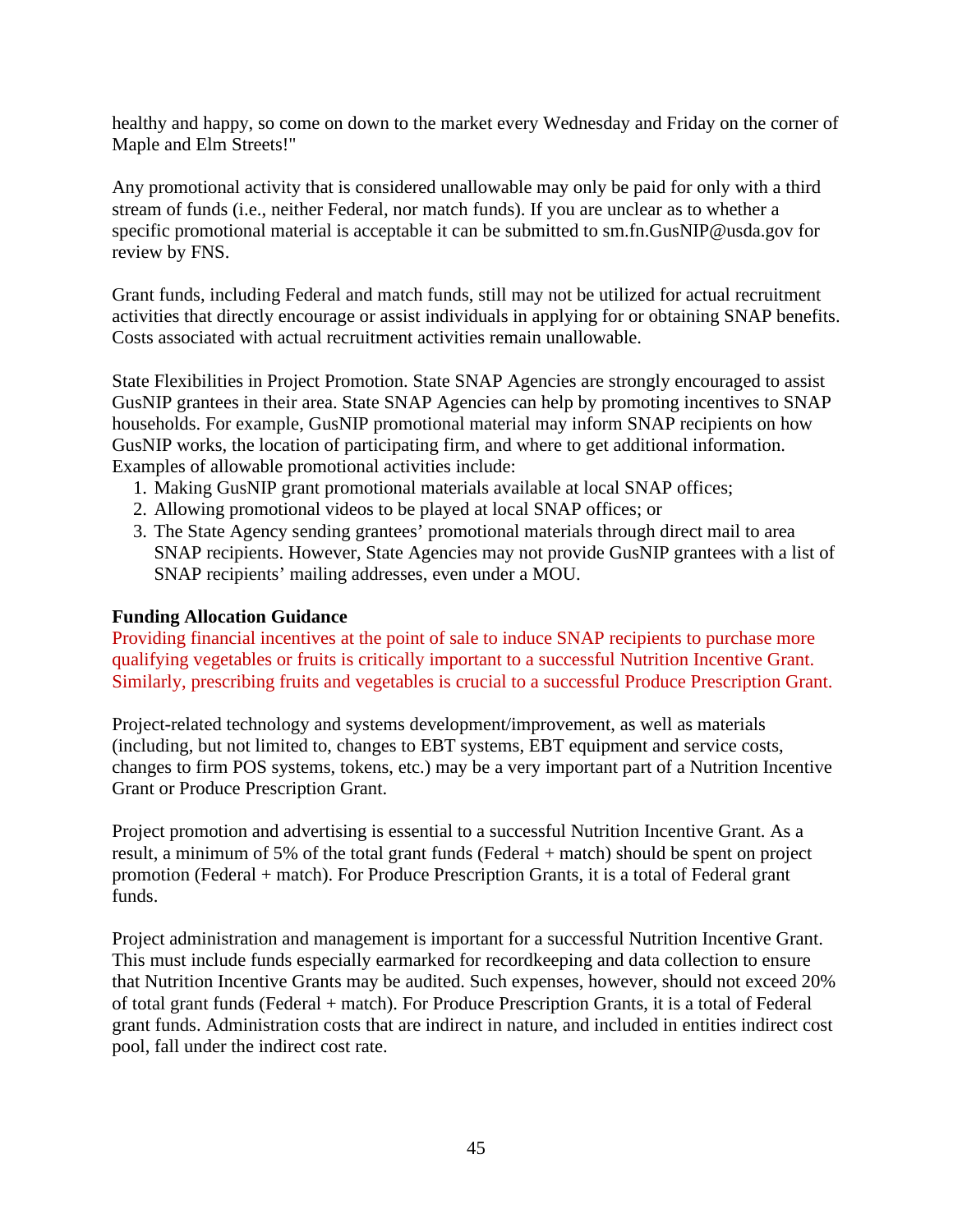#### **Summary of GusNIP Funding Allocation Guidelines:**

- 1. Promotion, Outreach, and Advertising no less than 5%
- 2. Administration costs not included in applicant's indirect cost pool (for example, recordkeeping and data collection) no greater than 20%

#### **Prohibition of the Use of SNAP Administration Funds as Match**

SNAP State Agencies pay for 50% of the administration of SNAP and the Federal government pays for the other 50%. This 50% State SNAP administration cost cannot be used as matching funds for a Nutrition Incentive Grant.

#### **Other Submission Requirements**

You should follow the submission requirements noted in Part IV, Section 1.9 in the document entitled "NIFA Grants.gov Application Guide." For information about the status of a submitted application, see Part III, Section 6 of the NIFA Grants.gov Application Guide.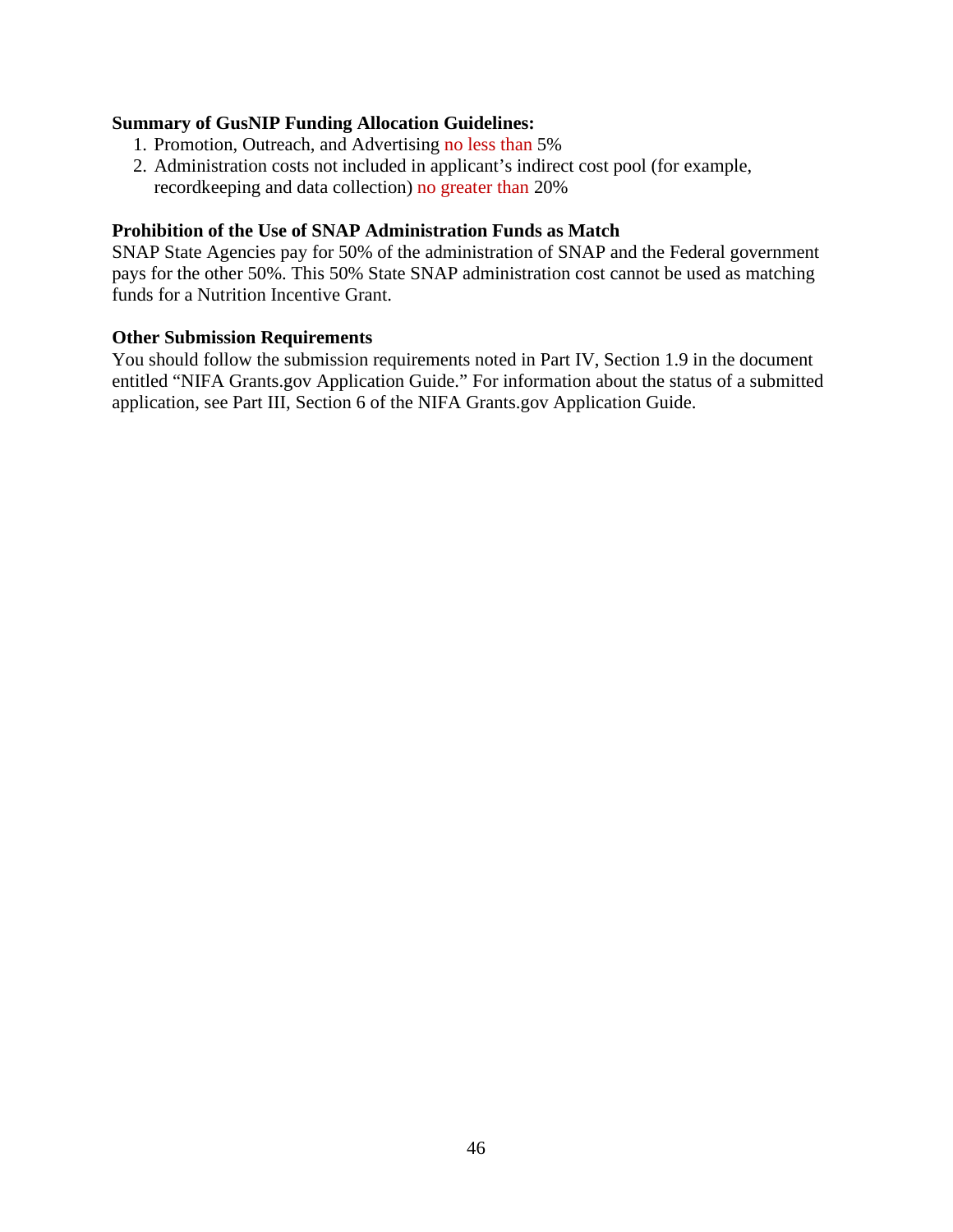# <span id="page-46-0"></span>**PART V. APPLICATION REVIEW REQUIREMENTS**

## <span id="page-46-1"></span>**A. NIFA's Evaluation Process**

NIFA evaluates each application in a two-part process. First, we screen each application to ensure that it meets the administrative requirements as set forth in this RFA. Second, a scientific peer- review process will be used to technically evaluate applications that meet the administrative requirements using a review panel **(see [NIFA Peer Review Process\)](https://nifa.usda.gov/sites/default/files/resource/NIFA-Peer-Review-Process-for-Competitive-Grant-Applications_0.pdf)**.

#### **Scientific Peer Review Process:**

NIFA selects reviewers for the review panel based upon their training and experience in relevant scientific, extension, or education fields, taking into account the following factors:

- 1. the level of relevant formal scientific, technical education, or extension experience of the individual, as well as the extent to which an individual is engaged in relevant research, education, or extension activities;
- 2. the need to include experts from various areas of specialization within relevant scientific, education, or extension fields;
- 3. the need to include other experts (e.g., producers, range or forest managers/operators, distributors, retailers, and consumers) who can assess relevance of the applications to targeted audiences and to program needs;
- 4. the need to include experts from a variety of organizational types (e.g., colleges, universities, industry, state and Federal agencies, and private profit and non-profit organizations) and geographic locations;
- 5. the need to maintain a balanced composition with regard to minority and female representation and an equitable age distribution; and
- 6. the need to include reviewers who can judge the effective usefulness of each application to producers and the general public.

After each peer review panel has completed its deliberations, the responsible program staff of NIFA will recommend that your project is either approved for support from currently available funds or declined due to insufficient funds or unfavorable review.

NIFA reserves the right to negotiate with the PD/PI and/or the submitting organization or institution regarding project revisions (e.g., reductions in the scope of work, funding level, period, or method of support) prior to recommending any project for funding.

After the review process has been completed, NIFA sends copies of reviews, not including the identity of reviewers, and a summary (if applicable) of the review panel comments to the PD.

**Conflicts of interest.** NIFA takes extreme care to prevent any actual or perceived conflicts of interest that may influence the review or evaluation (see NIFA Peer Review Process for Competitive Grant Applications).

## <span id="page-46-2"></span>**B. Evaluation Criteria**

NIFA will use the following criteria to evaluate this RFA.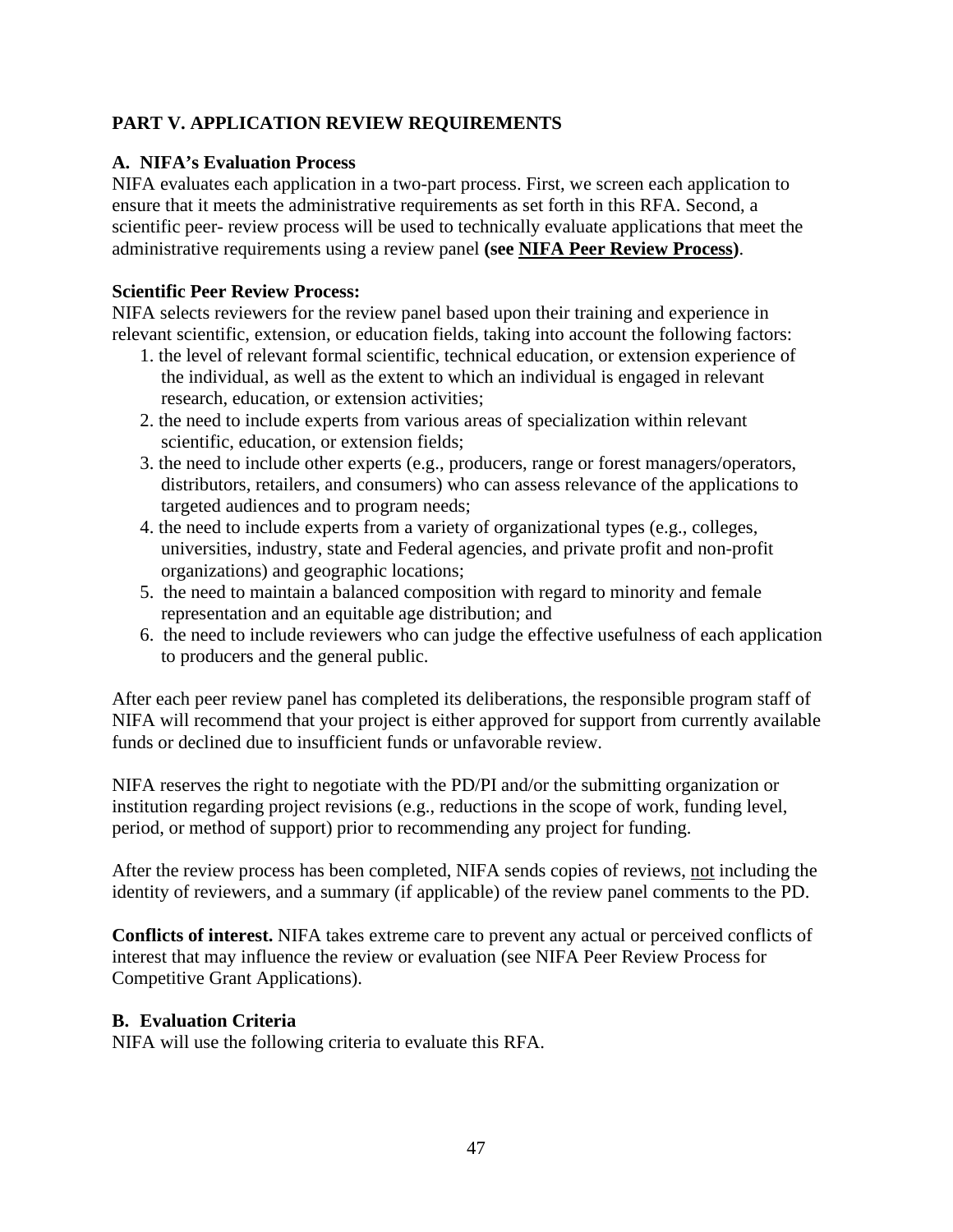## **Initial Screening Criteria:**

To avoid any misunderstandings, applicants should be aware that applications that do not satisfy all of the screening criteria are at risk of being returned to the proposing entity without review. Returned applications may not be resubmitted (with or without revision) under this solicitation. The initial screening criteria are the following:

- 1. The applicant must be a government agency or a non-profit organization.
- 2. The application must meet the Application Content and Format requirements as described in this RFA. This includes page length requirements all required forms and all files in PDF.
- 3. The application must include a letter of support from applicable SNAP State Agencies or documentation of partnership agreement with a relevant State Medicaid agency or other appropriate entity.
- 4. The proposed budget must be within the dollar ceiling and funding allocation guidelines identified in the RFA.
- 5. The proposed project must demonstrate capacity and willingness to participate in the comprehensive program evaluation requirements with the NTAE centers.

The following evaluation criteria applies to FPP, FIP, FLSP, & PPR applications submitted in response to this RFA competing within each program area category and not across categories. Where proposals are found to be equally meritorious, based on peer review, selection for funding will be weighed in favor of proposals aligning with and advancing the GusNIP grant program priorities.

#### **Alignment with GusNIP Priorities:**

How well the project aligns with and advances GusNIP priorities, which are to:

- 1. Maximize the share of funds used for direct incentives to participants;
- 2. Include coordination with multiple stakeholders, such as farm organizations, nutrition education programs, cooperative extension services, public health departments, health providers, private and public health insurance agencies, cooperative grocers, grocery associations, and community-based and non-governmental organizations;
- 3. Use direct-to-consumer sales marketing;
- 4. Test innovative or promising strategies that would contribute to our understanding of how best to increase the purchase of fruits and vegetables by SNAP participants, to inform future efforts;
- 5. Involve a diversity of types of firms (e.g., convenience stores, supermarkets, farmers' markets, etc.);
- 6. Demonstrate a track record of designing and implementing successful nutrition incentive programs that connect low-income consumers and agricultural producers;
- 7. Provide locally or regionally produced and fresh fruits and vegetables, especially those culturally appropriate for the target audience;
- 8. Have demonstrated the ability to provide services to underserved communities; and/or economically distressed communities, particularly Opportunity Zones;
- 9. Offer supplemental services in high-need communities, including online ordering, transportation between home and store, and delivery services; and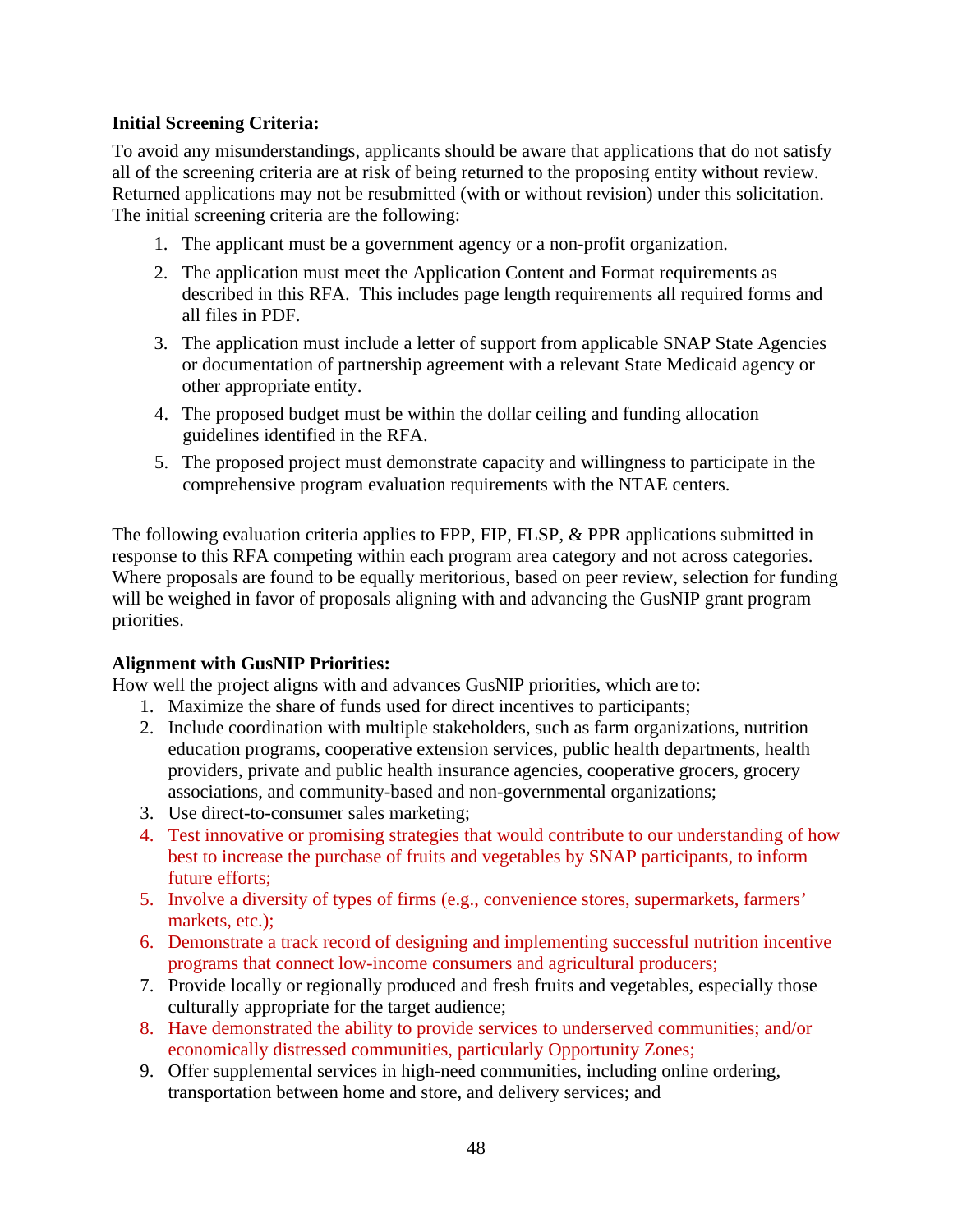10. Include food retailers (firms) that are open (1) for extended hours and (2) most or all days of the year.

## **Advancing Primary Goals of GusNIP**

How well the proposed project advances the primary goals of the GusNIP, to fund and evaluate projects intended to increase the purchase of fruits and vegetables (as defined in the RFA) by low-income consumers participating in SNAP by providing incentives at the point of purchase using effective and efficient benefit redemption technologies and to bring together stakeholders from distinct parts of the food system and to foster understanding of how they might improve the nutrition and health status of participating households receiving incentives through the purchase of fruits and vegetables. Priority will be given to projects with a project design where the majority of incentives are earned when purchasing fruits or vegetables using SNAP benefits.

All projects must:

- 1. aim to increase the purchase of fruits and vegetables by low- income consumers participating in SNAP or eligible participants under the PPR program area, by providing incentives at the point of purchase;
- 2. operate through authorized and reported SNAP firms per Part I Section D titled "Program Policy", and in compliance with all relevant SNAP regulations and operating requirements; for PPR only if project design includes spending SNAP benefits to earn incentives.
- 3. agree to participate in the GusNIP comprehensive program evaluation and facilitate participation through data collection and the use of Data Use Agreements and Memoranda of Understanding as outlined in Part IV Section B titled "Content and Form of Application Submission" and Part I Section D titled "Program Policy";
- 4. ensure that the same terms and conditions apply to purchases made by individuals with SNAP benefits and with incentives provided under the GusNIP as apply to purchases made by individuals who are not members of households receiving benefits as provided in 7 C.F.R. 278.2(b);
- 5. include effective and efficient technologies for benefit redemption systems that may be replicated in other States and communities; and
- 6. applicants proposing projects that require interaction with or modification of EBT systems must submit a letter of support from applicable SNAP State Agencies as part of their grant application. Applicants are required to submit letters of support from applicable SNAP State Agencies or documentation of partnership agreement with a relevant State Medicaid agency or other appropriate entity as part of their grant application.
- **History of Compliance:** If the grant requesting entity has received USDA grant awards in the past, then demonstrating a history of compliance with grant requirements will be considered during the evaluation of awards;
- **Community to be Involved with the Project and the Needs to be Addressed:** The significance of the low-income food security issues that will be addressed by the proposed project, and an informative description of the community, its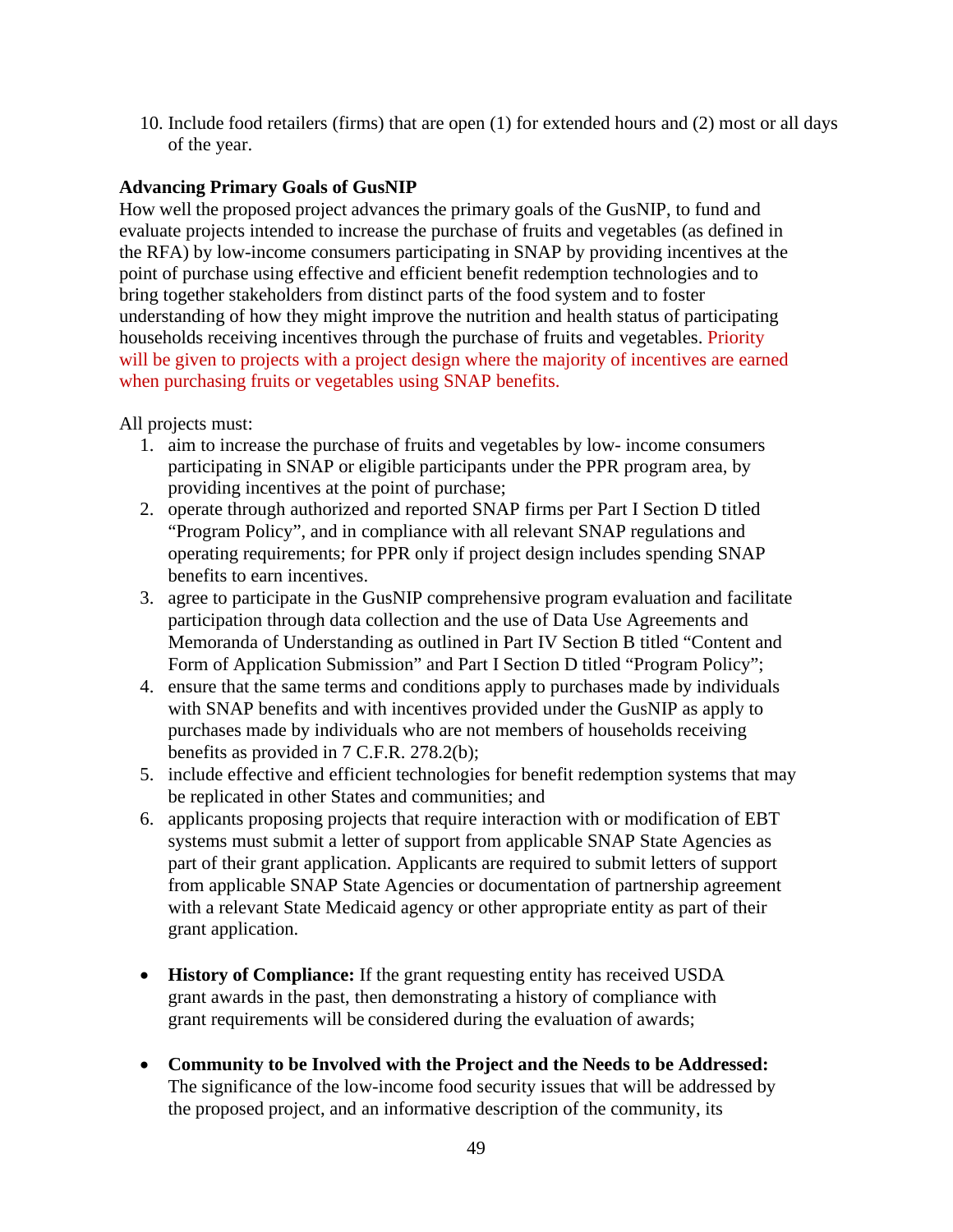characteristics, assets, and needs, how well the proposed project fits the criteria outlined in the narrative and in the proposed management and budget plan;

## • **Project Goals, Objectives, and Intended Outcomes:**

The appropriateness of the goals, objectives, and outcomes of the project and how these goals will be achieved throughout the project period;

## • **Qualifications of the Organizations Involved in the Project:**

The relevance of the experience of the organizations that are involved in the proposed project including the applicant entity, and the type and extent of support that other organizations will be providing, or the extent to which these organizations demonstrate the capacity to contribute to the overall grant program. The applicant organization demonstrates a history of, commitment to, and/or direct involvement in food security or nutrition incentive projects in low-income communities or in communities with lowincome groups, as well as success in actively engaging low- income participants. The qualifications of staff involved with the proposed project and/or organizational leadership reflects the expertise necessary to carry out the proposed activities or similar types of activities. FLSP and FIP applicants must include a detailed plan for cashier/staff training and advertising of their grant project. Experience in and connections with the community or grantees and a demonstrated dedication to serving low income residents will be considered as important as academic or professional credentials in this regard. Professional salaries are in balance with compensation given to low-income residents for their participation in the initiative;

#### • **Evaluation:**

The strength of the proposed project's plans and capacity to undertake a selfassessment, collect the minimum core data set (for FIP, FLSP, & PPR program areas only) with accuracy and validity, cooperate with and participate in the evaluation, share project results in an "exemplary practices" format (see Definition of 'exemplary practices, Appendix III.);

## • **Sustainability:**

Evidence is provided to demonstrate that the project is likely to become self- sustaining, e.g., a market analysis or the outlines of a business plan; and

## • **Timeline and Budget:**

The timeline and budget for accomplishing project goals, objectives, and outcomes is realistic and achievable.

## <span id="page-49-0"></span>**C. Conflicts of Interest and Confidentiality**

During the peer evaluation process, we take extreme care to prevent any actual or perceived conflicts of interest that may impact review or evaluation. See NIFA [Peer Review Process for](https://www.nifa.usda.gov/business/competitive_peer_review.html)  [Competitive Grant Applications](https://www.nifa.usda.gov/business/competitive_peer_review.html) for further information about conflicts of interest and confidentiality as related to the peer review process.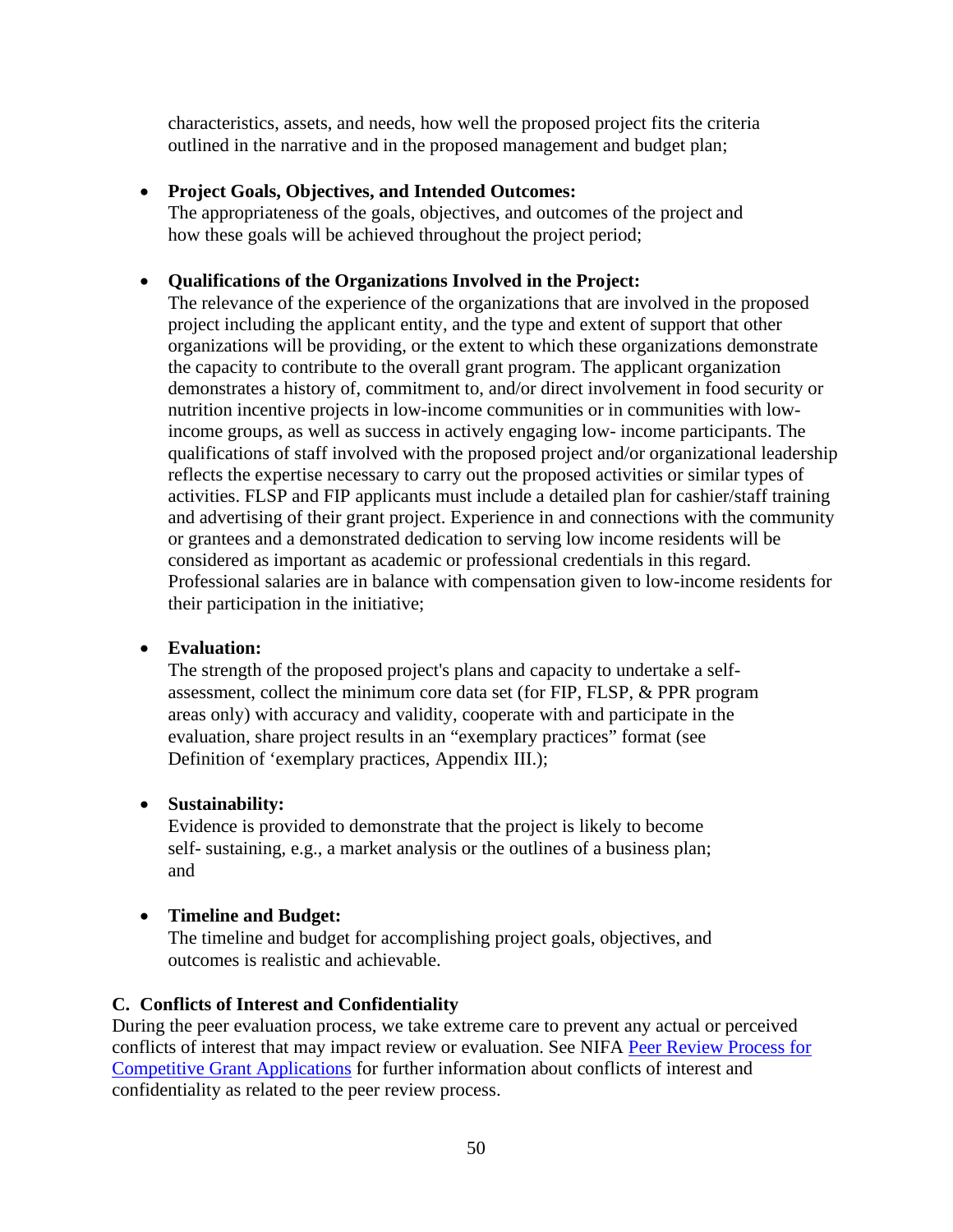#### <span id="page-50-0"></span>**D. Organizational Management Information**

Applicants must submit specific management information relating to an applicant prior to an award and update the information as needed. Applicants may only have to update their information if they had previously provided the information under this or another NIFA program. NIFA provides the requisite forms during the pre-award process. Although an applicant may be eligible for award under this program, there are factors that may exclude an applicant from receiving federal financial and nonfinancial assistance and benefits under this program (e.g., debarment or suspension of an individual, or a determination that an applicant is not responsible).

#### <span id="page-50-1"></span>**E. Application Disposition**

Applicants may withdraw at any time before NIFA makes a final funding decision. NIFA will retain all applications, including withdrawn applications and unfunded applications.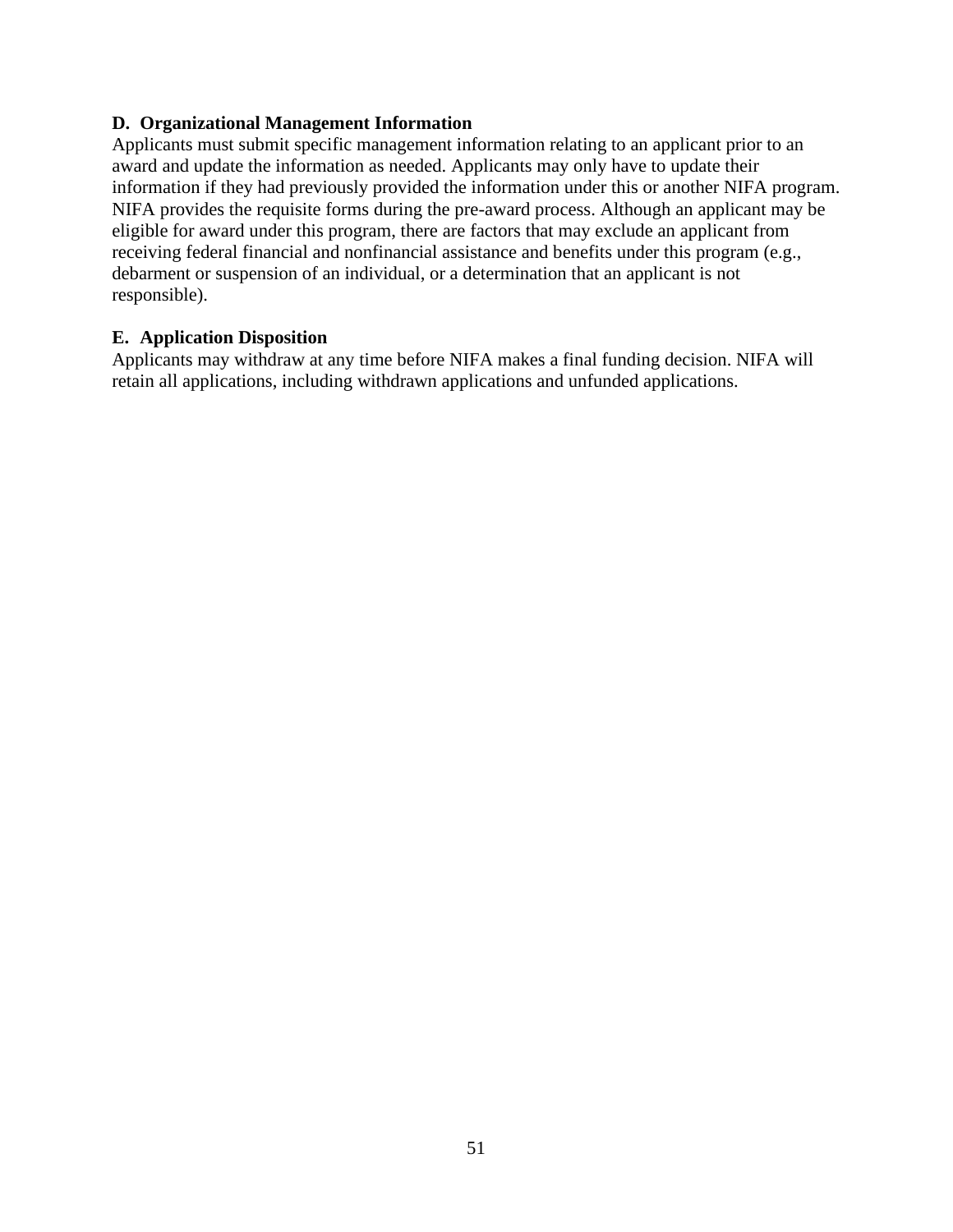## <span id="page-51-0"></span>**PART VI. AWARD ADMINISTRATION**

## <span id="page-51-1"></span>**A. General**

Within the limit of funds authorized, the NIFA awarding official will make grants to responsible and eligible applicants whose applications are judged most meritorious under the procedures set forth in this RFA. The date specified by the NIFA awarding official as the effective date of the grant must be no later than September 30 of the federal fiscal year in which the project is approved for support and funds are appropriated for such purpose, unless otherwise permitted by law. The project need not be initiated on the grant effective date, but as soon thereafter as practical so that project goals may be attained within the funded project period. All funds granted by NIFA under this RFA may be used only for the purpose for which they are granted in accordance with the approved application and budget, regulations, terms and conditions of the award, applicable federal cost principles, USDA assistance regulations, and [NIFA General](https://www.ecfr.gov/cgi-bin/text-idx?SID=3aa69af71581c35dafa42e952e8808ca&mc=true&node=pt7.15.3430&rgn=div5)  [Awards Administration Provisions,7 CFR part 3430, subparts A through E.](https://www.ecfr.gov/cgi-bin/text-idx?SID=3aa69af71581c35dafa42e952e8808ca&mc=true&node=pt7.15.3430&rgn=div5)

*Award Notice*. The award document will provide pertinent instructions and information as described in [2 CFR 200.211](https://www.ecfr.gov/cgi-bin/text-idx?SID=704b9245fc1418727c8fb5fdf5b5d854&mc=true&node=pt2.1.200&rgn=div5#se2.1.200_1211) (see [NIFA's Terms and Conditions\)](https://nifa.usda.gov/terms-and-conditions).

#### <span id="page-51-2"></span>**B. Administrative and National Policy Requirements**

Several federal statutes and regulations apply to grant applications and the projects outlined in this RFA (some are listed here: [Federal Regulations\)](https://nifa.usda.gov/federal-regulations). Unless specifically noted by statue or award-specific requirements, [NIFA Policy Guide](https://nifa.usda.gov/policy-guide) applies to all NIFA awards.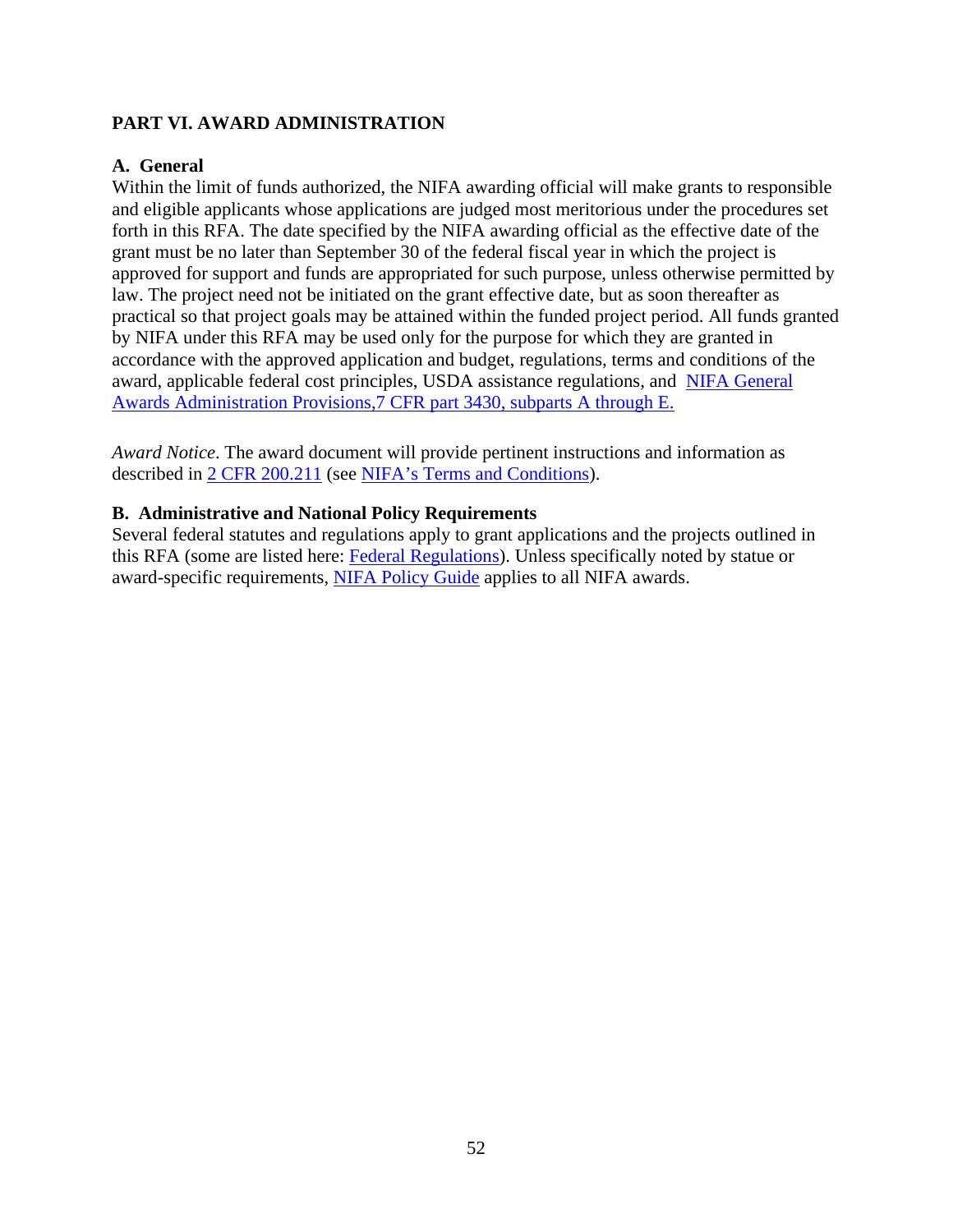## <span id="page-52-0"></span>**PART VII. OTHER INFORMATION**

## <span id="page-52-1"></span>**A. Use of Funds and Changes in Budget**

**Delegation of fiscal responsibility**. Unless the terms and conditions of the award state otherwise, awardees may not in whole or in part delegate or transfer to another person, institution, or organization the responsibility for use or expenditure of award funds.

**Changes in Budget or Project Plans**. In accordance with [2 CFR 200.308,](https://www.ecfr.gov/cgi-bin/text-idx?SID=3af89506559b05297e7d0334cb283e24&mc=true&node=se2.1.200_1308&rgn=div8) awardees must request prior approval from NIFA for the following program or budget-related reasons (the awardee is subject to the terms and conditions identified in the award):

- 1. Change in the scope or the objective of the project or program without prior written approval (even if there is no associated budget revision requiring);
- 2. Change in a key person specified in the application or the federal award;
- 3. Disengagement from the project for more than three months, or a 25 percent reduction in time devoted to the project;
- 4. Inclusion of costs that require prior approval in accordance with [2 CFR 200 Subpart E](https://www.ecfr.gov/cgi-bin/text-idx?SID=8f765750f38cb2876897f29cf536b197&mc=true&node=pt2.1.200&rgn=div5#sp2.1.200.e) [\(Cost Principles\),](https://www.ecfr.gov/cgi-bin/text-idx?SID=8f765750f38cb2876897f29cf536b197&mc=true&node=pt2.1.200&rgn=div5#sp2.1.200.e) or [45 CFR Part 75 Appendix IX,](https://www.ecfr.gov/cgi-bin/text-idx?node=pt45.1.75#ap45.1.75_1521.ix) [\(Principles for Determining Costs](https://www.ecfr.gov/cgi-bin/text-idx?node=pt45.1.75#ap45.1.75_1521.ix)  Applicable to [Research and Development under Awards and Contracts with Hospitals\)](https://www.ecfr.gov/cgi-bin/text-idx?node=pt45.1.75#ap45.1.75_1521.ix), or [48 CFR,](https://www.ecfr.gov/cgi-bin/text-idx?SID=8f765750f38cb2876897f29cf536b197&mc=true&tpl=/ecfrbrowse/Title48/48tab_02.tpl) unless waived by the federal awarding agency,
- 5. [48 CFR Part 31, Contract Cost Principles and Procedures;](https://www.ecfr.gov/cgi-bin/text-idx?SID=8f765750f38cb2876897f29cf536b197&mc=true&node=pt48.1.31&rgn=div5)
- 6. Transfer of funds budgeted for participant support costs to other categories of expense [\(2](https://www.ecfr.gov/cgi-bin/text-idx?SID=8f765750f38cb2876897f29cf536b197&mc=true&node=pt2.1.200&rgn=div5#se2.1.200_175)  [CFR §200.75 Participant support costs\)](https://www.ecfr.gov/cgi-bin/text-idx?SID=8f765750f38cb2876897f29cf536b197&mc=true&node=pt2.1.200&rgn=div5#se2.1.200_175);
- 7. Sub-awarding, transferring or contracting out of any work under a federal award, including fixed amount sub-awards (see [2 CFR §200.333, Fixed Amount Sub-awards\)](https://www.ecfr.gov/cgi-bin/text-idx?SID=704b9245fc1418727c8fb5fdf5b5d854&mc=true&node=pt2.1.200&rgn=div5#se2.1.200_1333), unless described in the application and funded in the approved federal awards. This provision does not apply to the acquisition of supplies, material, equipment, or general support services;
- 8. Changes in the approved cost-sharing or matching provided by the non-federal entity; and
- 9. The need for additional federal funds to complete the project.

## <span id="page-52-2"></span>**B. Confidential Aspects of Applications and Awards**

When an application results in an award, it becomes a part of NIFA transaction records, which are available to the public. Information that the Secretary of Agriculture determines to be confidential, privileged, or proprietary in nature will be held in confidence to the extent permitted by law. Therefore, applicants should clearly mark any information within the application they wish to have considered as confidential, privileged, or proprietary. NIFA will retain a copy of an application that does not result in an award for three years. Such an application will be released only with the consent of the applicant or to the extent required by law. An applicant may withdraw at any time prior to the final action thereon.

## <span id="page-52-3"></span>**C. Regulatory Information**

This program is not subject to the provisions of [Executive Order 12372,](https://www.fws.gov/policy/library/rgeo12372.pdf) which requires intergovernmental consultation with state and local officials. Under the provisions of the [Paperwork Reduction Act of 1995](https://www.reginfo.gov/public/reginfo/pra.pdf) [\(44 U.S.C. Chapter 35\)](http://uscode.house.gov/view.xhtml?path=/prelim@title44/chapter35&edition=prelim), the collection of information requirements contained in this notice have been approved under [OMB Document No. 0524-](https://www.federalregister.gov/documents/2018/10/29/2018-23552/submission-for-omb-review-comment-request) [0039.](https://www.federalregister.gov/documents/2018/10/29/2018-23552/submission-for-omb-review-comment-request)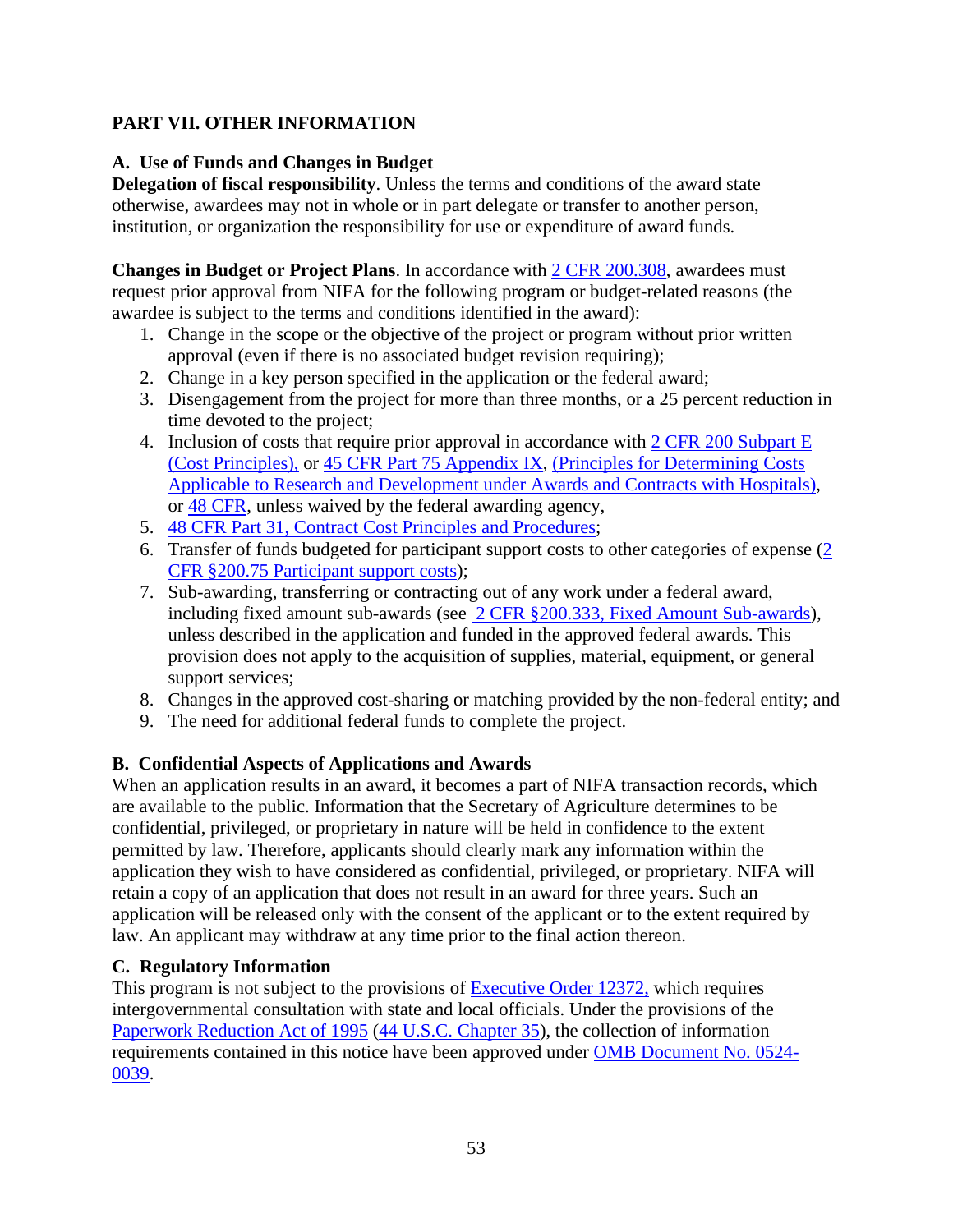## **APPENDIX I: AGENCY CONTACT**

#### <span id="page-53-0"></span>**Programmatic Contacts**

| Name                           | Email                     | Telephone    |
|--------------------------------|---------------------------|--------------|
| Dr. Mallory M. Koenings,       | Mallory.koenings@usda.gov | 202-604-1985 |
| National Program Leader        |                           |              |
| Dr. Helen Chipman              | Helen.chipman@usda.gov    | 202-701-3524 |
| <b>National Program Leader</b> |                           |              |
| Dr. Jaheon Koo                 | Jaheon.Koo@usda.gov       | 816-642-1634 |
| Program Specialist             |                           |              |
| Dr. Litha Tingi                | Litha.Tingi@usda.gov      | 816-908-3311 |
| Program Specialist             |                           |              |
| Michael Garcia                 | Sm.fn.GusNIP@usda.gov     | 703-756-0226 |
| Program Analyst                |                           |              |

## **For administrative questions related to:**

- 1. Grants.gov, see Part IV of this RFA
- 2. Other RFA or application questions, please email policy@usda.gov
- 3. Awards under this RFA, please email **awards@usda.gov**

#### **National Institute of Food and Agriculture:**

U.S. Department of Agriculture P.O. Box 419205, MS 10000 Kansas City, MO 64141-6205

#### **Courier/Package Delivery Address:**

National Institute of Food and Agriculture United States Department of Agriculture 2312 East Bannister Road, MS 10000 Kansas City, MO 64141-3061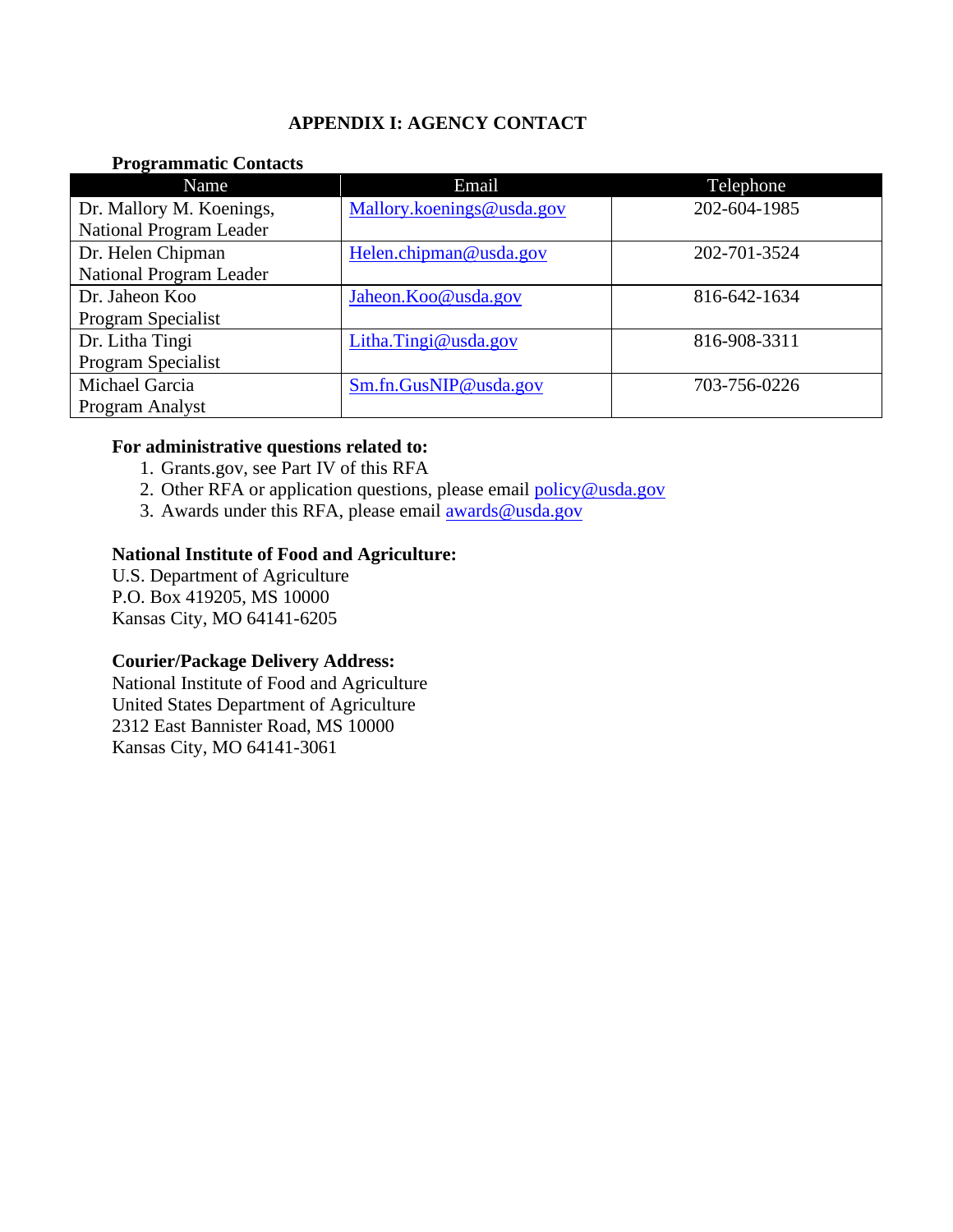|  | <b>APPENDIX II: GLOSSARY OF TERMS</b> |
|--|---------------------------------------|
|--|---------------------------------------|

<span id="page-54-0"></span>

| <b>Name</b>                                                   | <b>Acronyms</b> |
|---------------------------------------------------------------|-----------------|
| Agriculture and Food Research Initiative                      | <b>AFRI</b>     |
| <b>Authorized Representative</b>                              | <b>AR</b>       |
| Agricultural Research, Extension, and Education reform Act of | <b>AREERA</b>   |
| 1998                                                          |                 |
| Coordinated Agricultural Project                              | <b>CAP</b>      |
| <b>Catalog of Federal Domestic Assistance</b>                 | <b>CFDA</b>     |
| Center of Excellence                                          | <b>COE</b>      |
| Data Management Plan                                          | <b>DMP</b>      |
| GusNIP Pilot Projects program code                            | <b>FPP</b>      |
| Gus Schumacher Nutrition Incentive Grant Program was formerly | <b>FINI</b>     |
| known as the Food Insecurity Nutrition Incentive              |                 |
| GusNIP Projects program code                                  | <b>FIP</b>      |
| GusNIP Large Scale Projects program code                      | <b>FLSP</b>     |
| Food and Nutrition Service                                    | <b>FNS</b>      |
| <b>Gus Schumacher Nutrition Incentive Grant Program</b>       | GusNIP          |
| National Institute of Food and Agriculture                    | <b>NIFA</b>     |
| Nutrition Incentive Program Training, Technical Assistance,   | <b>NTAE</b>     |
| Evaluation, and Information Center                            |                 |
| Produce Prescription program code                             | <b>PPR</b>      |
| <b>Request for Application</b>                                | <b>RFA</b>      |
| Research, Education, and Economics                            | <b>REE</b>      |
| United States Department of Agriculture                       | <b>USDA</b>     |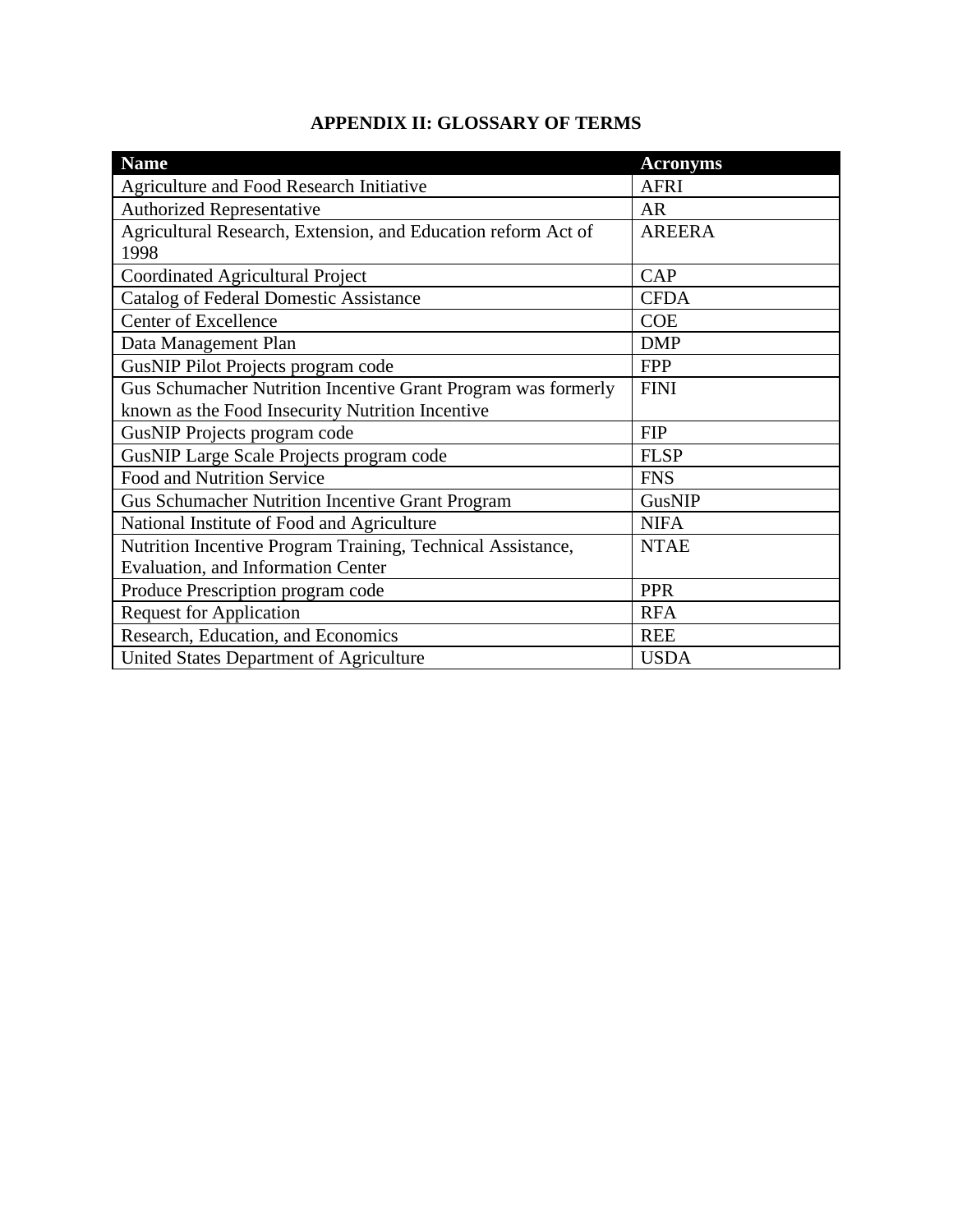## **APPENDIX III: DEFINITIONS**

<span id="page-55-0"></span>Please refer to 7 CFR 3430, Competitive and Noncompetitive Non-formula Financial Assistance [Programs--General Award Administrative Provisions,](https://www.ecfr.gov/cgi-bin/text-idx?SID=8f765750f38cb2876897f29cf536b197&mc=true&node=pt7.15.3430&rgn=div5) and [7 CFR 3430 Subpart P Food](https://www.ecfr.gov/cgi-bin/text-idx?SID=8f765750f38cb2876897f29cf536b197&mc=true&node=pt7.15.3430&rgn=div5#sp7.15.3430.p)  [Insecurity Nutrition Incentive Grant Program](https://www.ecfr.gov/cgi-bin/text-idx?SID=8f765750f38cb2876897f29cf536b197&mc=true&node=pt7.15.3430&rgn=div5#sp7.15.3430.p) for applicable definitions for this NIFA grant program. If a conflict exists between the two regulations, the program-specific Administrative Provision is overriding.

| <b>Terms</b>                           | <b>Definitions</b>                                                                                                                 |
|----------------------------------------|------------------------------------------------------------------------------------------------------------------------------------|
| <b>Community Food Assessment</b>       | A collaborative and participatory process that systematically                                                                      |
|                                        | examines a broad range of community food issues and assets, to                                                                     |
|                                        | inform change actions to make the community more food secure.                                                                      |
| <b>Community Supported Agriculture</b> | (CSA) ventures require participants to pay an annual or seasonal                                                                   |
|                                        | subscription fee, in advance, for a set amount of food (share) that                                                                |
|                                        | the business expects to produce that year/season; CSA shares are                                                                   |
|                                        | typically made available or delivered during regular intervals                                                                     |
|                                        | (e.g., weekly or bi-weekly) during the active (harvest) season;                                                                    |
|                                        | CSAs primarily sell local produce (at minimum the majority,                                                                        |
|                                        | more than 50%, of their sales come from local produce) where                                                                       |
|                                        | local produce is defined as agricultural products, particularly                                                                    |
|                                        | fresh fruit and vegetables, as well as meat, fish, dairy, and/or                                                                   |
|                                        | grains grown, gathered, or hunted either within the State where<br>the CSA is headquartered or within 100 miles of the CSA's       |
|                                        | headquarters (so long as the point of origin is still within the                                                                   |
|                                        | States or territories of the United States of America); a CSA is                                                                   |
|                                        | NOT considered a store type but simply a way of doing business;                                                                    |
|                                        | CSAs can be conducted by SNAP- authorized agricultural                                                                             |
|                                        | producers or co-ops.                                                                                                               |
| <b>Emergency Feeding Organization</b>  | A public or nonprofit organization that administers activities and                                                                 |
|                                        | projects (including the activities and projects of a charitable                                                                    |
|                                        | institution, a food bank, a food pantry, a hunger relief center, a                                                                 |
|                                        | soup kitchen, or a similar public or private nonprofit eligible                                                                    |
|                                        | recipient agency) providing nutrition assistance to relieve                                                                        |
|                                        | situations of emergency and distress through the provision of                                                                      |
|                                        | food to needy persons, including low-income and unemployed                                                                         |
|                                        | persons. (See 7 U.S.C. 7501).                                                                                                      |
| <b>Exemplary practices</b>             | High quality community food security work that emphasizes food                                                                     |
|                                        | security, nutritional quality, environmental stewardship, and                                                                      |
|                                        | economic and social equity.                                                                                                        |
| Expert reviewers                       | individuals selected from among those recognized as uniquely<br>qualified by training and experience in their respective fields to |
|                                        | give expert advice on the merit of grant applications in such                                                                      |
|                                        | fields who evaluate eligible proposals submitted to this program                                                                   |
|                                        | in their respective area(s) of expertise.                                                                                          |
| Food security                          | access to affordable, nutritious, and culturally appropriate food                                                                  |
|                                        | for all people at all times.                                                                                                       |
| Fruits and Vegetables                  | For the purposes of the incentives provided under FPP, FIP,                                                                        |
|                                        | FLSP program areas (i.e. as used in Section 4208) any variety of                                                                   |
|                                        | fresh, canned, dried, or frozen whole or cut fruits and vegetables                                                                 |
|                                        | without added sugars, fats, or oils, and salt (i.e. sodium). For the                                                               |
|                                        | PPR program area any variety of fresh whole or cut fruits and                                                                      |
|                                        | vegetables.                                                                                                                        |